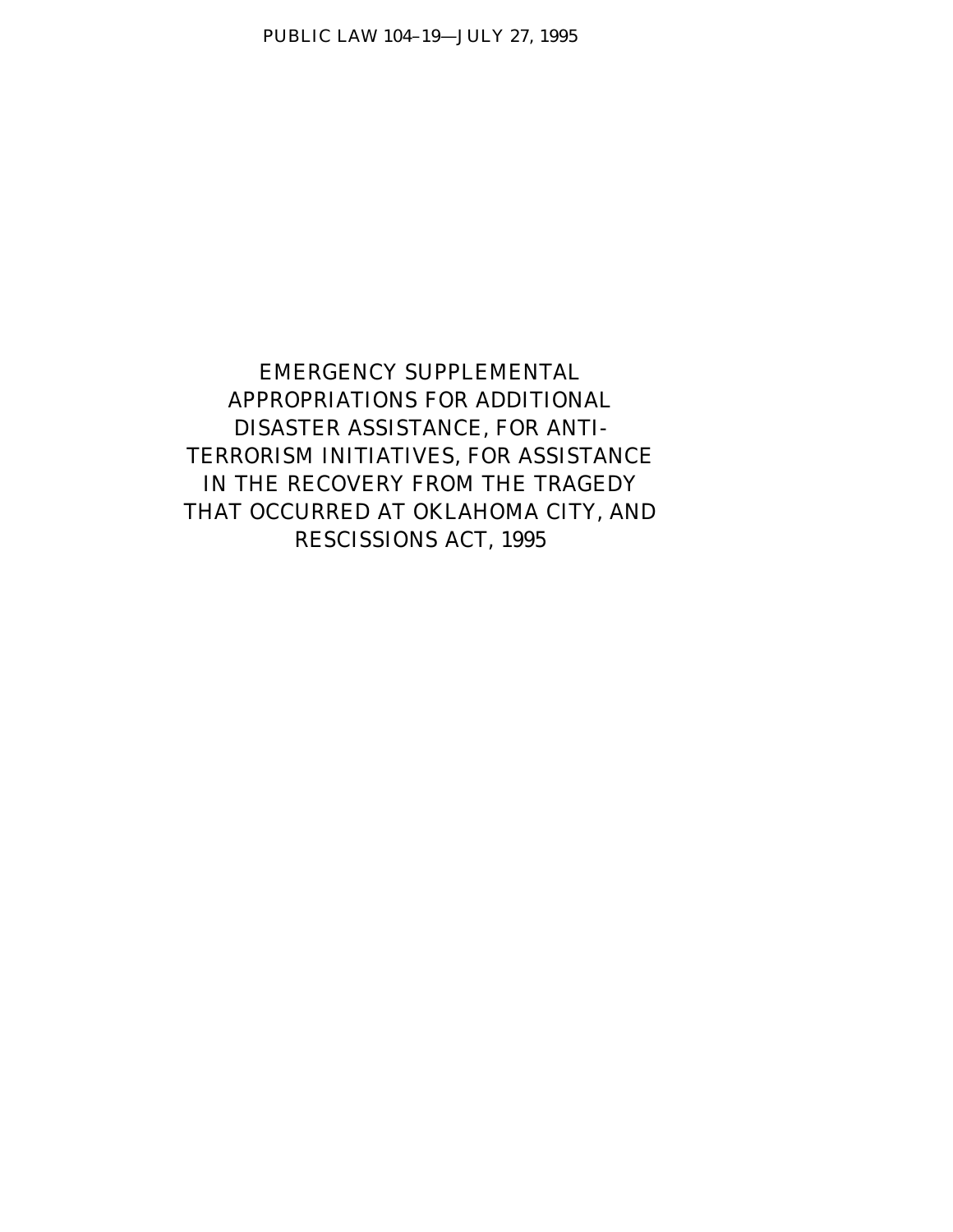# Public Law 104–19 104th Congress

# An Act

July 27, 1995 [H.R. 1944]

Making emergency supplemental appropriations for additional disaster assistance, for anti-terrorism initiatives, for assistance in the recovery from the tragedy that occurred at Oklahoma City, and making rescissions for the fiscal year ending September 30, 1995, and for other purposes.

*Be it enacted by the Senate and House of Representatives of the United States of America in Congress assembled,* That the following sums are appropriated, out of any money in the Treasury not otherwise appropriated, to provide emergency supplemental appropriations for additional disaster assistance, for anti-terrorism initiatives, for assistance in the recovery from the tragedy that occurred at Oklahoma City, and making rescissions for the fiscal year ending September 30, 1995, and for other purposes, namely:

#### **TITLE I—SUPPLEMENTALS AND RESCISSIONS**

### CHAPTER I

DEPARTMENT OF AGRICULTURE, RURAL DEVELOPMENT, FOOD AND DRUG ADMINISTRATION, AND RELATED **AGENCIES** 

# DEPARTMENT OF AGRICULTURE

# AGRICULTURAL RESEARCH SERVICE

#### (TRANSFER OF FUNDS)

Funds made available under this heading in Public Law 103– 330 and subsequently transferred to ''Nutrition Initiatives'' are transferred to the Agricultural Research Service.

# FOOD SAFETY AND INSPECTION SERVICE

For an additional amount for salaries and expenses of the Food Safety and Inspection Service, \$9,082,000.

# AGRICULTURAL STABILIZATION AND CONSERVATION SERVICE

### SALARIES AND EXPENSES

For an additional amount for salaries and expenses of the Agricultural Stabilization and Conservation Service, \$5,000,000.

Emergency Supplemental Appropriations for Additional Disaster Assistance, for Anti-terrorism Initiatives, for Assistance in the Recovery from the Tragedy that Occurred at Oklahoma City, and Rescissions Act, 1995.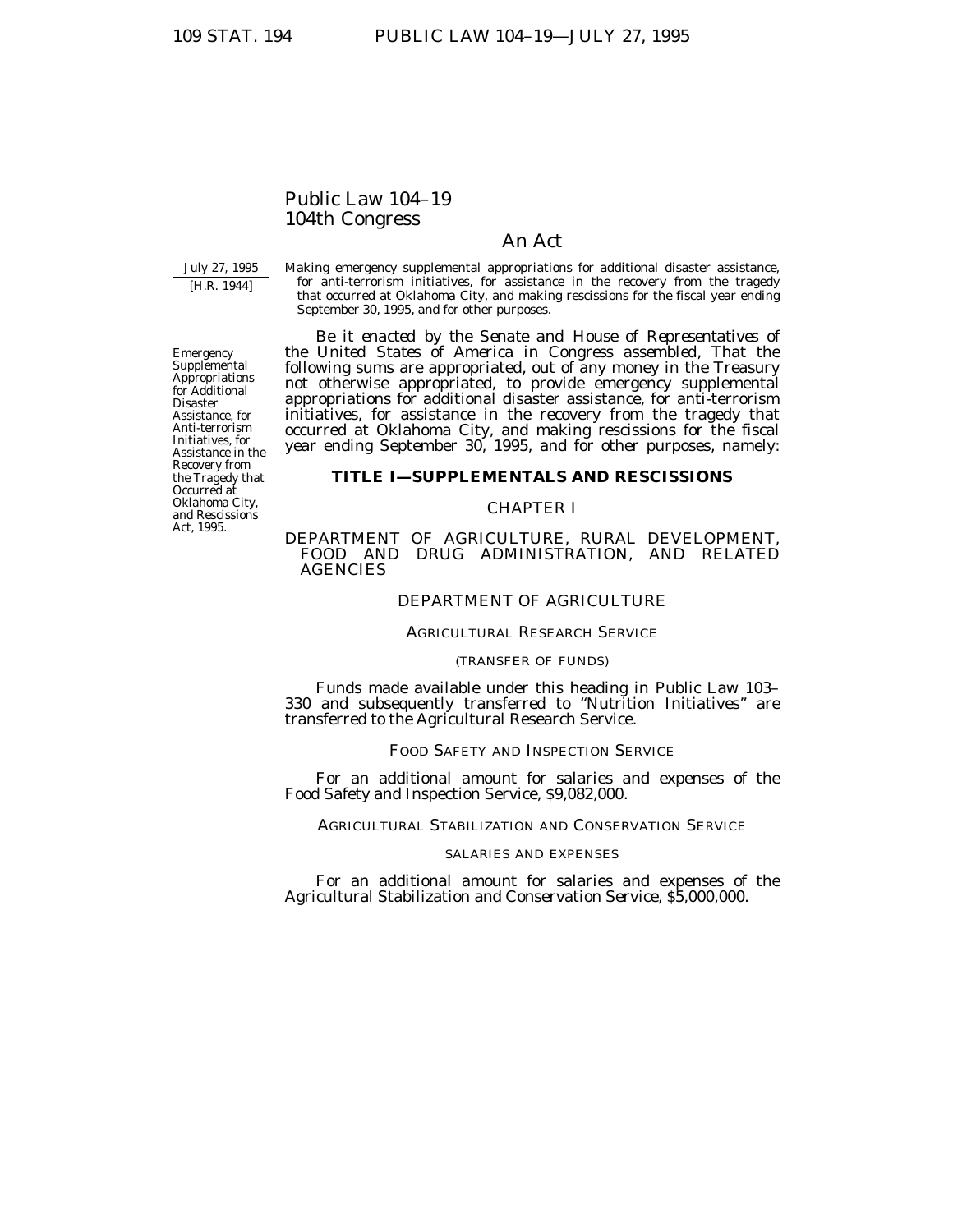#### COMMODITY CREDIT CORPORATION FUND

#### FOOD FOR PROGRESS

Notwithstanding any other provision of law, no funds of the Commodity Credit Corporation in excess of \$50,000,000 for fiscal year 1995 (exclusive of the cost of commodities in the fiscal year) may be used to carry out the Food for Progress Act of 1985 (7 U.S.C. 1736o) with respect to commodities made available under section 416(b) of the Agricultural Act of 1949: *Provided,* That of this amount not more than \$20,000,000 may be used without regard to section 110(g) of the Food for Progress Act of 1985 (7 U.S.C. 1736o(g)). The additional costs resulting from this provision shall be financed from funds credited to the Corporation pursuant to section 426 of Public Law 103–465.

# RURAL ELECTRIFICATION ADMINISTRATION

#### RURAL ELECTRIFICATION AND TELEPHONE LOANS PROGRAM ACCOUNT

The second paragraph under this heading in Public Law 103– 330 (108 Stat. 2441) is amended by inserting before the period at the end, the following: '': *Provided,* That notwithstanding section 305(d)(2) of the Rural Electrification Act of 1936, borrower interest rates may exceed 7 per centum per year''.

#### FOOD AND NUTRITION SERVICE

#### COMMODITY SUPPLEMENTAL FOOD PROGRAM

The paragraph under this heading in Public Law 103–330 (108 Stat. 2441) is amended by inserting before the period at the end, the following: '': *Provided further,* That twenty per centum of any Commodity Supplemental Food Program funds carried over from fiscal year 1994 shall be available for administrative costs of the program''.

#### GENERAL PROVISION

Section 715 of Public Law 103–330 is amended by deleting 108 Stat. 2468.''\$85,500,000'' and by inserting ''\$110,000,000''. The additional costs resulting from this provision shall be financed from funds credited to the Commodity Credit Corporation pursuant to section 426 of Public Law 103–465.

# OFFICE OF THE SECRETARY

#### (RESCISSION)

Of the funds made available under this heading in Public Law 103–330, \$31,000 are rescinded: *Provided,* That none of the funds made available to the Department of Agriculture may be used to carry out activities under 7 U.S.C. 2257 without prior notification to the Committees on Appropriations.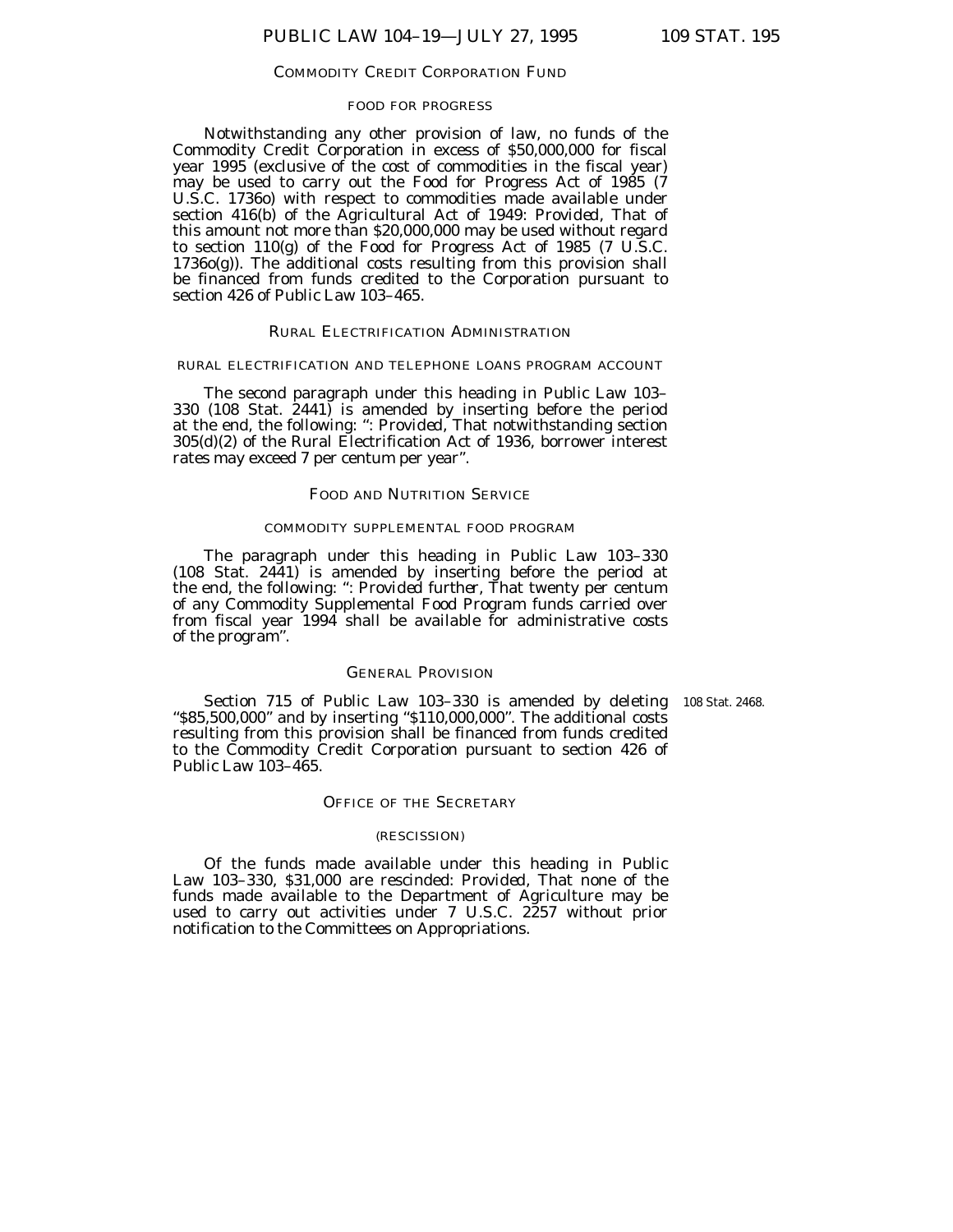#### ALTERNATIVE AGRICULTURAL RESEARCH AND COMMERCIALIZATION

#### (RESCISSION)

Of the funds made available under this heading in Public Law 103–330, \$1,500,000 are rescinded.

#### AGRICULTURAL RESEARCH SERVICE

#### BUILDINGS AND FACILITIES

#### (RESCISSION)

Of the funds made available under this heading in Public Law 103–330 and other Acts, \$1,400,000 are rescinded: *Provided,* That after completion of the construction of the National Swine Research Center Laboratory, all rights and title of the United States in that Center Laboratory shall be conveyed to Iowa State University.

### COOPERATIVE STATE RESEARCH SERVICE

#### (RESCISSION)

Of the funds made available under this heading in Public Law 103–330, \$1,051,000 are rescinded, including \$524,000 for contracts and grants for agricultural research under the Act of August 4, 1965, as amended (7 U.S.C. 450i(c)); and \$527,000 for necessary expenses of Cooperative State Research Service activities: *Provided,* That the amount of ''\$9,917,000'' available under this heading in Public Law 103–330 (108 Stat. 2441) for a program of capacity building grants to colleges eligible to receive funds under the Act of August 30, 1890, is amended to read ''\$9,207,000''.

#### BUILDINGS AND FACILITIES

#### (RESCISSION)

Of the funds made available under this heading in Public Law 103–330 and other Acts, \$2,184,000 are rescinded.

#### ANIMAL AND PLANT HEALTH INSPECTION SERVICE

#### BUILDINGS AND FACILITIES

#### (RESCISSION)

Of the funds made available under this heading in Public Law 103–330, \$2,000,000 are rescinded.

#### RURAL DEVELOPMENT ADMINISTRATION AND FARMERS HOME **ADMINISTRATION**

#### RURAL HOUSING INSURANCE FUND PROGRAM ACCOUNT

#### (RESCISSION)

Of the funds made available under this heading in Public Law 103–330, \$15,500,000 for the cost of section 515 rental housing loans are rescinded.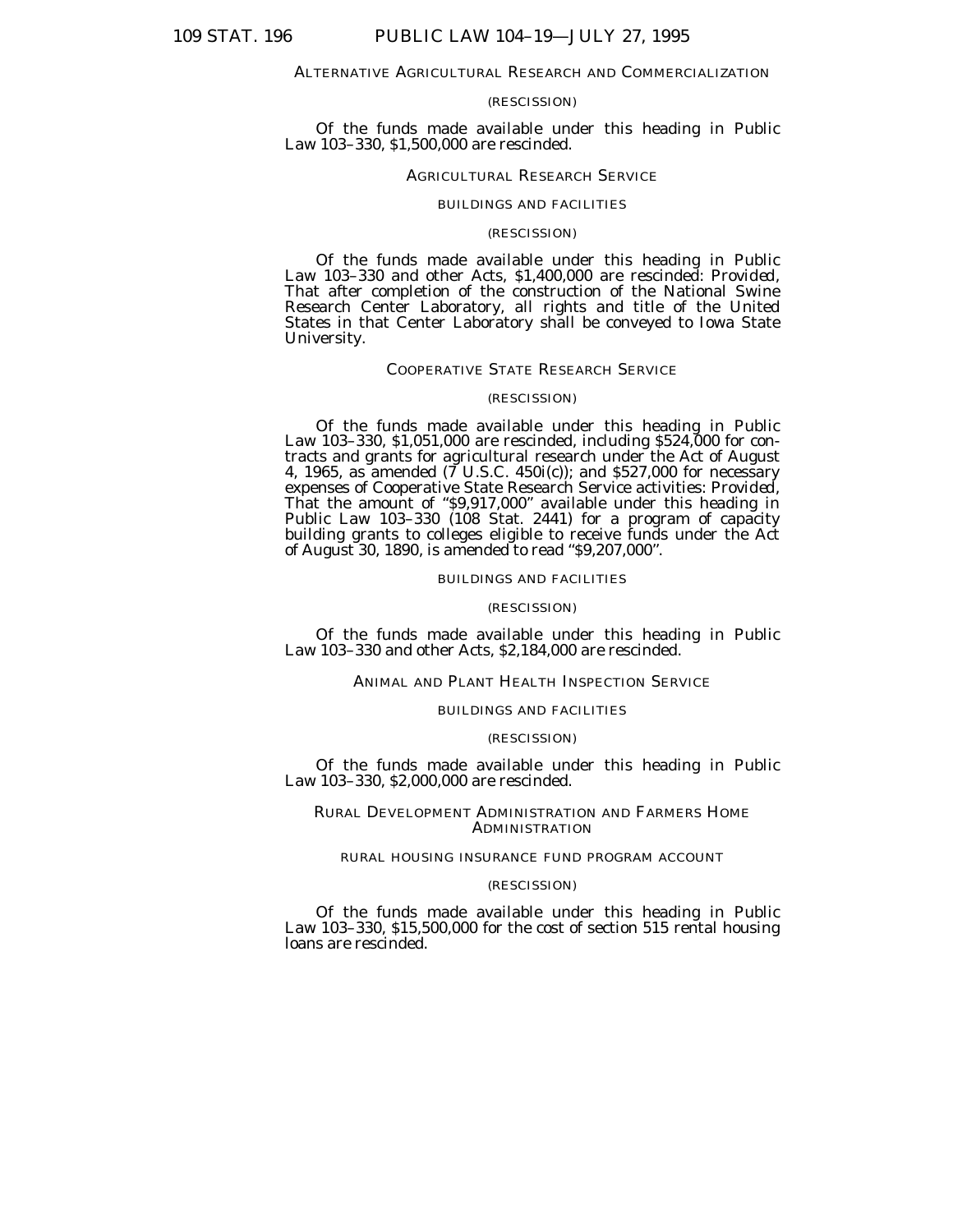# LOCAL TECHNICAL ASSISTANCE AND PLANNING GRANTS

### (RESCISSION)

Of the funds made available under this heading in Public Law 103–330, \$1,750,000 are rescinded.

# ALCOHOL FUELS CREDIT GUARANTEE PROGRAM ACCOUNT

#### (RESCISSION)

Of the funds made available under this heading in Public Law 102–341, \$9,000,000 are rescinded.

#### RURAL ELECTRIFICATION ADMINISTRATION

#### RURAL ELECTRIFICATION AND TELEPHONE LOANS PROGRAM ACCOUNT

#### (RESCISSION)

Of the funds made available under this heading in Public Law 103–330, \$1,500,000 for the cost of 5 per centum rural telephone loans are rescinded.

# FOOD AND NUTRITION SERVICE

### SPECIAL SUPPLEMENTAL FOOD PROGRAM FOR WOMEN, INFANTS, AND CHILDREN (WIC)

#### (RESCISSION)

Of the funds made available under this heading in Public Law 103–111, \$20,000,000 are rescinded.

#### FOREIGN AGRICULTURAL SERVICE

### PUBLIC LAW 480 PROGRAM ACCOUNT

### (RESCISSION)

Of the funds made available under this heading in Public Law 103–330, \$40,000,000 for commodities supplied in connection with dispositions abroad, pursuant to title III of the Agricultural Trade Development and Assistance Act of 1954, as amended, are rescinded.

# CHAPTER II

# DEPARTMENTS OF COMMERCE, JUSTICE, AND STATE, THE JUDICIARY, AND RELATED AGENCIES

# RELATED AGENCIES

#### NATIONAL BANKRUPTCY REVIEW COMMISSION

### (TRANSFER OF FUNDS)

For the National Bankruptcy Review Commission as authorized by Public Law 103–394, \$1,000,000 shall be made available until expended, to be derived by transfer from unobligated balances of the Working Capital Fund in the Department of Justice.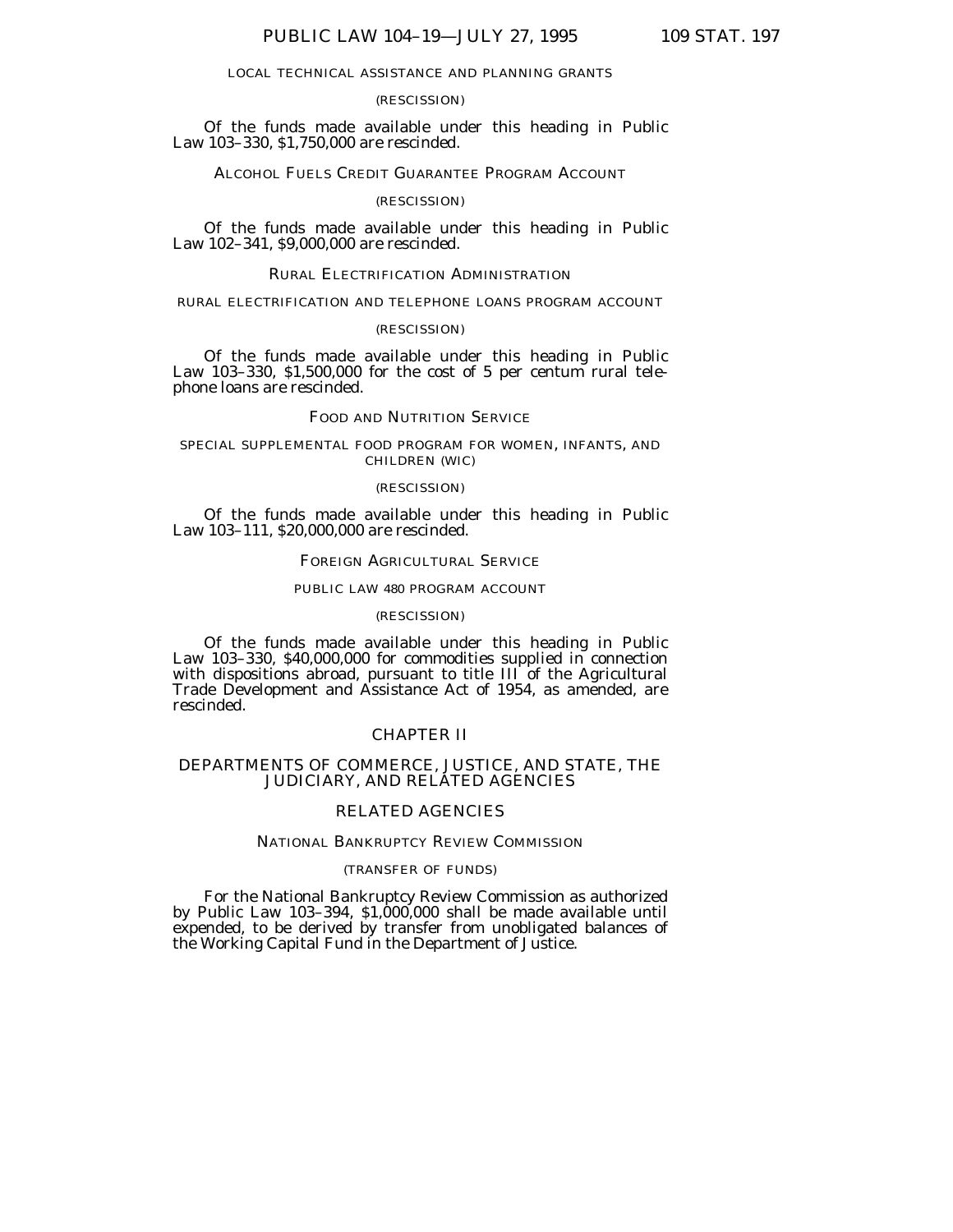# 109 STAT. 198 PUBLIC LAW 104–19—JULY 27, 1995

# UNITED STATES INFORMATION AGENCY

#### INTERNATIONAL BROADCASTING OPERATIONS

For an additional amount for ''International Broadcasting Operations'', \$7,290,000, for transfer to the Board for International Broadcasting to remain available until expended.

# DEPARTMENT OF JUSTICE

# OFFICE OF JUSTICE PROGRAMS

# DRUG COURTS

#### (RESCISSION)

Of the funds made available under this heading in title VIII of Public Law 103–317, \$17,100,000 are rescinded.

### OUNCE OF PREVENTION COUNCIL

108 Stat. 1778.

Under this heading in Public Law 103–317, after the word "grants", insert the following: "and administrative expenses". After the word ''expended'', insert the following: '': *Provided,* That the Council is authorized to accept, hold, administer, and use gifts, both real and personal, for the purpose of aiding or facilitating the work of the Council''.

# GENERAL ADMINISTRATION

# WORKING CAPITAL FUND

#### (RESCISSION)

Of the unobligated balances in the Working Capital Fund, \$5,500,000 are rescinded.

# LEGAL ACTIVITIES

#### ASSETS FORFEITURE FUND

#### (RESCISSION)

Of the funds made available under this heading in Public Law 103–317, \$5,000,000 are rescinded.

# IMMIGRATION AND NATURALIZATION SERVICE

# SALARIES AND EXPENSES

### (RESCISSION)

Of the funds made available under this heading in Public Law 103–317, \$1,000,000 are rescinded.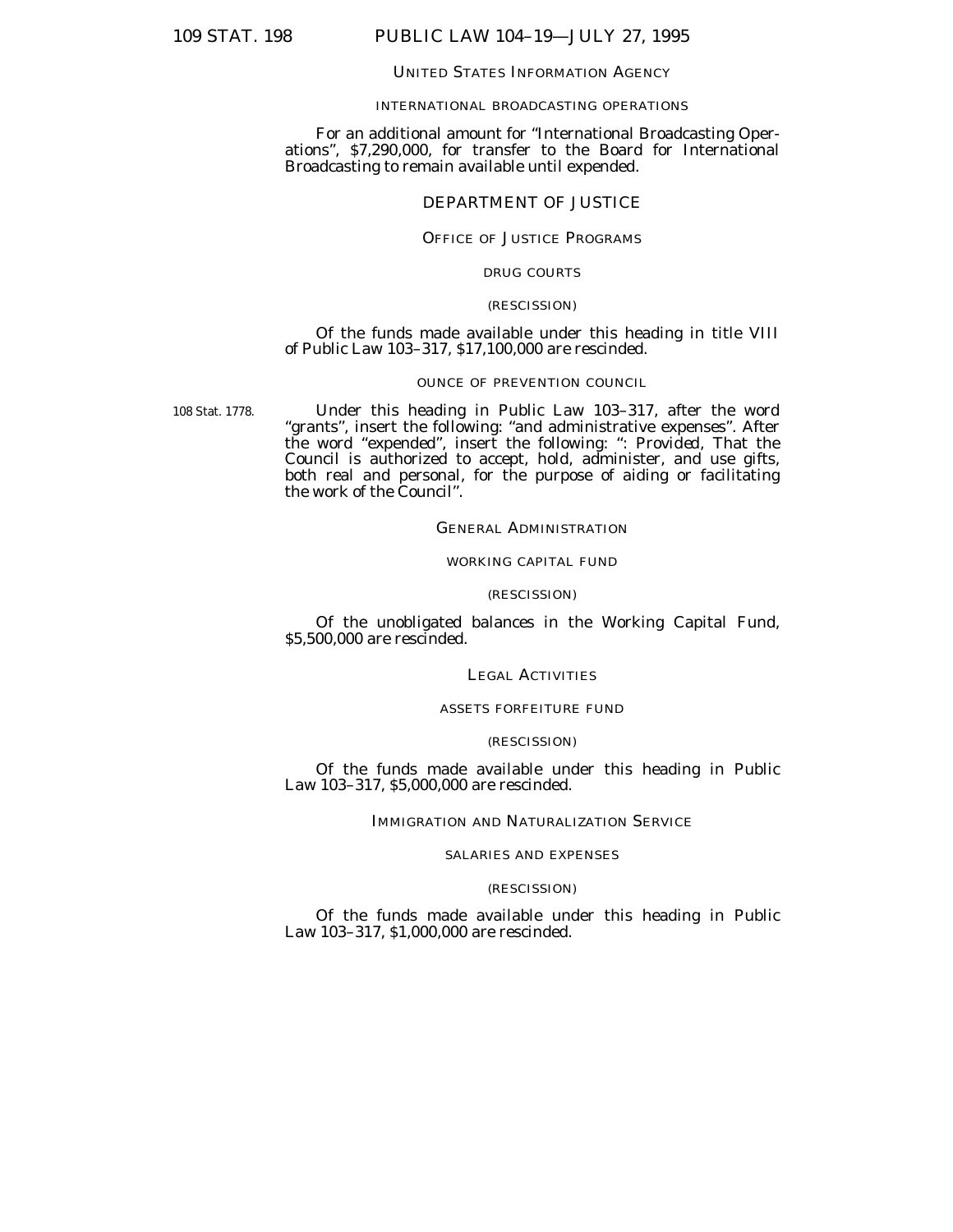# FEDERAL PRISON SYSTEM

### SALARIES AND EXPENSES

(RESCISSION)

Of the funds made available under this heading in Public Law 103–317, \$28,037,000 are rescinded.

# DEPARTMENT OF COMMERCE

# NATIONAL INSTITUTE OF STANDARDS AND TECHNOLOGY

#### SCIENTIFIC AND TECHNICAL RESEARCH AND SERVICES

#### (RESCISSION)

Of the funds made available under this heading in Public Law 103–317, \$17,000,000 are rescinded.

# INDUSTRIAL TECHNOLOGY SERVICES

### (RESCISSION)

Of the funds made available under this heading in Public Law 103–317, \$16,300,000 are rescinded.

### CONSTRUCTION OF RESEARCH FACILITIES

#### (RESCISSION)

Of the unobligated balances available under this heading, \$30,000,000 are rescinded.

NATIONAL OCEANIC AND ATMOSPHERIC ADMINISTRATION

# OPERATIONS, RESEARCH AND FACILITIES

# (RESCISSION)

Of the funds made available under this heading in Public Law 103–317, \$24,200,000 are rescinded.

#### **CONSTRUCTION**

#### (RESCISSION)

Of the unobligated balances available under this heading, \$15,000,000 are rescinded.

# GOES SATELLITE CONTINGENCY FUND

# (RESCISSION)

Of the unobligated balances available under this heading, \$2,500,000 are rescinded.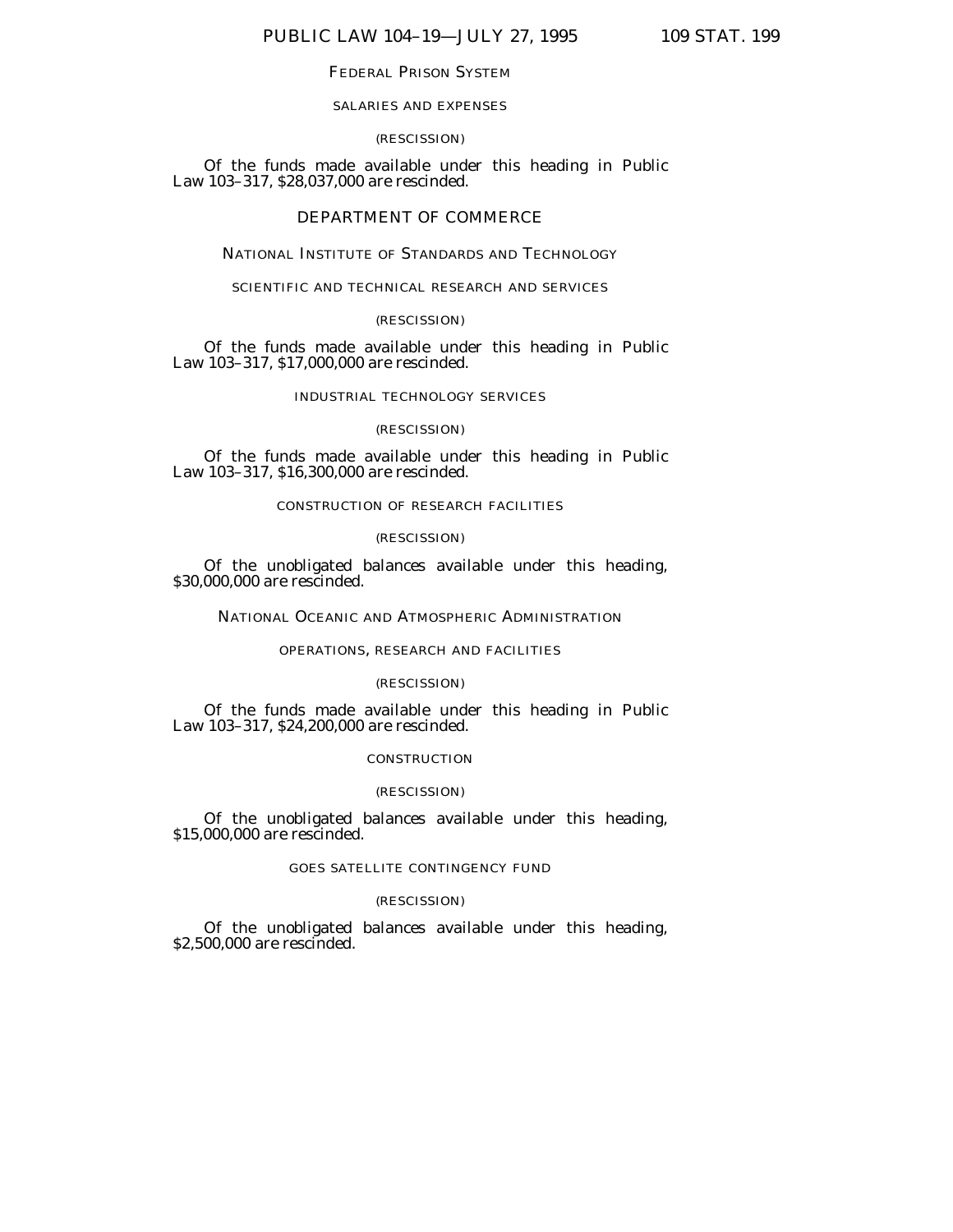# 109 STAT. 200 PUBLIC LAW 104–19—JULY 27, 1995

# TECHNOLOGY ADMINISTRATION

UNDER SECRETARY FOR TECHNOLOGY/OFFICE OF TECHNOLOGY **POLICY** 

# SALARIES AND EXPENSES

#### (RESCISSION)

Of the funds made available under this heading in Public Law 103–317, \$1,750,000 are rescinded.

# NATIONAL TECHNICAL INFORMATION SERVICE

# NTIS REVOLVING FUND

#### (RESCISSION)

Of the funds made available under this heading in Public Law 103–317, and from offsetting collections available in the revolving fund, \$1,000,000 are rescinded.

# NATIONAL TELECOMMUNICATIONS AND INFORMATION **ADMINISTRATION**

#### INFORMATION INFRASTRUCTURE GRANTS

#### (RESCISSION)

Of the funds made available under this heading in Public Law 103–317, \$4,000,000 are rescinded.

# ECONOMIC DEVELOPMENT ADMINISTRATION

#### ECONOMIC DEVELOPMENT ASSISTANCE PROGRAMS

#### (RESCISSIONS)

Of the funds made available under this heading in Public Laws 103–75 and 102–368, \$5,250,000 are rescinded. In addition, of the funds made available under this heading in Public Law 103–317, \$25,000,000 are rescinded.

# THE JUDICIARY

# UNITED STATES COURT OF INTERNATIONAL TRADE

# SALARIES AND EXPENSES

# (RESCISSION)

Of the funds made available under this heading in Public Law 103–317, \$1,000,000 are rescinded.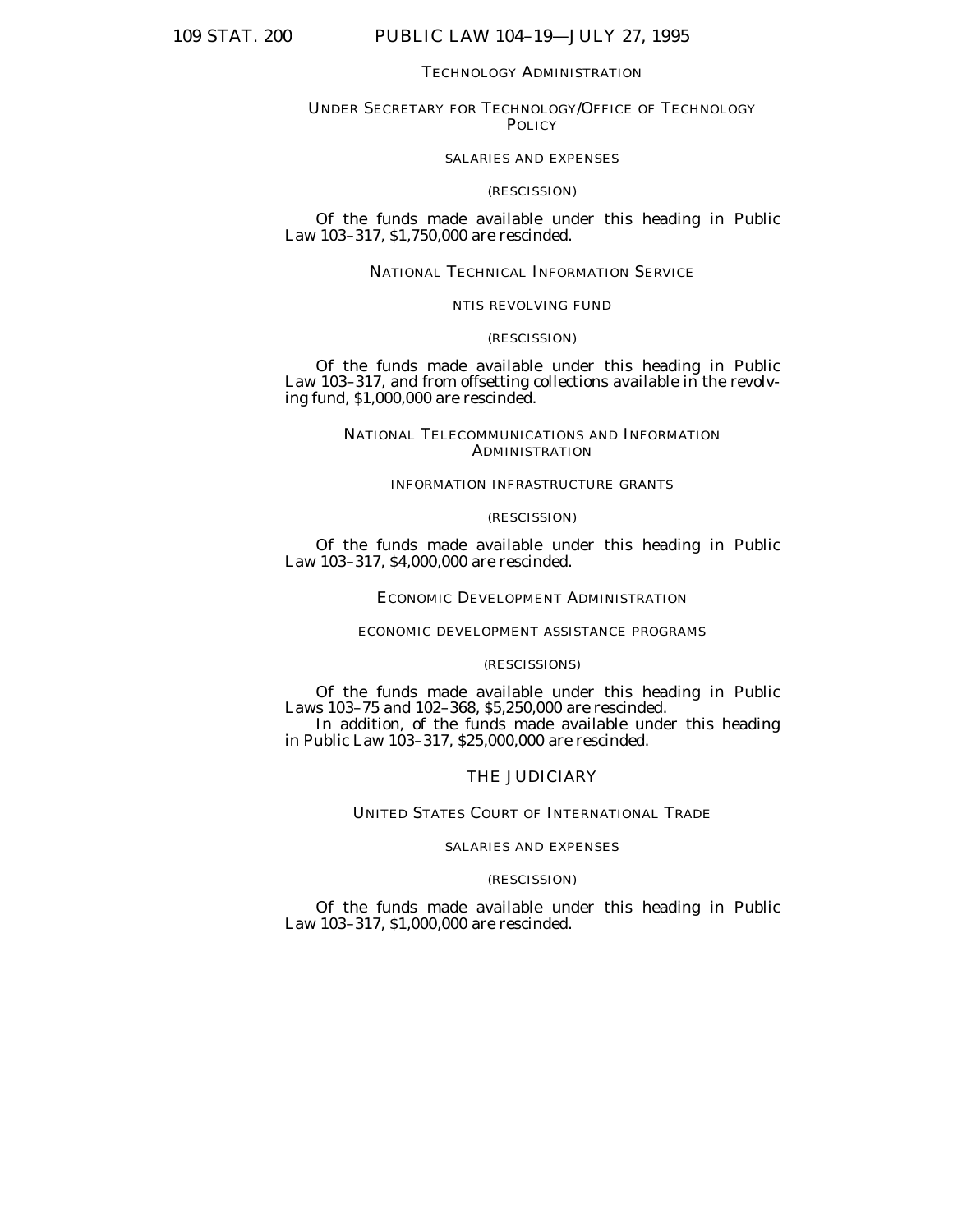### COURTS OF APPEALS, DISTRICT COURTS, AND OTHER JUDICIAL **SERVICES**

#### DEFENDER SERVICES

#### (RESCISSION)

Of the funds made available under this heading in Public Law 103–317, \$9,500,000 are rescinded.

#### FEES OF JURORS AND COMMISSIONERS

### (RESCISSION)

Of the funds made available under this heading in Public Law 103–317, \$5,000,000 are rescinded.

# RELATED AGENCIES

# SMALL BUSINESS ADMINISTRATION

#### BUSINESS LOANS PROGRAM ACCOUNT

#### (RESCISSION)

Of the funds made available under this heading in Public Law 103–317, \$6,000,000 are rescinded: *Provided,* That funds appropriated for grants to the National Center for Genome Resources in Public Law 103–121 and Public Law 103–317 shall be available to provide consulting assistance, information, and related services, and shall be available for other purposes, notwithstanding the limitations in said public laws.

#### LEGAL SERVICES CORPORATION

#### PAYMENT TO THE LEGAL SERVICES CORPORATION

Public Law 104–6 is amended by adding after the word

"rescinded" in the paragraph under the heading "Legal Services

*Ante,* p. 84.

Corporation, Payment to the Legal Services Corporation, (Rescission)'' the following: '', of which \$4,802,000 are from funds made available for basic field programs; \$523,000 are from funds made available for Native American programs; \$1,071,000 are from funds made available for migrant programs; \$709,000 are from funds made available for law school clinics; \$31,000 are from funds made available for supplemental field programs; \$159,000 are from funds made available for regional training centers; \$2,691,000 are from funds made available for national support; \$2,212,000 are from funds made available for State support; \$785,000 are from funds made available for client initiatives; \$160,000 are from funds made available for the Clearinghouse; \$73,000 are from funds made available for computer assisted legal research regional centers; and \$1,784,000 are from funds made available for Corporation management and administration''.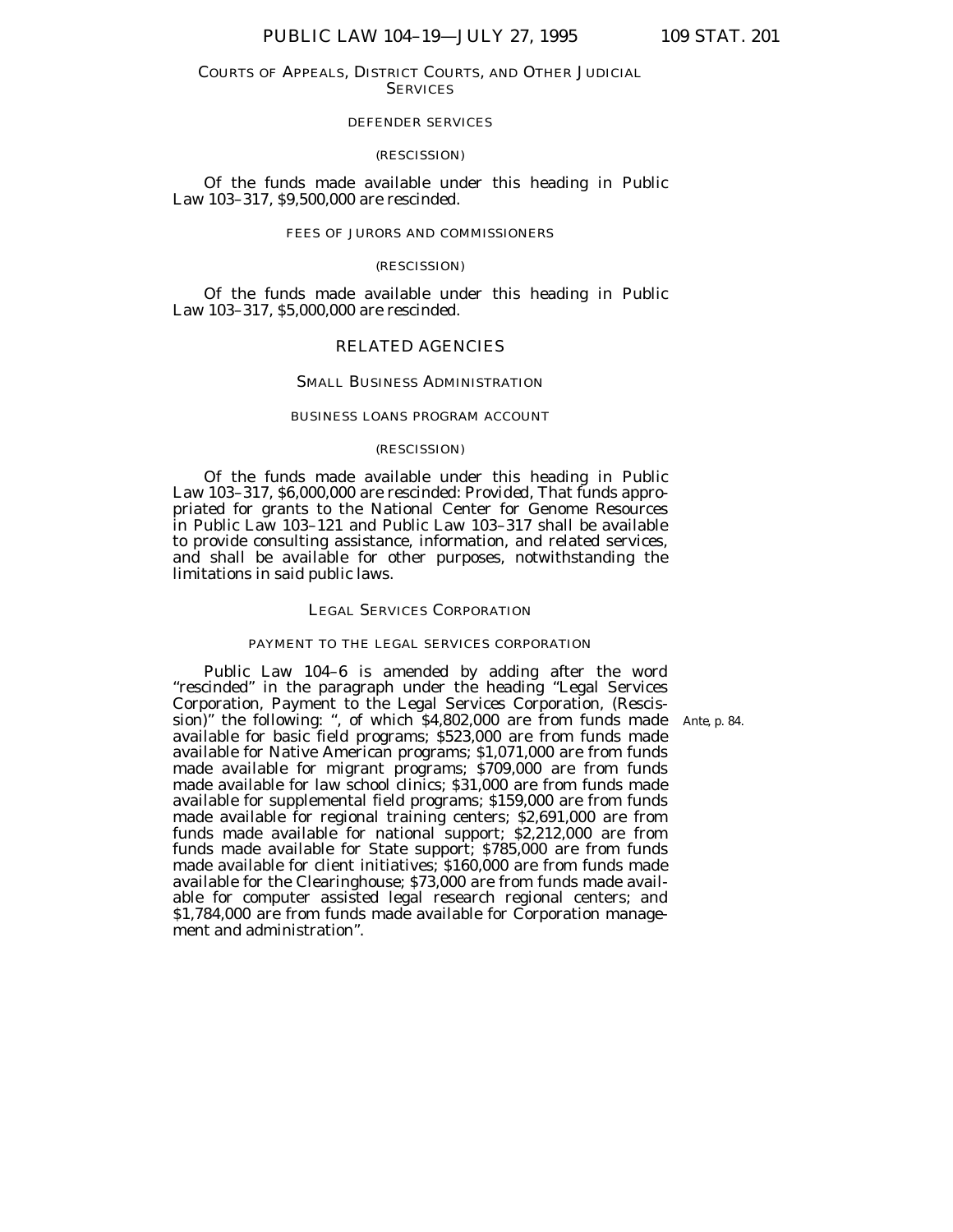# 109 STAT. 202 PUBLIC LAW 104–19—JULY 27, 1995

# DEPARTMENT OF STATE

# ADMINISTRATION OF FOREIGN AFFAIRS

#### DIPLOMATIC AND CONSULAR PROGRAMS

# (RESCISSION)

Of the funds made available under this heading in Public Law 103–317, \$2,250,000 are rescinded.

ACQUISITION AND MAINTENANCE OF BUILDINGS ABROAD

### (RESCISSION)

Of the unobligated balances available under this heading, \$30,000,000 are rescinded.

INTERNATIONAL ORGANIZATIONS AND CONFERENCES

CONTRIBUTIONS FOR INTERNATIONAL PEACEKEEPING ACTIVITIES

#### (RESCISSION)

Of the funds made available under this heading in Public Law 103–317, \$14,617,000 are rescinded.

# RELATED AGENCIES

# ARMS CONTROL AND DISARMAMENT AGENCY

# ARMS CONTROL AND DISARMAMENT ACTIVITIES

# (RESCISSION)

Of the funds made available under this heading in Public Law 103–317, \$4,000,000 are rescinded, of which \$2,500,000 are from funds made available for activities related to the implementation of the Chemical Weapons Convention.

# BOARD FOR INTERNATIONAL BROADCASTING

### ISRAEL RELAY STATION

# (RESCISSION)

Of the unobligated balances available under this heading, \$2,000,000 are rescinded.

# UNITED STATES INFORMATION AGENCY

#### EDUCATIONAL AND CULTURAL EXCHANGE PROGRAMS

#### (RESCISSION)

Of the funds made available under this heading in Public Law 103–317, \$5,000,000 are rescinded.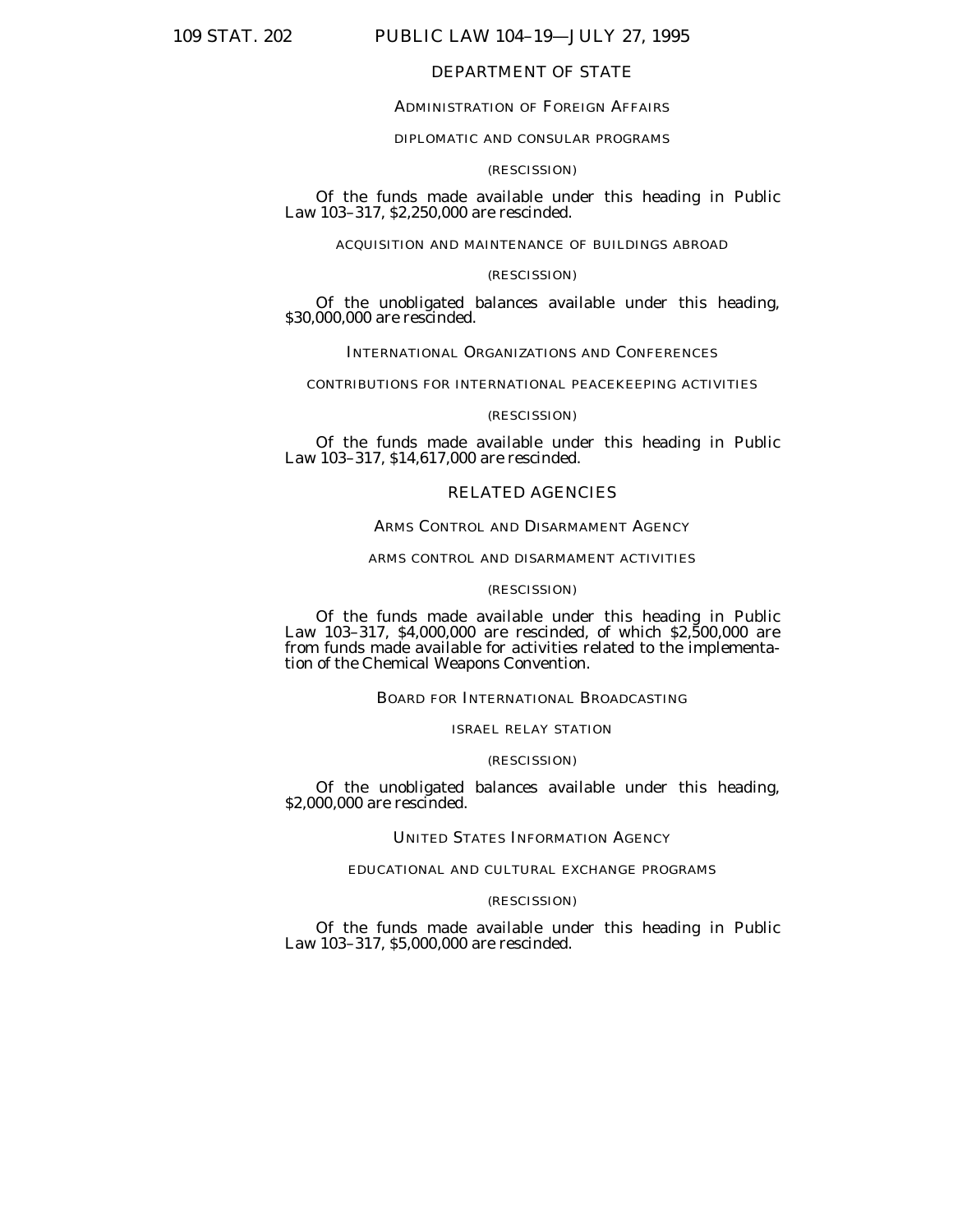# RADIO CONSTRUCTION

#### (RESCISSION)

Of the unobligated balances available under this heading, \$16,000,000 are rescinded.

#### RADIO FREE ASIA

(RESCISSION)

Of the funds made available under this heading in Public Law 103–317, \$5,000,000 are rescinded.

# CHAPTER III

# ENERGY AND WATER DEVELOPMENT

# DEPARTMENT OF DEFENSE—CIVIL

# DEPARTMENT OF THE ARMY

### CORPS OF ENGINEERS—CIVIL

#### GENERAL INVESTIGATIONS

#### (RESCISSION)

Of the funds made available under this heading in Public Law 103–316 and prior years' Energy and Water Development Appropriations Acts, \$10,000,000 are rescinded.

# CONSTRUCTION, GENERAL

#### (RESCISSION)

Of the funds made available under this heading in Public Law 103–316 and prior years' Energy and Water Development Appropriations Acts, \$60,000,000 are rescinded.

# DEPARTMENT OF THE INTERIOR

# BUREAU OF RECLAMATION

# OPERATION AND MAINTENANCE

# (RESCISSION)

Of the funds made available under this heading in Public Law 103–316, \$10,000,000 are rescinded.

# DEPARTMENT OF ENERGY

# ENERGY SUPPLY, RESEARCH AND DEVELOPMENT ACTIVITIES

#### (RESCISSION)

Of the funds made available under this heading in Public Law 103–316 and prior years' Energy and Water Development Appropriations Acts, \$74,000,000 are rescinded.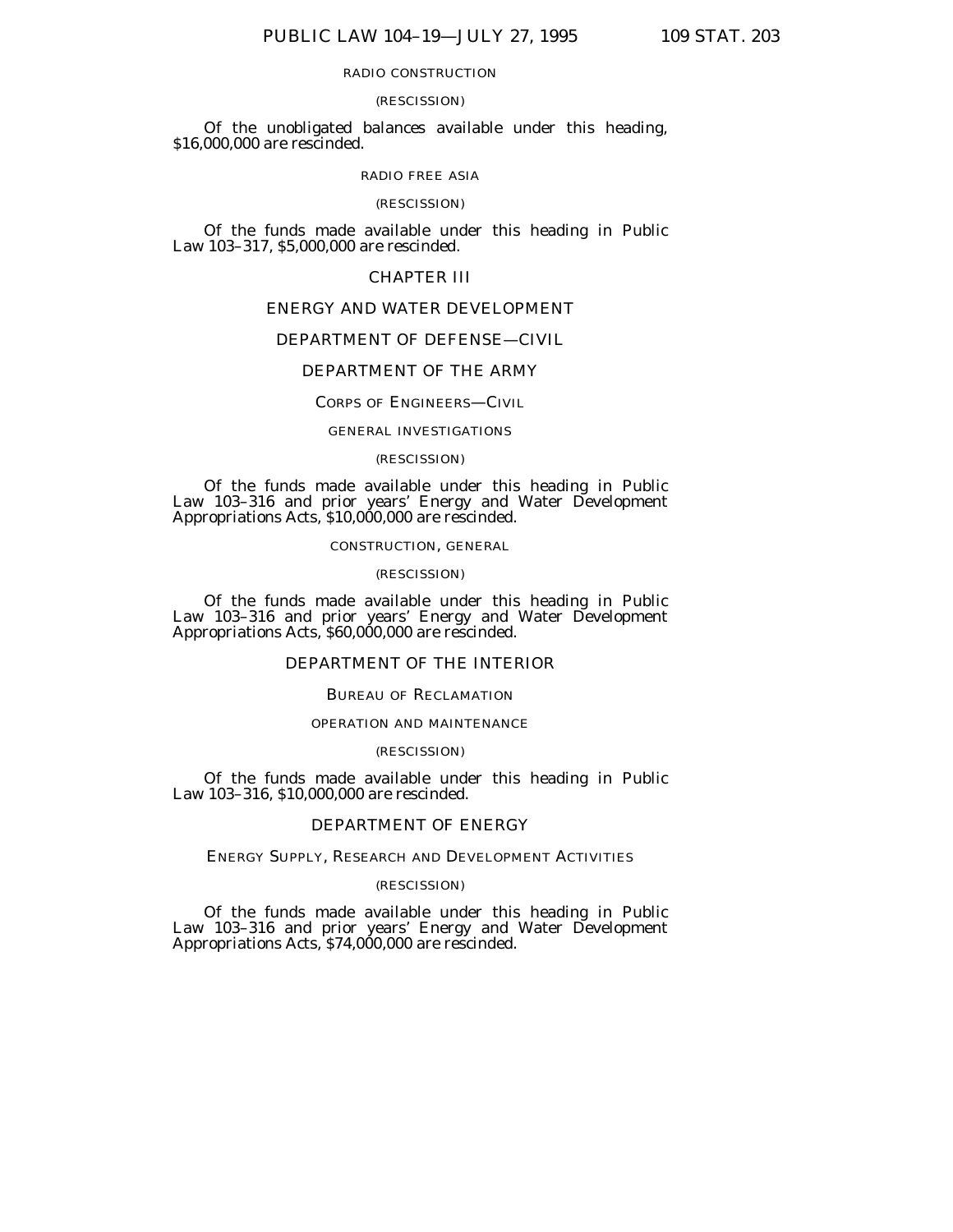# 109 STAT. 204 PUBLIC LAW 104–19—JULY 27, 1995

### ATOMIC ENERGY DEFENSE ACTIVITIES

# MATERIALS SUPPORT AND OTHER DEFENSE PROGRAMS

# (RESCISSION)

Of the amounts made available under this heading in Public Law 103–316 and prior years' Energy and Water Development Appropriations Acts, \$15,000,000 are rescinded.

### DEPARTMENTAL ADMINISTRATION

# (RESCISSION)

Of the funds made available under this heading in Public Law 103–316, \$20,000,000 are rescinded.

# POWER MARKETING ADMINISTRATIONS

# CONSTRUCTION, REHABILITATION, OPERATION AND MAINTENANCE, WESTERN AREA POWER ADMINISTRATION

### (RESCISSION)

Of the amounts made available under this heading in Public Law 103–316 and prior years' Energy and Water Development Appropriations Acts, \$30,000,000 are rescinded.

# INDEPENDENT AGENCIES

# APPALACHIAN REGIONAL COMMISSION

#### (RESCISSION)

Of the funds made available under this heading in Public Law 103–316, \$10,000,000 are rescinded.

#### TENNESSEE VALLEY AUTHORITY

# TENNESSEE VALLEY AUTHORITY FUND

#### (RESCISSION)

Of the funds made available under this heading in Public Law 103–316, \$5,000,000 are rescinded.

# CHAPTER IV

# FOREIGN OPERATIONS, EXPORT FINANCING, AND RELATED PROGRAMS

#### BILATERAL ECONOMIC ASSISTANCE

# FUNDS APPROPRIATED TO THE PRESIDENT

#### DEBT RESTRUCTURING

#### DEBT RELIEF FOR JORDAN

For the cost, as defined in section 502 of the Congressional Budget Act of 1974, as amended, of modifying direct loans to Jordan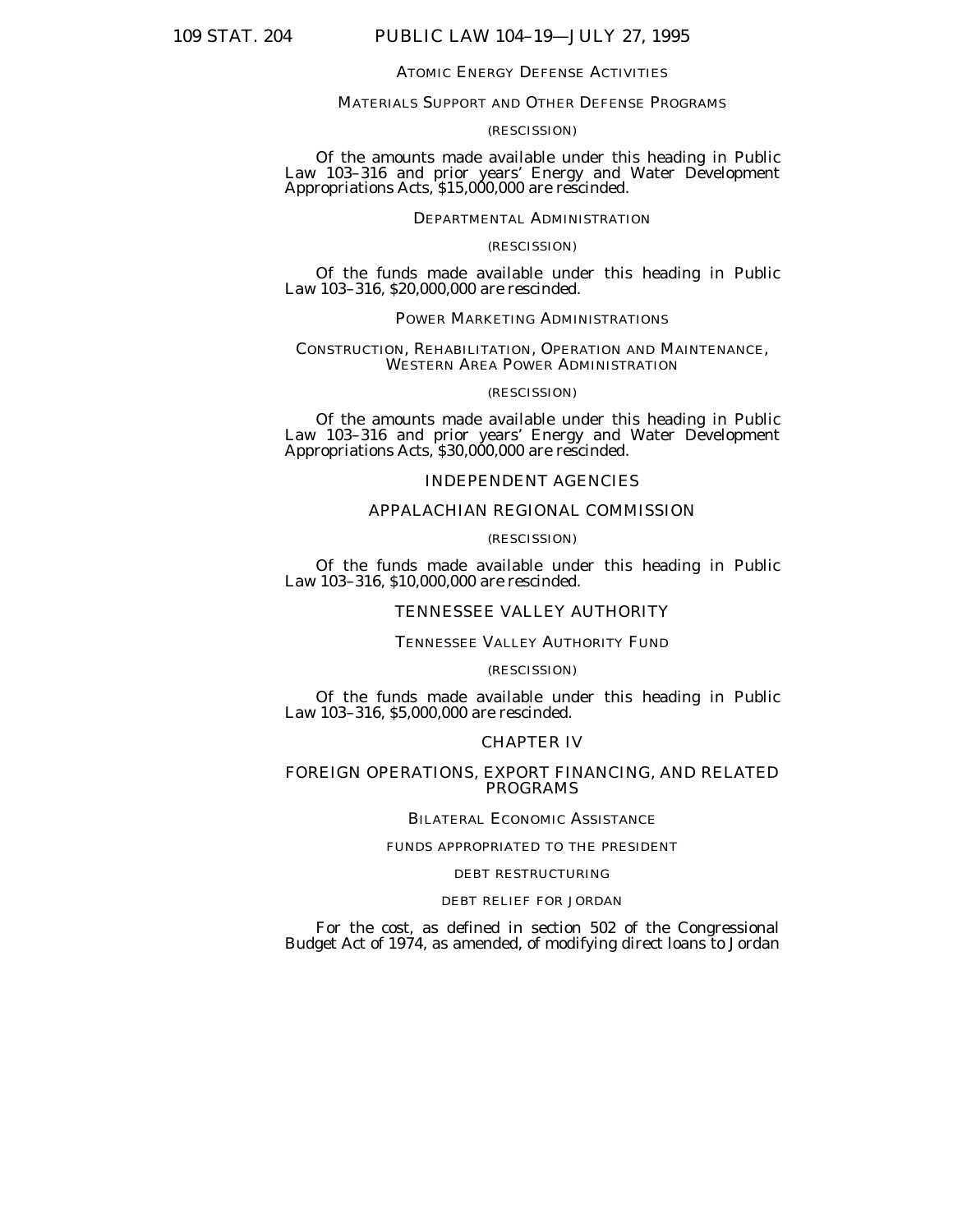issued by the Export-Import Bank or by the Agency for International Development or by the Department of Defense, or for the cost of modifying: (1) concessional loans authorized under title I of the Agricultural Trade Development and Assistance Act of 1954, as amended, and (2) credits owed by Jordan to the Commodity Credit Corporation, as a result of the Corporation's status as a guarantor of credits in connection with export sales to Jordan; as authorized under subsection (a) under the heading, "Debt Relief for Jordan'', in title VI of Public Law 103–306, \$275,000,000.

# MULTILATERAL ECONOMIC ASSISTANCE

# FUNDS APPROPRIATED TO THE PRESIDENT

# INTERNATIONAL ORGANIZATIONS AND PROGRAMS

#### (RESCISSION)

Of the funds made available under this heading in Public Law 103–306, \$15,000,000 are rescinded.

# BILATERAL ECONOMIC ASSISTANCE

# FUNDS APPROPRIATED TO THE PRESIDENT

# AGENCY FOR INTERNATIONAL DEVELOPMENT

### DEVELOPMENT ASSISTANCE FUND

#### (RESCISSION)

Of the funds made available under this heading in Public Law 103–306 and prior years' Foreign Operations, Export Financing and Related Programs Appropriations Acts, \$41,300,000 are rescinded.

### POPULATION, DEVELOPMENT ASSISTANCE

#### (RESCISSION)

Of the funds made available under this heading in Public Law 103–306 and prior years' Foreign Operations, Export Financing and Related Programs Appropriations Acts, \$19,000,000 are rescinded.

### DEVELOPMENT FUND FOR AFRICA

#### (RESCISSION)

Of the funds made available under this heading in Public Law 103–306 and prior years' Foreign Operations, Export Financing and Related Programs Appropriations Acts, \$21,000,000 are rescinded.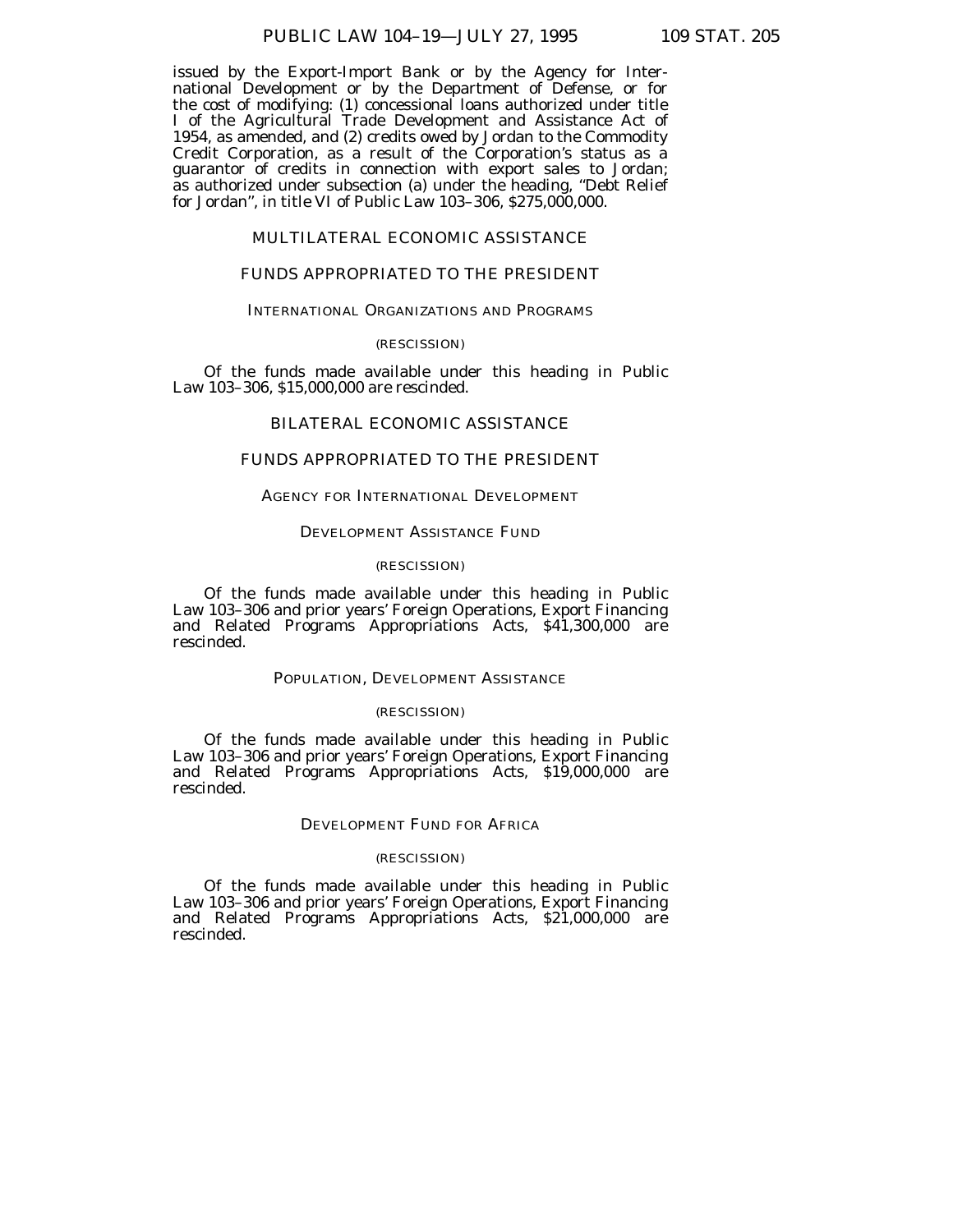### DEBT RESTRUCTURING UNDER THE ENTERPRISE FOR THE AMERICAS INITIATIVE

#### (RESCISSION)

Of the funds made available under this heading in Public Law 103–391, \$2,400,000 are rescinded.

#### ECONOMIC SUPPORT FUND

#### (RESCISSION)

Of the funds made available under this heading in Public Law 103–87 and prior years' Foreign Operations, Export Financing and Related Programs Appropriations Acts (excluding funds earmarked or otherwise made available to the Camp David countries), \$25,000,000 are rescinded.

# OPERATING EXPENSES OF THE AGENCY FOR INTERNATIONAL DEVELOPMENT

#### (RESCISSION)

Of the funds made available under this heading in Public Law 103–306 and prior years' Foreign Operations, Export Financing and Related Programs Appropriations Acts, \$2,000,000 are rescinded.

### ASSISTANCE FOR THE NEW INDEPENDENT STATES OF THE FORMER SOVIET UNION

# (RESCISSION)

Of the funds made available under this heading in Public Law 103–306 and prior years' Foreign Operations, Export Financing and Related Programs Appropriations Acts for programs or projects to or through the Government of Russia, \$25,000,000 are rescinded.

# MILITARY ASSISTANCE

# FUNDS APPROPRIATED TO THE PRESIDENT

#### PEACEKEEPING OPERATIONS

### (RESCISSION)

Of the funds made available under this heading in Public Law 103–306, \$3,000,000 are rescinded.

# EXPORT ASSISTANCE

# FUNDS APPROPRIATED TO THE PRESIDENT

### TRADE AND DEVELOPMENT AGENCY

### (RESCISSION)

Of the funds made available under this heading in Public Law 103–87 and Public Law 103–306 and prior years' Foreign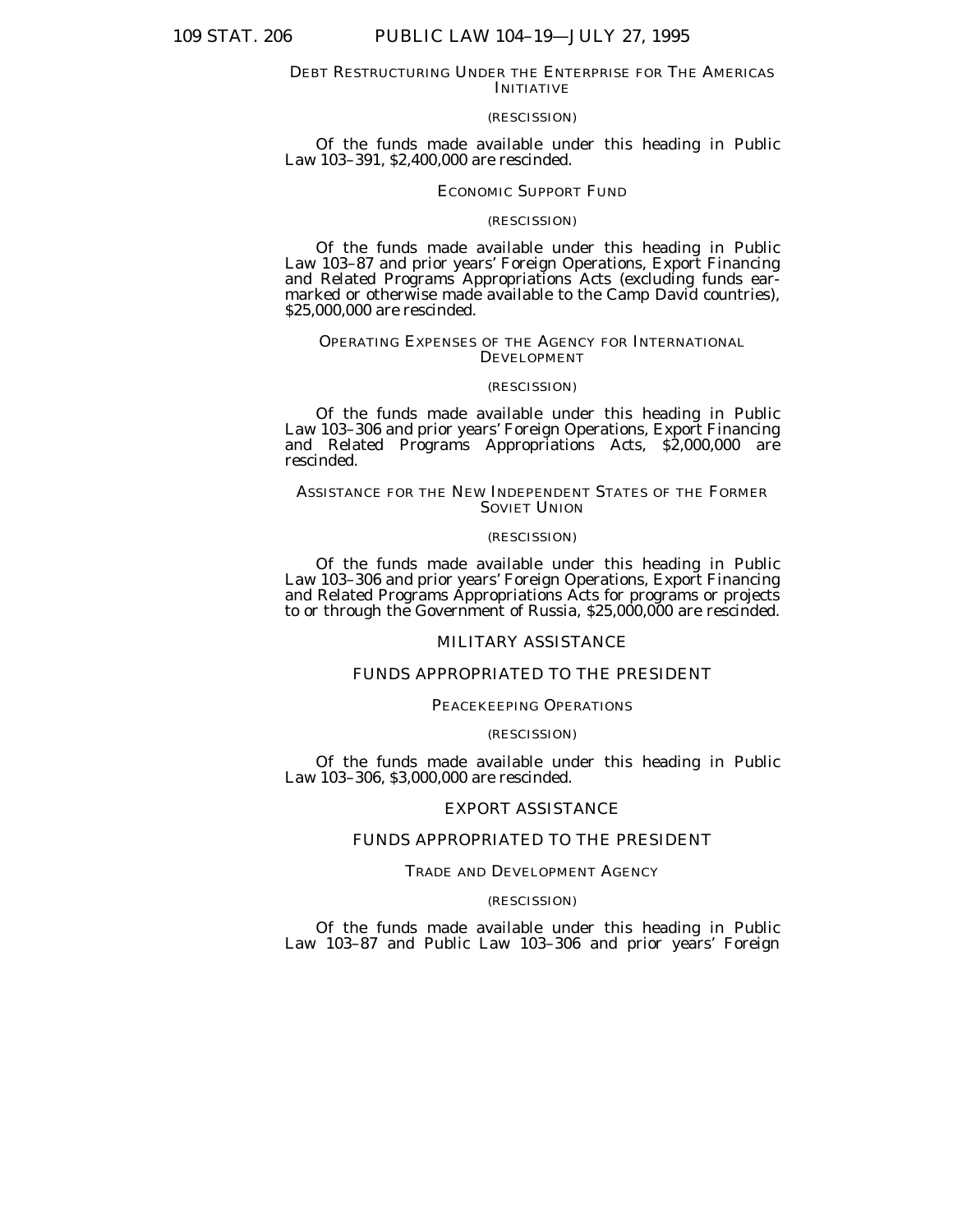Operations, Export Financing and Related Programs Appropriations Acts, \$4,000,000 are rescinded.

# CHAPTER V

# DEPARTMENT OF THE INTERIOR AND RELATED AGENCIES

# DEPARTMENT OF THE INTERIOR

#### BUREAU OF LAND MANAGEMENT

# MANAGEMENT OF LANDS AND RESOURCES

#### (RESCISSION)

Of the funds available under this heading in Public Law 103– 332, \$70,000 are rescinded, to be derived from amounts available for developing and finalizing the Roswell Resource Management Plan/Environmental Impact Statement and the Carlsbad Resource Management Plan Amendment/Environmental Impact Statement: *Provided,* That none of the funds made available in such Act or any other appropriations Act may be used for finalizing or implementing either such plan.

### CONSTRUCTION AND ACCESS

# (RESCISSION)

Of the funds available under this heading in Public Law 103– 332, Public Law 103–138, and Public Law 102–381, \$900,000 are rescinded.

#### PAYMENTS IN LIEU OF TAXES

#### (RESCISSION)

Of the funds available under this heading in Public Law 103– 332, \$2,500,000 are rescinded.

#### LAND ACQUISITION

#### (RESCISSION)

Of the funds available under this heading in Public Law 102– 381, Public Law 101–121, and Public Law 100–446, \$1,497,000 are rescinded.

### UNITED STATES FISH AND WILDLIFE SERVICE

#### **CONSTRUCTION**

### (RESCISSION)

Of the funds available under this heading or the heading Construction and Anadromous Fish in Public Law 103–332, Public Law 103–211, Public Law 103–138, Public Law 103–75, Public Law 102–381, Public Law 102–154, Public Law 102–368, Public Law 101–512, Public Law 101–121, Public Law 100–446, and Public Law 100–202, \$12,415,000 are rescinded.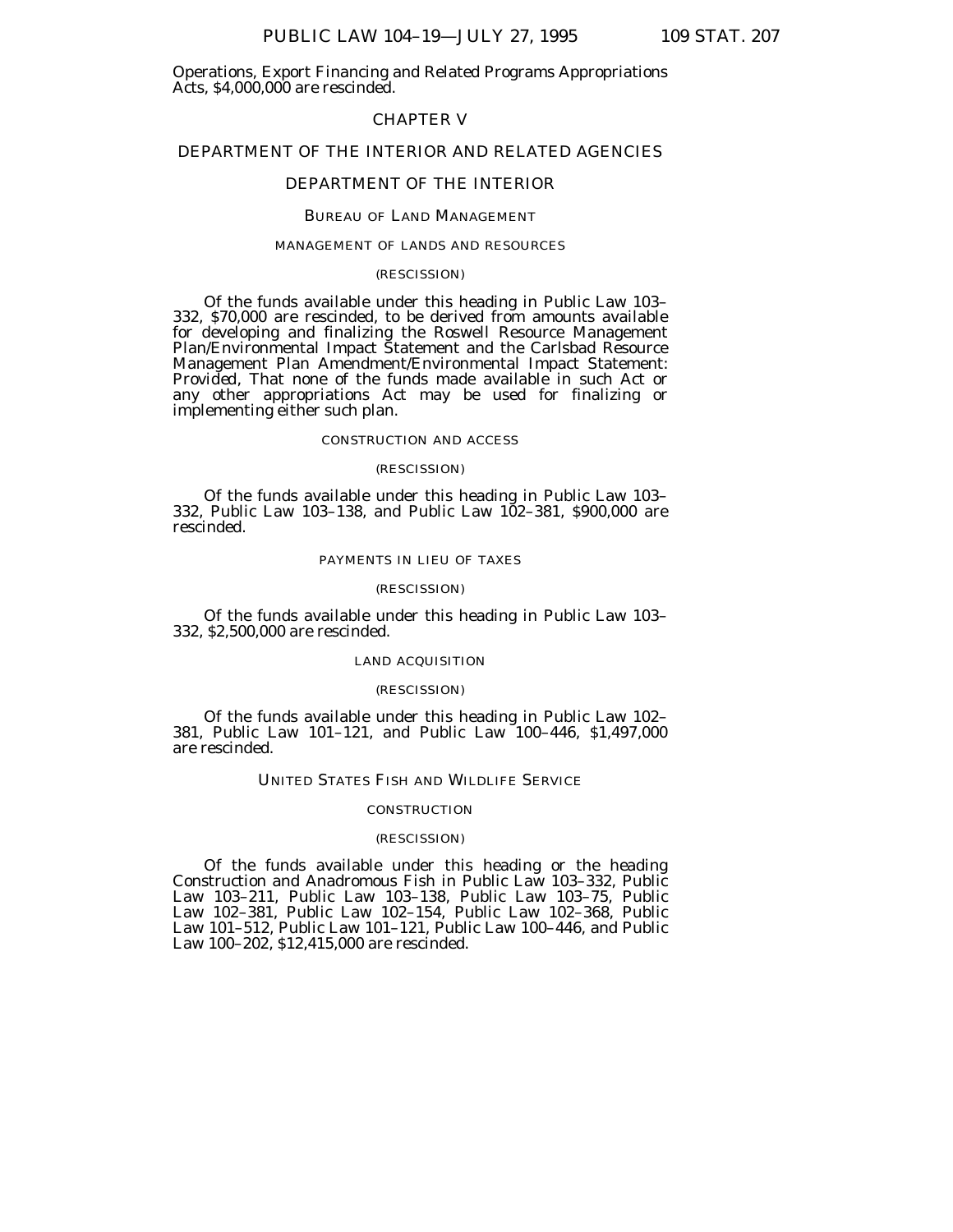#### LAND ACQUISITION

#### (RESCISSION)

Of the funds available under this heading in Public Law 103– 332 and any unobligated balances from funds appropriated under this heading in prior years, \$1,076,000 are rescinded.

### NATIONAL BIOLOGICAL SURVEY

#### RESEARCH, INVENTORIES, AND SURVEYS

#### (RESCISSION)

Of the funds available under this heading in Public Law 103– 332 and Public Law 103–138, \$14,549,000 are rescinded.

#### NATIONAL PARK SERVICE

# **CONSTRUCTION**

#### (RESCISSION)

Of the funds available under this heading in Public Law 103– 332 and any unobligated balances from funds appropriated under this heading in prior years, \$20,890,000 are rescinded.

## URBAN PARK AND RECREATION FUND

#### (RESCISSION)

Of the funds available under this heading in Public Law 103– 332, \$7,480,000 are rescinded.

#### LAND ACQUISITION AND STATE ASSISTANCE

#### (RESCISSION)

Of the funds available under this heading in Public Law 103– 332 and any unobligated balances from funds appropriated under this heading in prior years, \$13,634,000 are rescinded.

### MINERALS MANAGEMENT SERVICE

#### ROYALTY AND OFFSHORE MINERALS MANAGEMENT

#### (RESCISSION)

Of the funds available under this heading in Public Law 103– 332, \$514,000 are rescinded.

### BUREAU OF INDIAN AFFAIRS

#### OPERATION OF INDIAN PROGRAMS

#### (RESCISSION)

Of the funds available under this heading in Public Law 103– 332, \$4,850,000 are rescinded: *Provided,* That the first proviso under this heading in Public Law 103–332 is amended by striking ''\$330,111,000'' and inserting in lieu thereof ''\$329,361,000''.

108 Stat. 2511.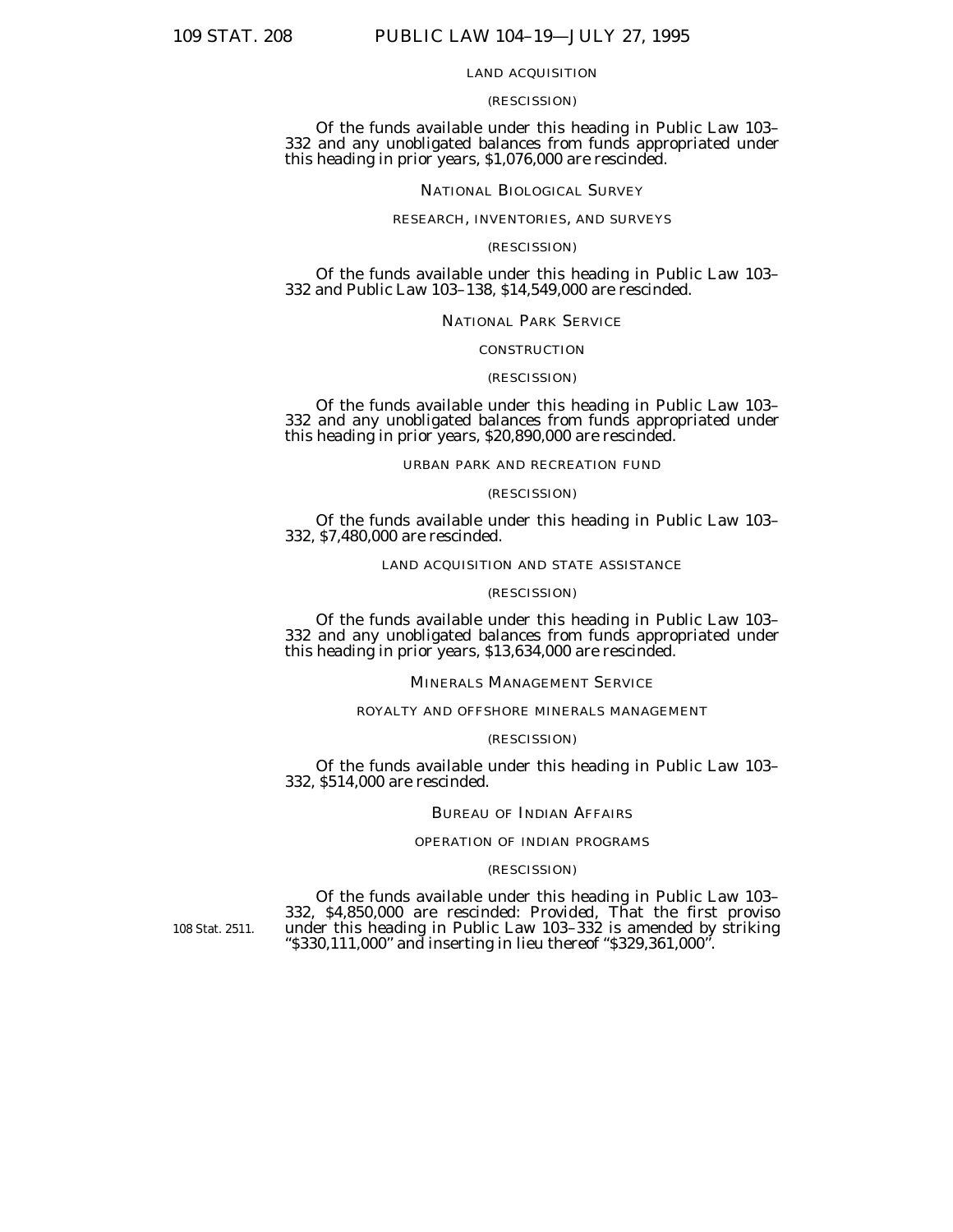### **CONSTRUCTION**

# (RESCISSION)

Of the funds available under this heading in Public Law 103– 332 and any unobligated balances from funds appropriated under this heading in prior years, \$9,571,000 are rescinded.

# INDIAN DIRECT LOAN PROGRAM ACCOUNT

### (RESCISSION)

Of the funds available under this heading in Public Law 103– 332, \$1,700,000 are rescinded.

### TERRITORIAL AND INTERNATIONAL AFFAIRS

### ADMINISTRATION OF TERRITORIES

#### (RESCISSION)

Of the funds available under this heading in Public Law 103– 332, \$1,938,000 are rescinded.

# TRUST TERRITORY OF THE PACIFIC ISLANDS

### (RESCISSION)

Of the funds available under this heading in Public Law 99– 591, \$32,139,000 are rescinded.

# COMPACT OF FREE ASSOCIATION

#### (RESCISSION)

Of the funds available under this heading in Public Law 103– 332, \$1,000,000 are rescinded.

# DEPARTMENT OF AGRICULTURE

### FOREST SERVICE

# FOREST RESEARCH

# (RESCISSION)

Of the funds available under this heading in Public Law 103– 332, \$6,000,000 are rescinded.

# STATE AND PRIVATE FORESTRY

#### (RESCISSION)

Of the funds available under this heading in Public Law 103– 332, and Public Law 103–138, \$7,800,000 are rescinded.

# INTERNATIONAL FORESTRY

# (RESCISSION)

Of the funds available under this heading in Public Law 103– 332, \$2,000,000 are rescinded.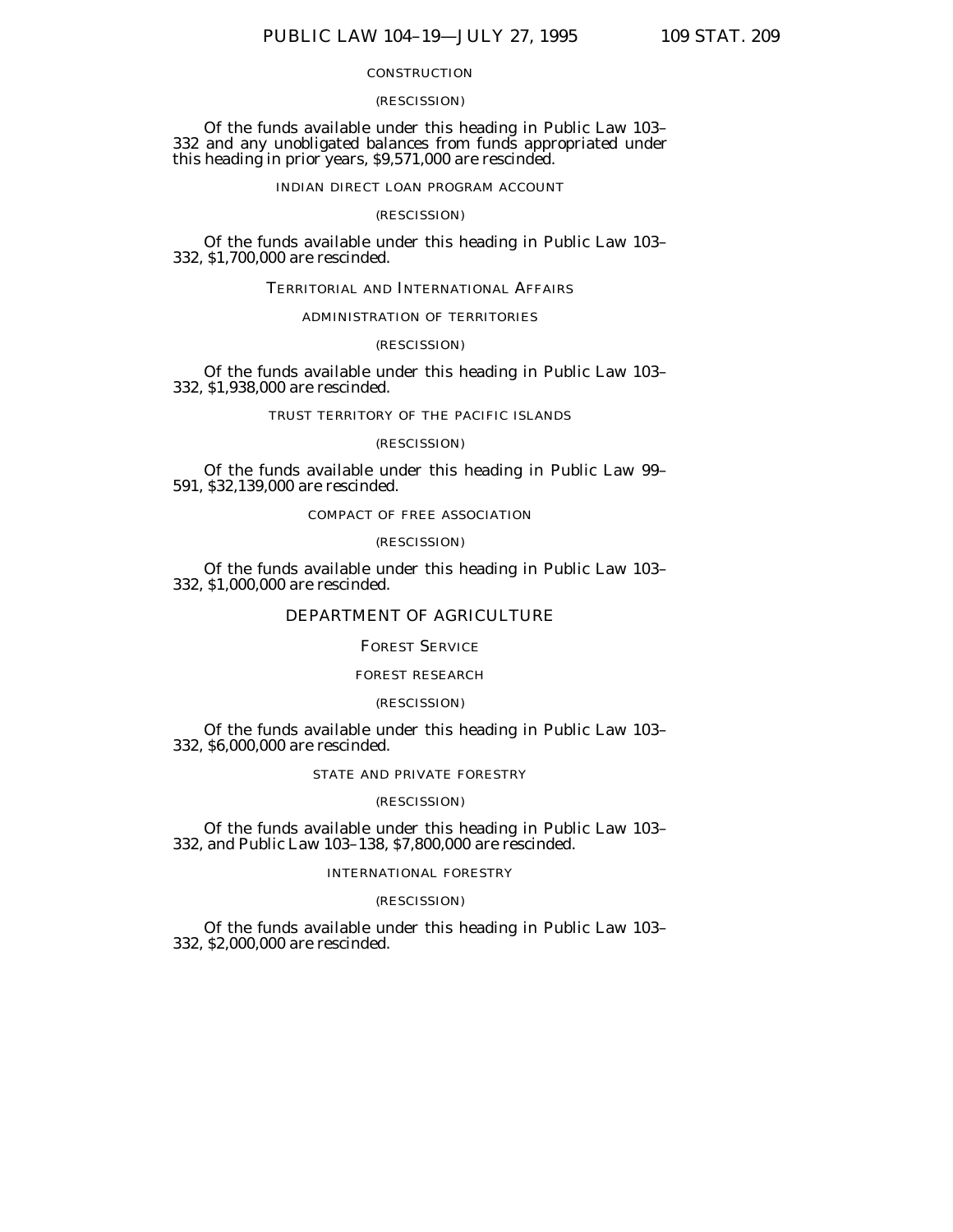### NATIONAL FOREST SYSTEM

#### (RESCISSION)

Of the funds available under this heading in Public Law 103– 332, \$1,650,000 are rescinded.

#### **CONSTRUCTION**

#### (RESCISSION)

Of the funds available under this heading in Public Law 103– 332, Public Law 103–138, and Public Law 102–381, \$6,072,000 are rescinded: *Provided,* That the first proviso under this heading in Public Law 103-332 is amended by striking "1994" and inserting in lieu thereof "1995".

LAND ACQUISITION

#### (RESCISSION)

Of the funds available under this heading in Public Law 103– 332, Public Law 103–138, and Public Law 102–381, \$1,429,000 are rescinded: *Provided,* That the Chief of the Forest Service shall not initiate any new purchases of private land in Washington County, Ohio and Lawrence County, Ohio during fiscal year 1995.

# DEPARTMENT OF ENERGY

#### FOSSIL ENERGY RESEARCH AND DEVELOPMENT

### (RESCISSION)

Of the funds available under this heading in Public Law 103– 332, \$18,100,000 are rescinded.

# ENERGY CONSERVATION

#### (RESCISSIONS)

Of the funds available under this heading in Public Law 103– 332, \$35,928,000 are rescinded and of the funds available under this heading in Public Law 103–138, \$13,700,000 are rescinded.

# DEPARTMENT OF EDUCATION

OFFICE OF ELEMENTARY AND SECONDARY EDUCATION

# INDIAN EDUCATION

### (RESCISSION)

Of the funds available under this heading in Public Law 103– 332, \$2,000,000 are rescinded.

108 Stat. 2520.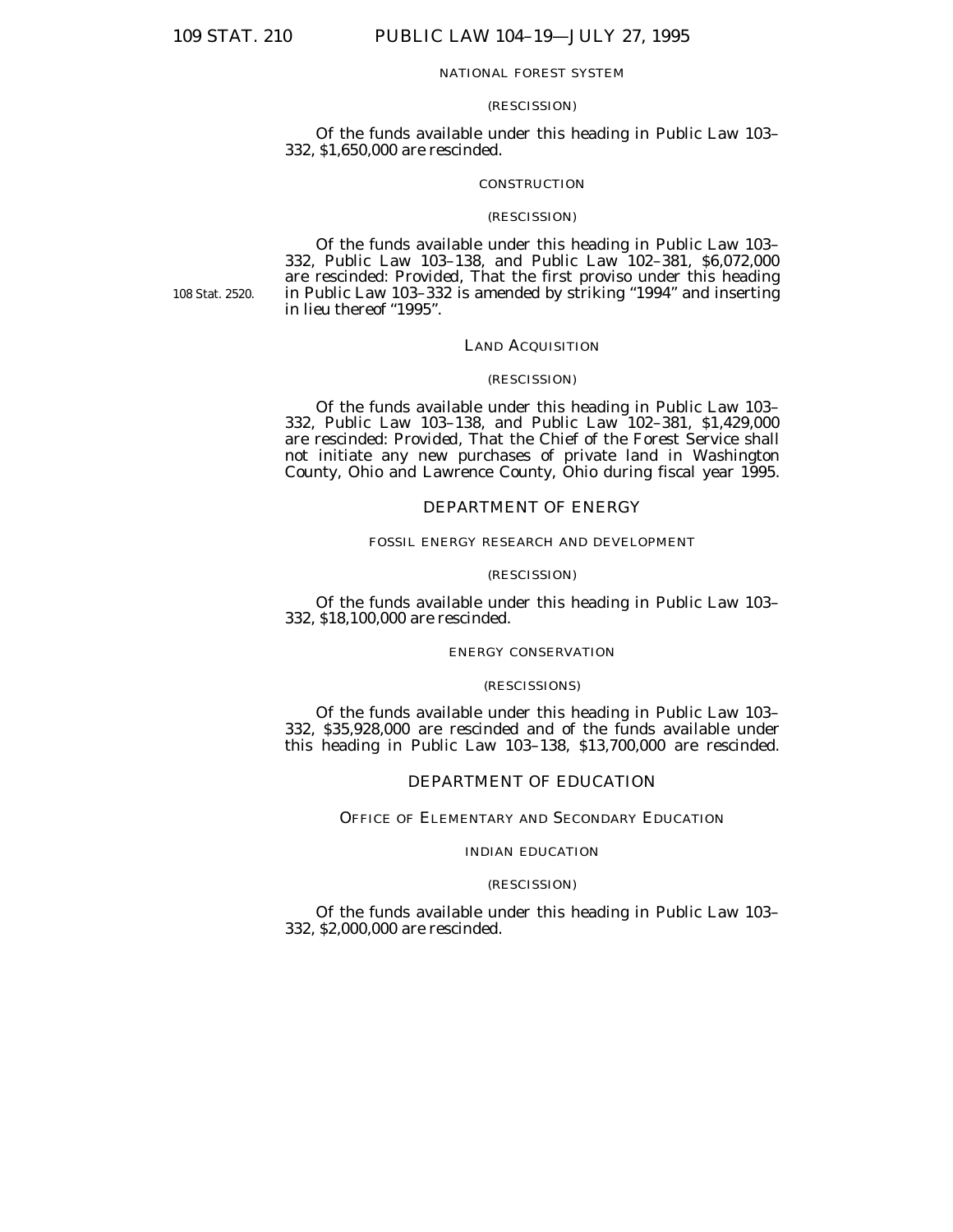# OTHER RELATED AGENCIES

# SMITHSONIAN INSTITUTION

CONSTRUCTION AND IMPROVEMENTS, NATIONAL ZOOLOGICAL PARK

### (RESCISSION)

Of the funds available under this heading in Public Law 102– 381 and Public Law 103–138, \$1,000,000 are rescinded.

# **CONSTRUCTION**

# (RESCISSION)

Of the funds available under this heading in Public Law 102– 154, Public Law 102–381, Public Law 103–138, and Public Law 103–332, \$11,512,000 are rescinded.

### NATIONAL GALLERY OF ART

#### REPAIR, RESTORATION AND RENOVATION OF BUILDINGS

#### (RESCISSION)

Of the funds available under this heading in Public Law 103– 332, \$407,000 are rescinded.

JOHN F. KENNEDY CENTER FOR THE PERFORMING ARTS

#### CONSTRUCTION

#### (RESCISSION)

Of the available balances under this heading \$3,000,000 are rescinded.

WOODROW WILSON INTERNATIONAL CENTER FOR SCHOLARS

# SALARIES AND EXPENSES

#### (RESCISSION)

Of the funds available under this heading in Public Law 103– 332, \$1,000,000 are rescinded.

NATIONAL FOUNDATION ON THE ARTS AND THE HUMANITIES

# NATIONAL ENDOWMENT FOR THE ARTS

### GRANTS AND ADMINISTRATION

# (RESCISSION)

Of the funds available under this heading in Public Law 103– 332, \$5,000,000 are rescinded.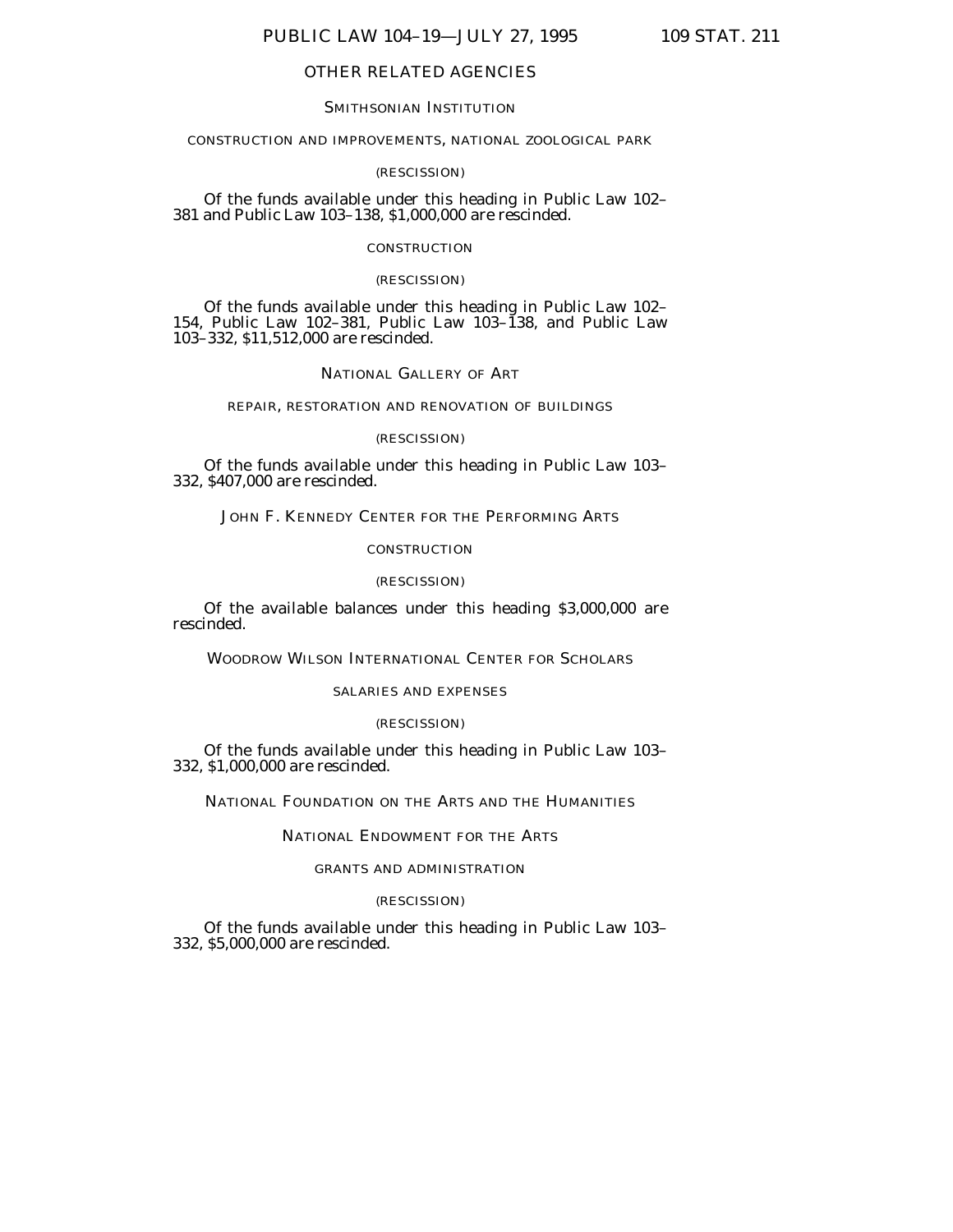#### NATIONAL ENDOWMENT FOR THE HUMANITIES

#### GRANTS AND ADMINISTRATION

#### (RESCISSION)

Of the funds available under this heading in Public Law 103– 332, \$5,000,000 are rescinded.

### GENERAL PROVISIONS

SEC. 501. No funds made available in any appropriations Act may be used by the Department of the Interior, including but not limited to the United States Fish and Wildlife Service and the National Biological Service, to search for the Alabama sturgeon in the Alabama River, the Cahaba River, the Tombigbee River or the Tennessee-Tombigbee Waterway in Alabama or Mississippi.

SEC. 502. (a) No funds available to the Forest Service may be used to implement Habitat Conservation Areas in the Tongass National Forest for species which have not been declared threatened or endangered pursuant to the Endangered Species Act, except that with respect to goshawks the Forest Service may impose interim Goshawk Habitat Conservation Areas not to exceed 300 acres per active nest consistent with the guidelines utilized for national forests in the continental United States.

(b) The Secretary shall notify Congress within 30 days of any timber sales which may be delayed or canceled due to the Goshawk Habitat Conservation Areas described in subsection (a).

SEC. 503. (a) As provided in subsection (b), an environmental impact statement prepared pursuant to the National Environmental Policy Act or a subsistence evaluation prepared pursuant to the Alaska National Interest Lands Conservation Act for a timber sale or offering to one party shall be deemed sufficient if the Forest Service sells the timber to an alternate buyer.

(b) The provision of this section shall apply to the timber specified in the Final Supplement to 1981-86 and 1986-90 Operating Period EIS (''1989 SEIS''), November 1989; in the North and East Kuiu Final Environmental Impact Statement, January 1993; in the Southeast Chichagof Project Area Final Environmental Impact Statement, September 1992; and in the Kelp Bay Environmental Impact Statement, February 1992, and supplemental evaluations related thereto.

SEC. 504. (a) SCHEDULE FOR NEPA COMPLIANCE.—Each National Forest System unit shall establish and adhere to a schedule for the completion of National Environmental Policy Act of 1969 (42 U.S.C. 4321 et seq.) analysis and decisions on all allotments within the National Forest System unit for which NEPA analysis is needed. The schedule shall provide that not more than 20 percent of the allotments shall undergo NEPA analysis and decisions through fiscal year 1996.

(b) REISSUANCE PENDING NEPA COMPLIANCE.—Notwithstanding any other law, term grazing permits which expire or are waived before the NEPA analysis and decision pursuant to the schedule developed by individual Forest Service System units, shall be issued on the same terms and conditions and for the full term of the expired or waived permit. Upon completion of the scheduled NEPA analysis and decision for the allotment, the terms and conditions

Notification. Timber.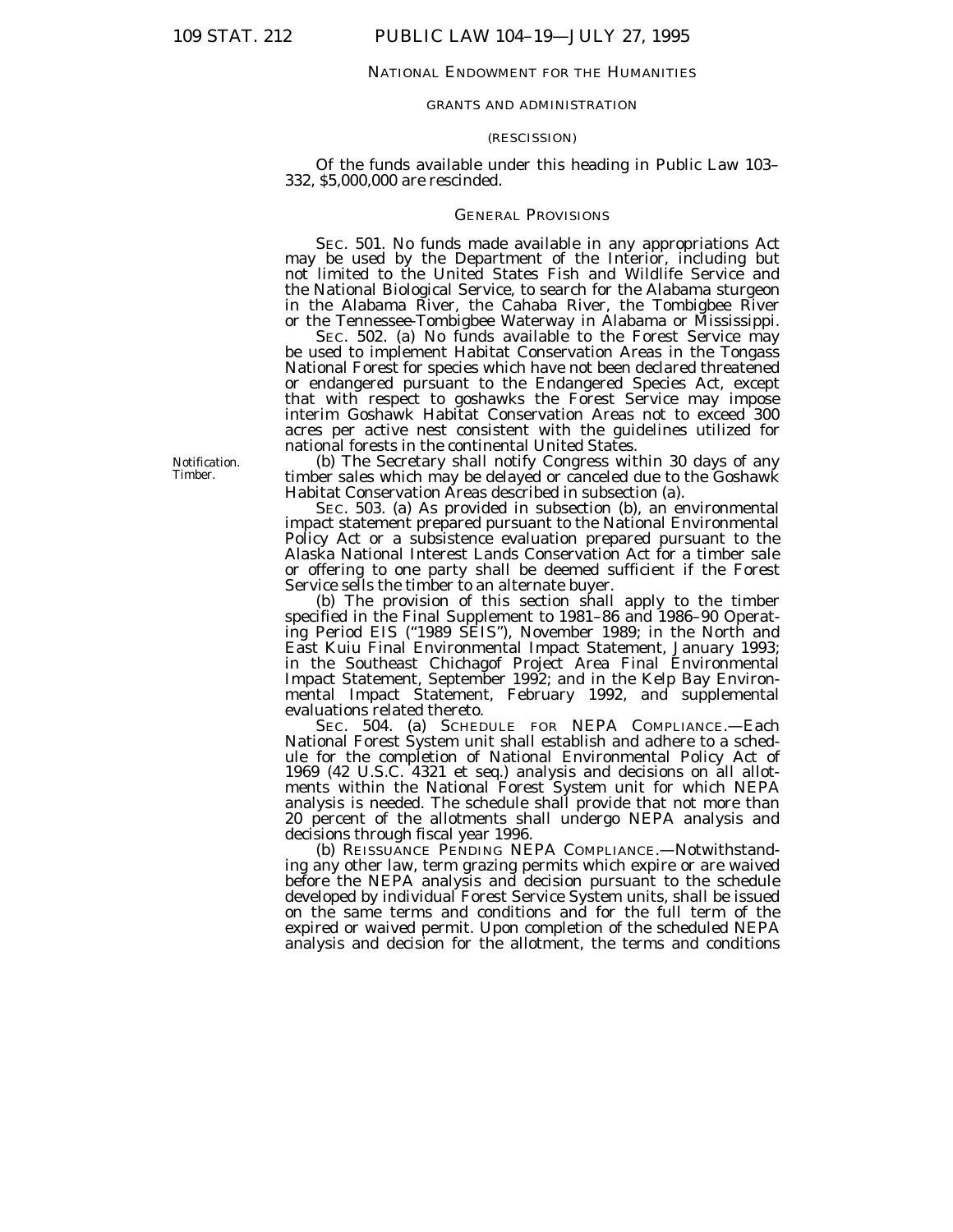of existing grazing permits may be modified or re-issued, if necessary to conform to such NEPA analysis. (c) EXPIRED PERMITS.—This section shall only apply if a new

term grazing permit has not been issued to replace an expired or waived term grazing permit solely because the analysis required by NEPA and other applicable laws has not been completed and also shall include permits that expired or were waived in 1994 and 1995 before the date of enactment of this Act.

# CHAPTER VI

# DEPARTMENTS OF LABOR, HEALTH AND HUMAN SERVICES, AND EDUCATION, AND RELATED AGENCIES

# DEPARTMENT OF LABOR

# EMPLOYMENT AND TRAINING ADMINISTRATION

#### TRAINING AND EMPLOYMENT SERVICES

#### (RESCISSION)

Of the funds made available under this heading in Public Law 103–333, \$1,349,115,000 are rescinded, including \$10,000,000 for necessary expenses of construction, rehabilitation, and acquisition of new Job Corps centers, \$2,500,000 for the School-to-Work Opportunities Act, \$4,293,000 for section 401 of the Job Training Partnership Act, \$5,743,000 for section 402 of such Act, \$3,861,000 for service delivery areas under section 101(a)(4)(A)(iii) of such Act, \$58,000,000 for carrying out title II, part A of such Act, \$272,010,000 for carrying out title II, part C of such Act, \$2,223,000 for the National Commission for Employment Policy and \$500,000 for the National Occupational Information Coordinating Committee: *Provided,* That service delivery areas may transfer up to 50 percent of the amounts allocated for program years 1994 and 1995 between the title II–B and title II–C programs authorized by the Job Training Partnership Act, if such transfers are approved by the Governor.

### COMMUNITY SERVICE EMPLOYMENT FOR OLDER AMERICANS

### (RESCISSIONS)

Of the funds made available in the first paragraph under this heading in Public Law 103–333, \$11,263,000 are rescinded. Of the funds made available in the second paragraph under this heading in Public Law 103–333, \$3,177,000 are rescinded.

#### STATE UNEMPLOYMENT INSURANCE AND EMPLOYMENT SERVICE OPERATIONS

# (RESCISSION)

Of the funds made available under this heading in Public Law 103–333, \$20,000,000 are rescinded, and amounts which may be expended from the Employment Security Administration account in the Unemployment Trust Fund are reduced from \$3,269,097,000 to \$3,201,397,000.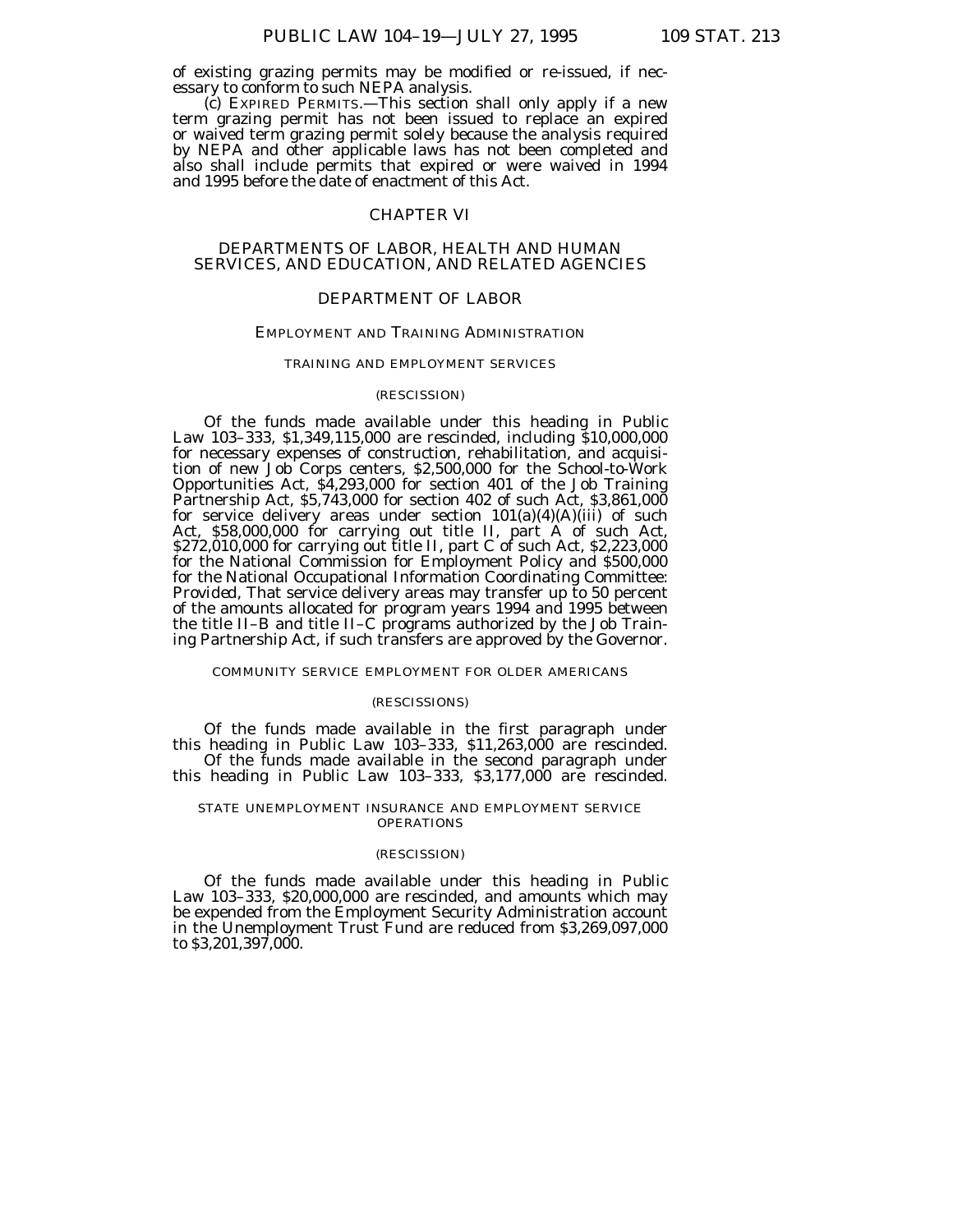# 109 STAT. 214 PUBLIC LAW 104–19—JULY 27, 1995

# BUREAU OF LABOR STATISTICS

### SALARIES AND EXPENSES

### (RESCISSION)

Of the funds made available under this heading in Public Law 103–333, \$700,000 are rescinded.

# DEPARTMENT OF HEALTH AND HUMAN SERVICES

# HEALTH RESOURCES AND SERVICES ADMINISTRATION

### HEALTH RESOURCES AND SERVICES

#### (RESCISSION)

Of the funds made available under this heading in Public Law 103–333, \$41,350,000 are rescinded.

CENTERS FOR DISEASE CONTROL AND PREVENTION

# DISEASE CONTROL, RESEARCH, AND TRAINING

### (RESCISSION)

Of the funds made available under this heading in Public Law 103–333, \$2,300,000 are rescinded.

# NATIONAL INSTITUTES OF HEALTH

### NATIONAL CENTER FOR RESEARCH RESOURCES

# (RESCISSION)

Of the funds made available under this heading in Public Law 103–333 for extramural facilities construction grants, \$10,000,000 are rescinded.

# BUILDINGS AND FACILITIES

#### (RESCISSION)

Of the available balances under this heading, \$60,000,000 are rescinded.

# ASSISTANT SECRETARY FOR HEALTH

# OFFICE OF THE ASSISTANT SECRETARY FOR HEALTH

# (RESCISSION)

Of the funds made available under this heading in Public Law 103–333, \$1,400,000 are rescinded.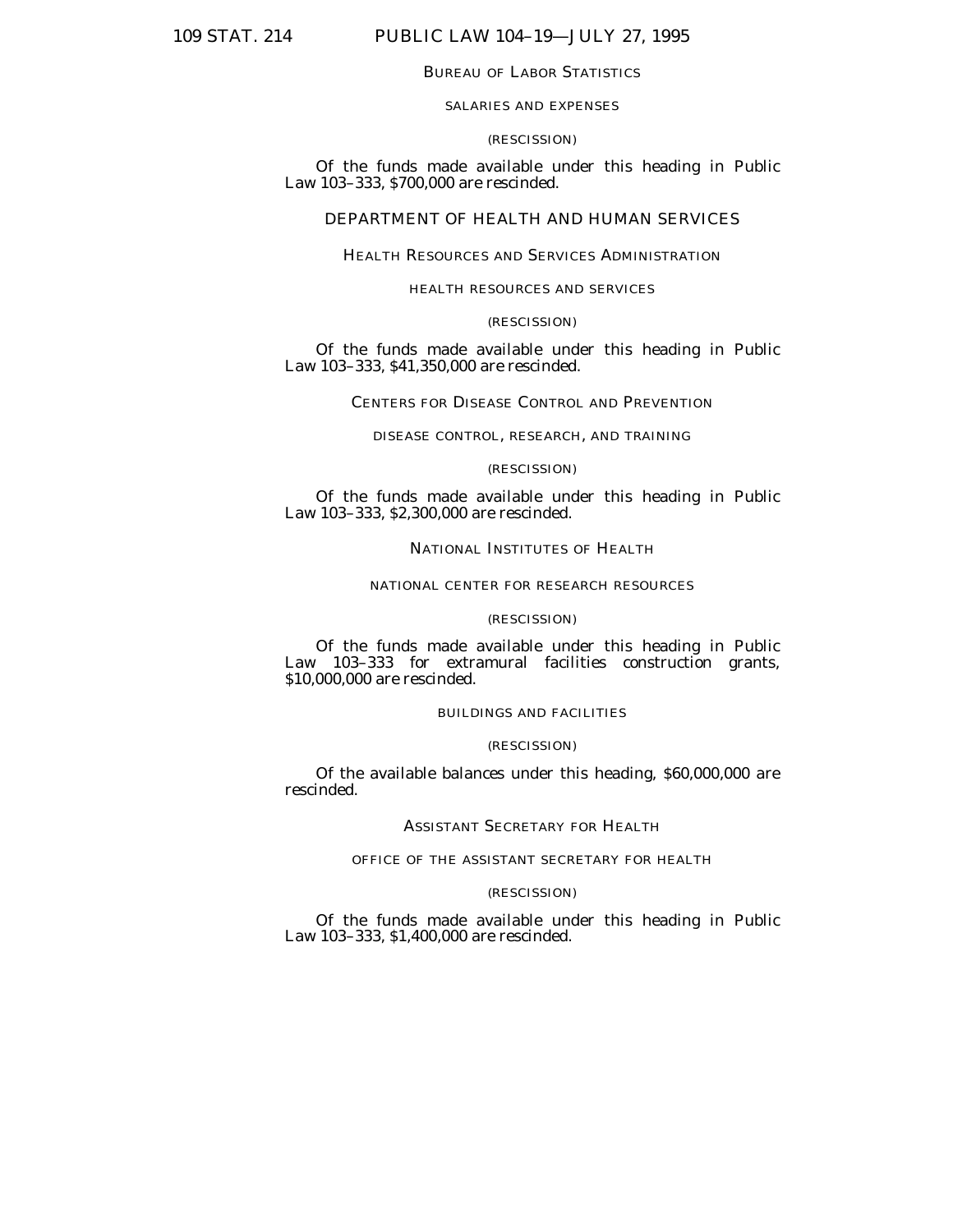# AGENCY FOR HEALTH CARE POLICY AND RESEARCH

### HEALTH CARE POLICY AND RESEARCH

# (RESCISSION)

Of the Federal funds made available under this heading in Public Law 103–333, \$3,132,000 are rescinded.

### HEALTH CARE FINANCING ADMINISTRATION

# PROGRAM MANAGEMENT

#### (RESCISSION)

Funds made available under this heading in Public Law 103– 333 are reduced from \$2,207,135,000 to \$2,187,435,000, and funds transferred to this account as authorized by section 201(g) of the Social Security Act are reduced to the same amount.

### ADMINISTRATION FOR CHILDREN AND FAMILIES

#### JOB OPPORTUNITIES AND BASIC SKILLS

#### (RESCISSION)

Of the funds made available under this heading in Public Law 103-333, there is rescinded an amount equal to the total of the funds within each State's limitation for fiscal year 1995 that are not necessary to pay such State's allowable claims for such fiscal year.

Section 403(k)(3)(E) of the Social Security Act (as amended by Public Law 100–485) is amended by adding before the ''and'': ''reduced by an amount equal to the total of those funds that are within each State's limitation for fiscal year 1995 that are not necessary to pay such State's allowable claims for such fiscal year (except that such amount for such year shall be deemed to be \$1,300,000,000 for the purpose of determining the amount of the payment under subsection (l) to which each State is entitled),''.

#### LOW INCOME HOME ENERGY ASSISTANCE

#### (RESCISSION)

Of the funds made available in the third paragraph under this heading in Public Law 103–333, \$319,204,000 are rescinded: *Provided,* That of the funds made available in the fourth paragraph under this heading in Public Law 103-333, \$300,000,000 shall remain available until September 30, 1996.

#### STATE LEGALIZATION IMPACT-ASSISTANCE GRANTS

#### (RESCISSION)

Of the funds made available in the second paragraph under this heading in Public Law 103–333, \$2,000,000 are rescinded.

42 USC 603.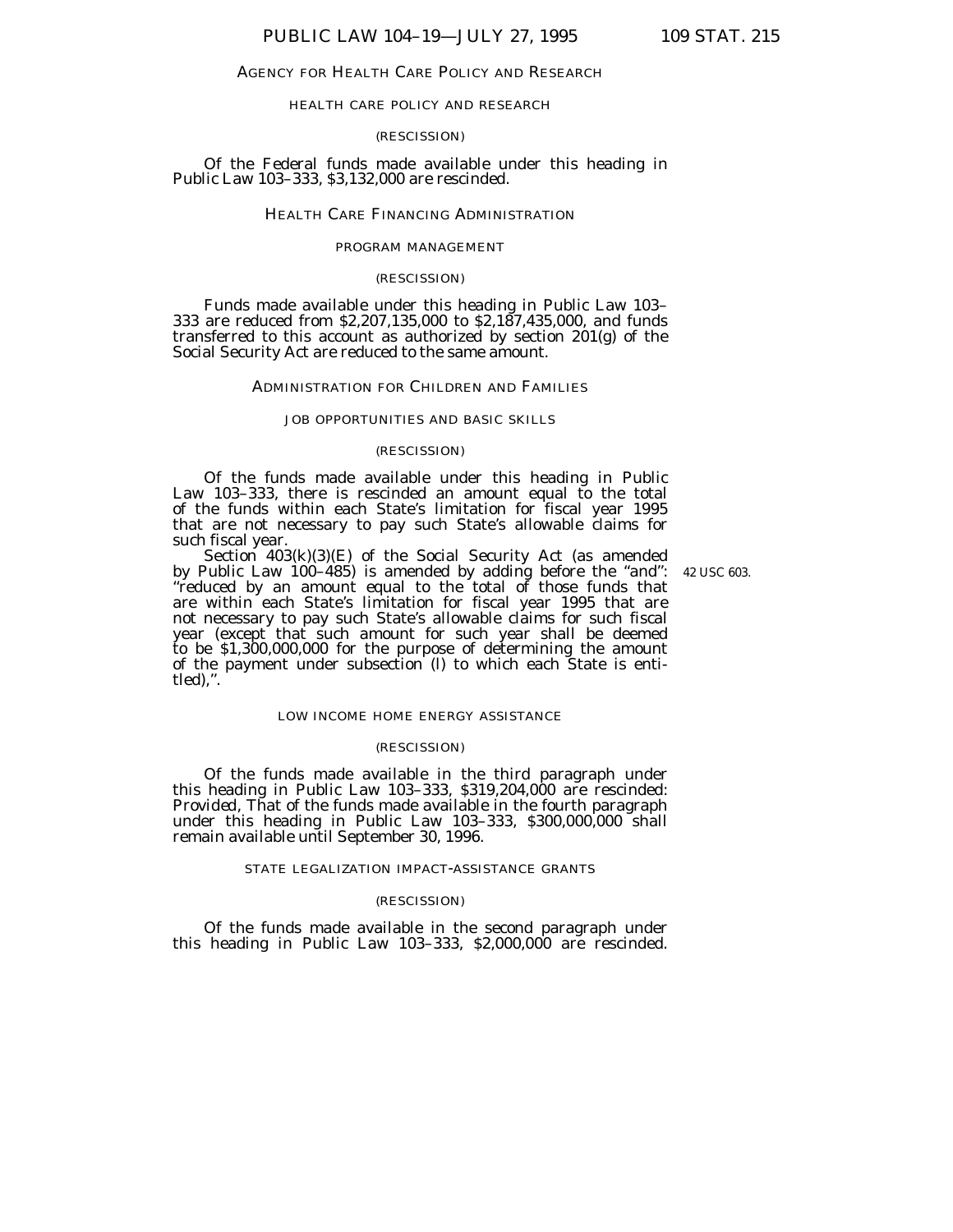### COMMUNITY SERVICES BLOCK GRANT

#### (RESCISSIONS)

Of the funds made available under this heading in Public Law 103–333, \$13,387,000 are rescinded.

Of the funds made available under this heading in Public Law 103–333 and reserved by the Secretary pursuant to section 674(a)(1) of the Community Services Block Grant Act, \$1,900,000 are rescinded.

# CHILDREN AND FAMILIES SERVICES PROGRAMS

#### (RESCISSION)

Of the funds made available under this heading in Public Law 103–333 to be derived from the Violent Crime Reduction Trust Fund, \$15,900,000 are rescinded for carrying out the Community Schools Youth Services and Supervision Grant Program Act of 1994: *Provided,* That the funds remaining available for obligation after this rescission for carrying out this Act may only be used for entrepreneurship, academic, or tutorial programs or for work force preparation.

#### ADMINISTRATION ON AGING

#### AGING SERVICES PROGRAMS

#### (RESCISSION)

Of the funds made available under this heading in Public Law 103–333, \$899,000 are rescinded.

#### OFFICE OF THE SECRETARY

### POLICY RESEARCH

#### (RESCISSION)

Of the funds made available under this heading in Public Law 103–333, \$4,018,000 are rescinded.

# DEPARTMENT OF EDUCATION

#### EDUCATION REFORM

#### (RESCISSION)

Of the funds made available under this heading in Public Law 103–333, \$34,030,000 are rescinded, including \$10,000,000 from funds made available for State and local education systemic improvement, and \$21,530,000 from funds made available for Federal activities under the Goals 2000: Educate America Act; and \$2,500,000 from funds made available under the School-to-Work Opportunities Act for National programs.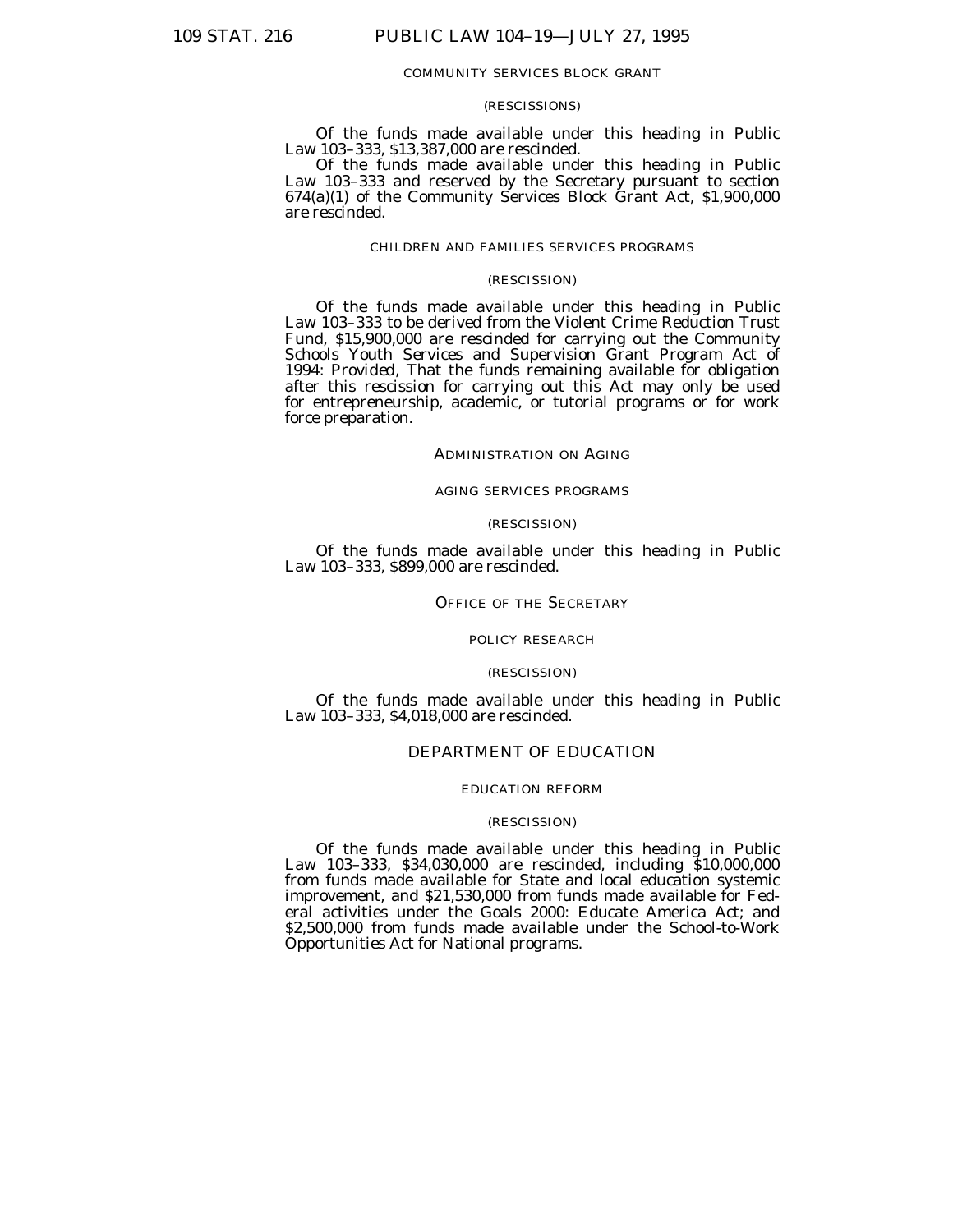# EDUCATION FOR THE DISADVANTAGED

#### (RESCISSION)

Of the funds made available under this heading in Public Law 103–333, \$4,606,000 are rescinded from part E, section 1501 of the Elementary and Secondary Education Act.

#### SCHOOL IMPROVEMENT PROGRAMS

#### (RESCISSION)

Of the funds made available under this heading in Public Law 103–333, \$182,940,000 are rescinded as follows: From the Elementary and Secondary Education Act, title II–B, \$69,000,000, title IV, \$15,981,000, title V–C, \$16,000,000, title IX–B, \$3,000,000, title X–D, \$1,500,000, title X–G, \$1,185,000, section 10602, \$1,399,000, title XII, \$35,000,000, and title XIII–A, \$14,900,000; from the Higher Education Act, section 596, \$13,875,000; and from funds derived from the Violent Crime Reduction Trust Fund, \$11,100,000.

#### BILINGUAL AND IMMIGRANT EDUCATION

#### (RESCISSION)

Of the funds made available under this heading in Public Law 103–333, \$38,500,000 are rescinded from funding for title VII–A of the Elementary and Secondary Education Act.

### VOCATIONAL AND ADULT EDUCATION

#### (RESCISSION)

Of the funds made available under this heading in Public Law 103–333, \$90,607,000 are rescinded as follows: From the Carl D. Perkins Vocational and Applied Technology Education Act, title III–A, and III–B, \$43,888,000, and from title IV–A, IV–B and IV– C, \$23,434,000; from the Adult Education Act, part B–7, \$7,787,000 and part C, section 371, \$6,000,000; and from the Stewart B. McKinney Homeless Assistance Act, \$9,498,000.

#### STUDENT FINANCIAL ASSISTANCE

#### (RESCISSION)

Of the funds made available under this heading in Public Law 103–333, \$85,000,000 are rescinded from funding for the Higher Education Act, title IV, including \$65,000,000 from part A–1 and \$20,000,000 from part H–1: *Provided,* That of the funds remaining under this heading from Public Law 103–333, \$6,178,680,000 shall be for part A–1.

#### HIGHER EDUCATION

#### (RESCISSION)

Of the funds made available under this heading in Public Law 103–333, \$43,472,000 are rescinded as follows: From amounts available for Public Law 99–498, \$500,000; the Higher Education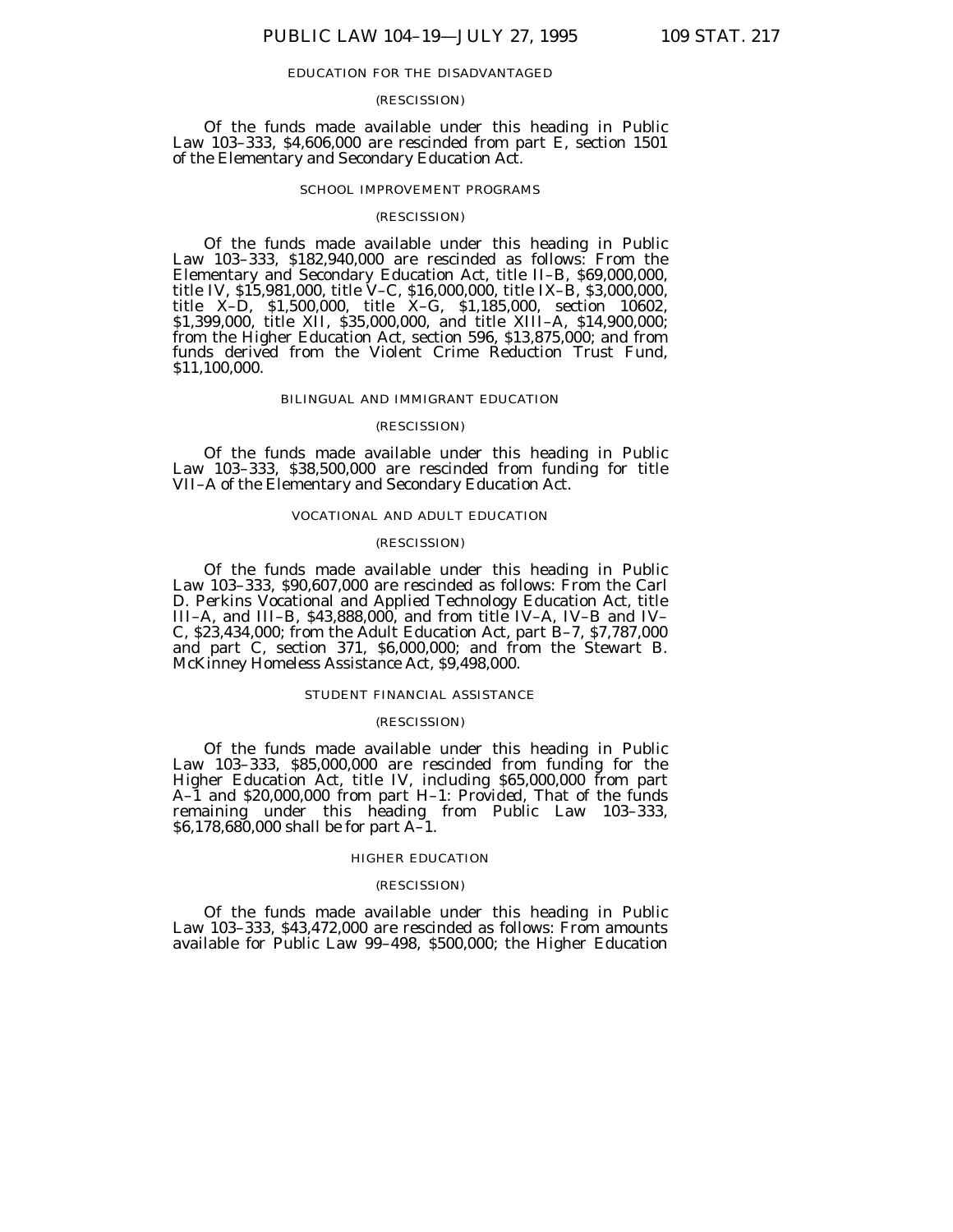Act, title IV–A, chapter 5, \$496,000, title V–C, subparts 1 and 3, \$16,175,000, title IX–B, \$10,100,000, title IX–C, \$942,000, title IX–E, \$3,520,000, title IX–G, \$1,698,000, title X–D, \$2,920,000, and title XI–A, \$3,000,000; Public Law 102–325, \$1,000,000; and the Excellence in Mathematics, Science, and Engineering Education Act of 1990, \$3,121,000: *Provided,* That in carrying out title IX– B, the remaining appropriations shall not be available for awards for doctoral study: *Provided further,* That the funds remaining for Public Law 99-498 shall be available only for native Alaskans.

#### HOWARD UNIVERSITY

#### (RESCISSION)

Of the funds made available under this heading in Public Law 103–333, \$1,800,000 are rescinded.

#### COLLEGE HOUSING AND ACADEMIC FACILITIES LOANS PROGRAM

#### (RESCISSION)

Of the funds made available under this heading in Public Law 103–333 for the costs of direct loans, as authorized under part C of title VII of the Higher Education Act, as amended, \$168,000 are rescinded, and the authority to subsidize gross loan obligations is repealed. In addition, \$264,000 appropriated for administrative expenses are rescinded.

#### EDUCATION RESEARCH, STATISTICS, AND IMPROVEMENT

### (RESCISSION)

Of the funds made available under this heading in Public Law 103–333, \$30,925,000 are rescinded as follows: From the Elementary and Secondary Education Act, title III–A, \$17,500,000, title III–B, \$5,000,000, title III–D, \$1,125,000, title X–B, \$4,600,000 and title XIII–B, \$2,700,000: *Provided,* That of the amount made available under this heading in Public Law 103–333, for title III– B, \$8,000,000 shall be reserved for additional projects that competed in the most recent competition for statewide fiber-optics projects.

# RELATED AGENCIES

# CORPORATION FOR PUBLIC BROADCASTING

#### (RESCISSION)

Of the funds made available under this heading in Public Law 103–112, \$37,000,000 are rescinded. Of the funds made available under this heading in Public Law 103–333, \$55,000,000 are rescinded.

### RAILROAD RETIREMENT BOARD

#### DUAL BENEFITS PAYMENTS ACCOUNT

#### (RESCISSION)

Of the funds made available under this heading in Public Law 103–333, \$7,000,000 are rescinded.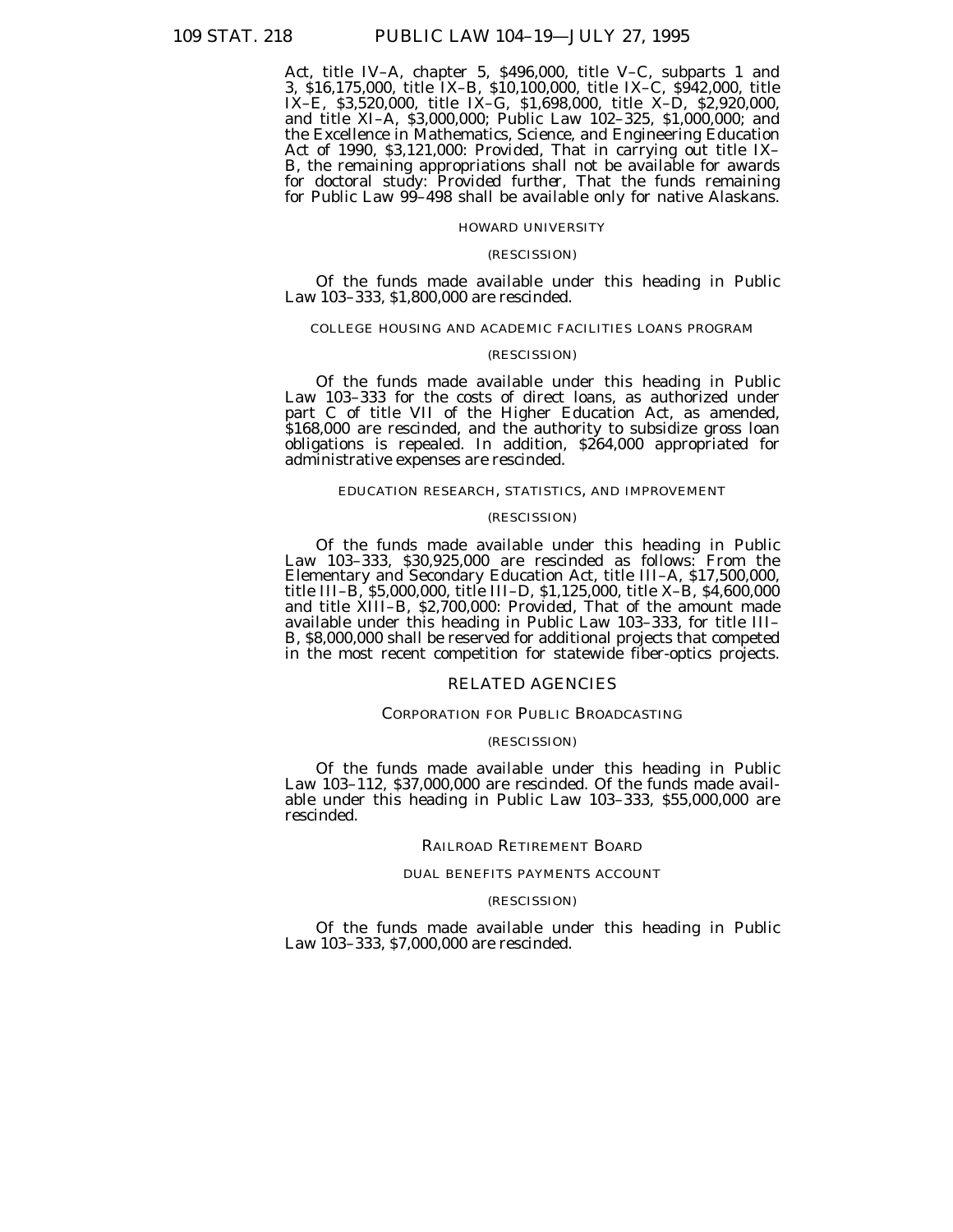# GENERAL PROVISIONS

# FEDERAL DIRECT STUDENT LOAN PROGRAM

SEC. 601. Section 458(a) of the Higher Education Act of 1965 (20 U.S.C. 1087h(a)) is amended—

(1) by striking ''\$345,000,000'' and inserting ''\$284,000,000''; and

(2) by striking ''\$2,500,000,000'' and inserting ''\$2,439,000,000''.

SEC. 602. None of the funds made available in any appropriations Act for fiscal year 1995 may be used by the Occupational Safety and Health Administration to promulgate or issue any proposed or final standard or guideline regarding ergonomic protection. Nothing in this section shall be construed to limit the Occupational Safety and Health Administration from conducting any peerreviewed risk assessment activity regarding ergonomics, including conducting peer reviews of the scientific basis for establishing any standard or guideline, direct or contracted research, or other activity necessary to fully establish the scientific basis for promulgating any standard or guideline on ergonomic protection.

# CHAPTER VII

# LEGISLATIVE BRANCH

# HOUSE OF REPRESENTATIVES

# PAYMENTS TO WIDOWS AND HEIRS OF DECEASED MEMBERS OF **CONGRESS**

For payment to the family trust of Dean A. Gallo, late a Dean A. Gallo.Representative from the State of New Jersey, \$133,600.

# JOINT ITEMS

### JOINT ECONOMIC COMMITTEE

#### (RESCISSION)

Of the funds made available under this heading in Public Law 103–283, \$460,000 are rescinded.

### JOINT COMMITTEE ON PRINTING

#### (RESCISSION)

Of the funds made available under this heading in Public Law 103–283, \$238,137 are rescinded.

# OFFICE OF TECHNOLOGY ASSESSMENT

# SALARIES AND EXPENSES

#### (RESCISSION)

Of the funds made available under this heading in Public Law 103–283, \$650,000 are rescinded.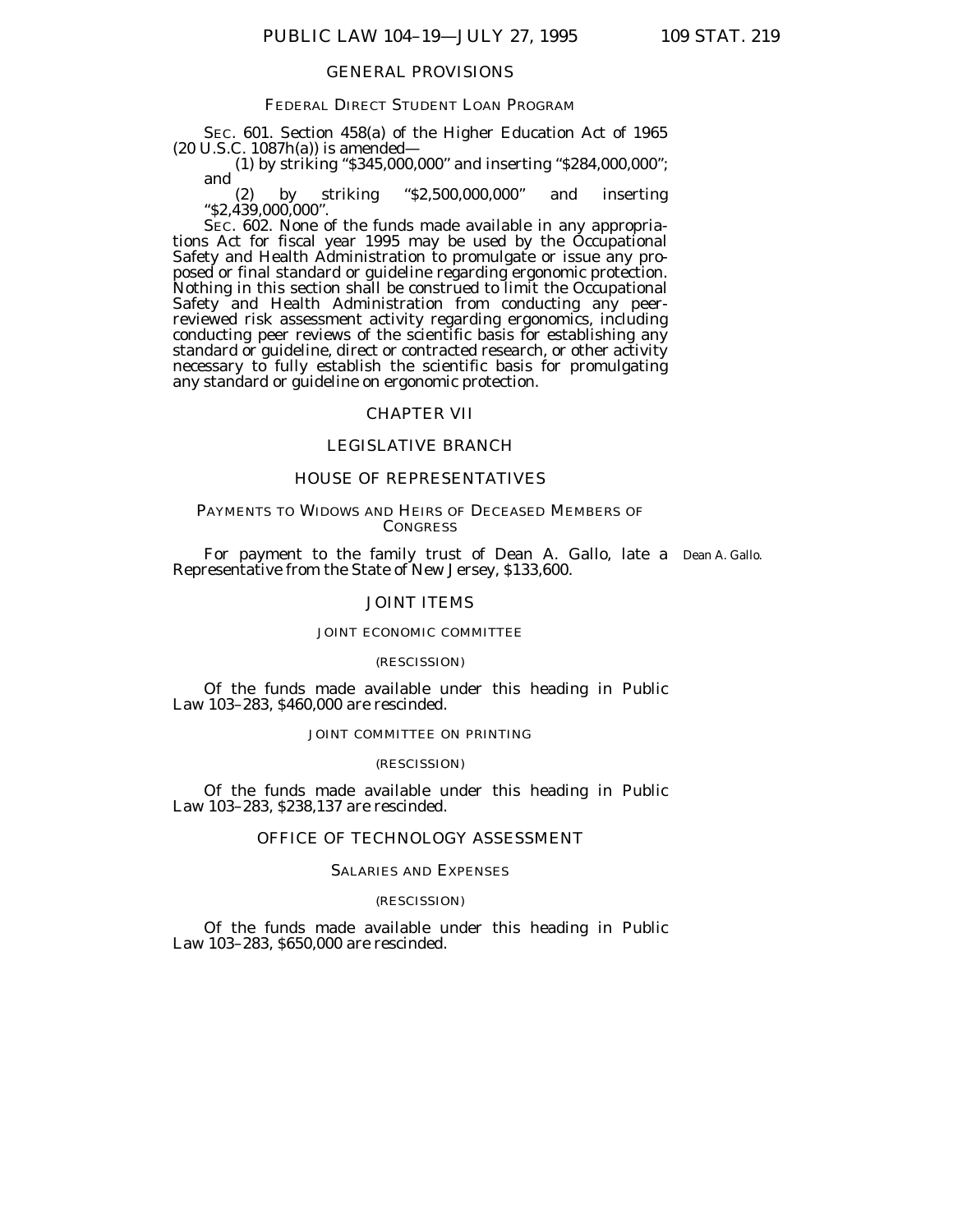# 109 STAT. 220 PUBLIC LAW 104–19—JULY 27, 1995

# CONGRESSIONAL BUDGET OFFICE

# SALARIES AND EXPENSES

### (RESCISSION)

Of the funds made available under this heading in Public Law 103–283, \$187,000 are rescinded.

# ARCHITECT OF THE CAPITOL

### CAPITOL BUILDINGS AND GROUNDS

#### SENATE OFFICE BUILDINGS

#### (RESCISSION)

Of the funds made available under this heading in Public Law 103–283, \$850,000 are rescinded.

### CAPITOL POWER PLANT

#### (RESCISSION)

Of the funds made available under this heading in Public Law 103–283, \$1,650,000 are rescinded.

#### ADMINISTRATIVE PROVISION

SEC. 701. Section 319 of the Legislative Branch Appropriations Act, 1990 (40 U.S.C. 162–1) is amended—

(1) by striking out ''Office'' each place it appears and inserting in lieu thereof ''office'';

(2) in the second sentence of subsection (a)(2), by striking out ''Commission'' and inserting in lieu thereof ''commission''; and

(3) in subparagraph (D) of paragraph (2) of subsection (a), by striking out ''Administration'' and all that follows through the end of the subparagraph, and inserting in lieu thereof ''Oversight of the House of Representatives, the Committee on Rules and Administration of the Senate, the Committee on Appropriations of the House of Representatives, and the Committee on Appropriations of the Senate.''.

# GOVERNMENT PRINTING OFFICE

# CONGRESSIONAL PRINTING AND BINDING

#### (RESCISSION)

Of the funds made available under this heading in Public Law 103–283, \$5,000,000 are rescinded.

# OFFICE OF SUPERINTENDENT OF DOCUMENTS

#### SALARIES AND EXPENSES

#### (RESCISSION)

Of the funds made available under this heading in Public Law 103–283, \$600,000 are rescinded.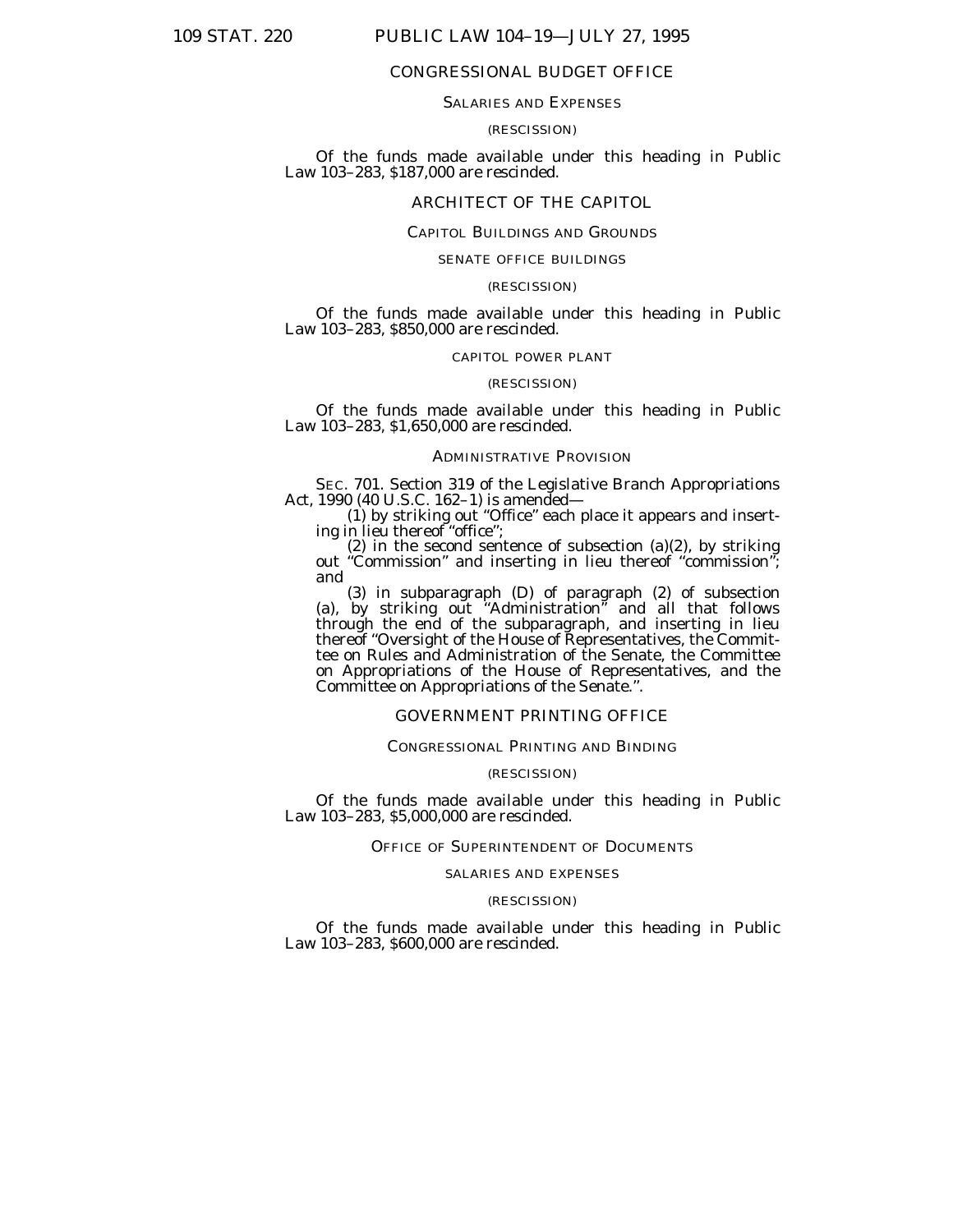# BOTANIC GARDEN

#### SALARIES AND EXPENSES

#### (RESCISSION AND TRANSFER OF FUNDS)

Of the funds made available until expended by transfer under this heading in Public Law 103-283, \$4,000,000 are rescinded. Of the funds made available until expended by transfer under this heading in Public Law 103–283, \$3,000,000 shall be transferred to the appropriation ''Architect of the Capitol, Capitol Buildings and Grounds, Capitol Complex Security Enhancements'', and shall remain available until expended.

# LIBRARY OF CONGRESS

# SALARIES AND EXPENSES

#### (RESCISSION)

Of the funds made available under this heading in Public Law 103–283, \$150,000 are rescinded.

# BOOKS FOR THE BLIND AND PHYSICALLY HANDICAPPED

# SALARIES AND EXPENSES

#### (RESCISSION)

Of the funds made available under this heading in Public Law 103–283, \$100,000 are rescinded.

# GENERAL ACCOUNTING OFFICE

### SALARIES AND EXPENSES

#### (RESCISSION)

Of the funds made available under this heading in Public Law 103–283, \$2,617,000 are rescinded.

# ADMINISTRATIVE PROVISION

SEC. 702. The General Accounting Office may for such employ-5 USC 5597 note.ees as it deems appropriate authorize a payment to employees who voluntarily separate before October 1, 1995, whether by retirement or resignation, which payment shall be paid in accordance with the provisions of section 5597(d) of title 5, United States Code.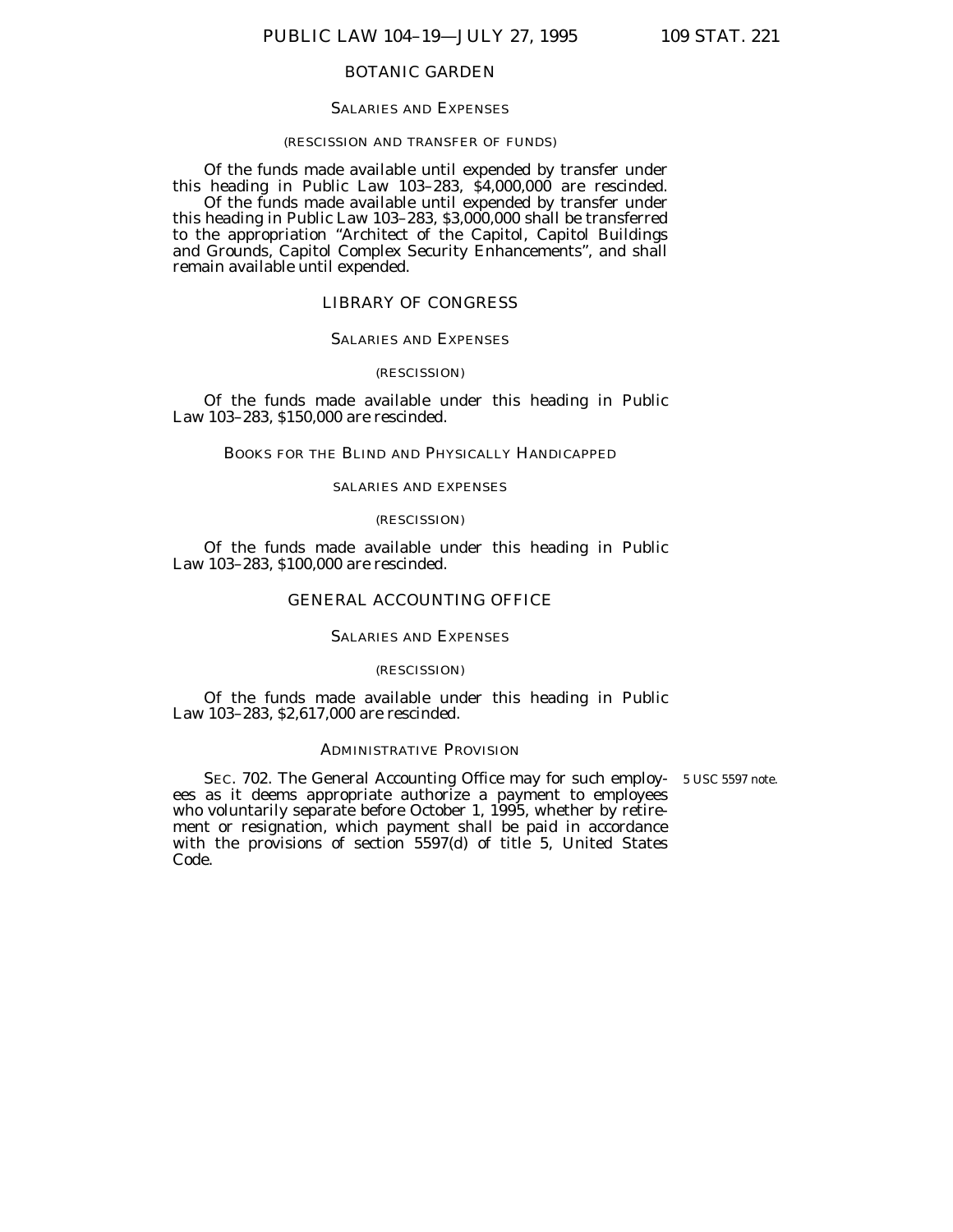# CHAPTER VIII

### DEPARTMENT OF TRANSPORTATION AND RELATED **AGENCIES**

# DEPARTMENT OF TRANSPORTATION

# OFFICE OF THE SECRETARY

# WORKING CAPITAL FUND

## (RESCISSION)

The obligation authority under this heading in Public Law 103–331 is hereby reduced by \$6,000,000.

# PAYMENTS TO AIR CARRIERS

# (AIRPORT AND AIRWAY TRUST FUND)

#### (RESCISSION OF CONTRACT AUTHORIZATION)

Of the funds made available under this account, \$5,300,000 are rescinded: *Provided,* That the Secretary shall not enter into any contracts for ''Small Community Air Service'' beyond September 30, 1995, which require compensation fixed and determined under subchapter II of chapter 417 of title 49, United States Code (49 U.S.C. 41731–42) payable by the Department of Transportation.

# COAST GUARD

#### OPERATING EXPENSES

# (RESCISSION)

Of the amounts provided under this heading in Public Law 103–331, \$4,300,000 are rescinded.

### ACQUISITION, CONSTRUCTION, AND IMPROVEMENTS

### (RESCISSION)

Of the available balances under this heading, \$35,314,000 are rescinded.

### ENVIRONMENTAL COMPLIANCE AND RESTORATION

### (RESCISSION)

Of the available balances under this heading, \$2,500,000 are rescinded.

# FEDERAL AVIATION ADMINISTRATION

### **OPERATIONS**

# (RESCISSION)

Of the available balances under this heading, \$1,000,000 are rescinded.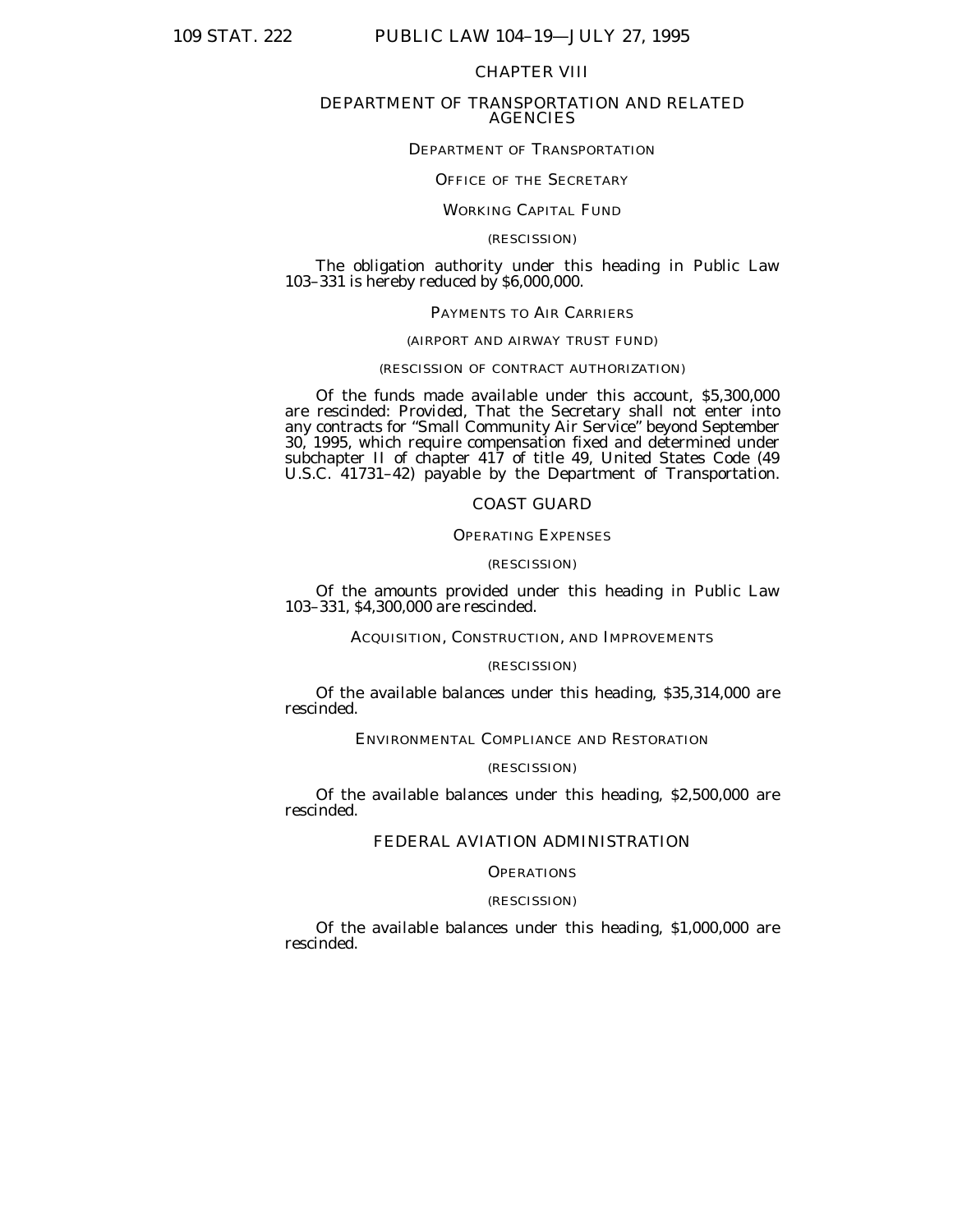# FACILITIES AND EQUIPMENT

### (AIRPORT AND AIRWAY TRUST FUND)

#### (RESCISSION)

Of the available balances under this heading, \$24,850,000 are rescinded.

# RESEARCH, ENGINEERING, AND DEVELOPMENT

### (AIRPORT AND AIRWAY TRUST FUND)

#### (RESCISSION)

Of the available balances under this heading, \$7,500,000 are rescinded.

GRANTS-IN-AID FOR AIRPORTS

# (AIRPORT AND AIRWAY TRUST FUND)

# (RESCISSION OF CONTRACT AUTHORIZATION)

Of the available contract authority balances under this account, \$2,094,000,000 are rescinded.

# FEDERAL HIGHWAY ADMINISTRATION

### LIMITATION ON GENERAL OPERATING EXPENSES

# (RESCISSION OF CONTRACT AUTHORIZATION)

The obligation limitation under this heading in Public Law 103–331 is hereby reduced by \$54,550,000.

FEDERAL-AID HIGHWAYS

### (LIMITATION ON OBLIGATIONS)

# (HIGHWAY TRUST FUND)

# (RESCISSIONS OF CONTRACT AUTHORIZATION)

The obligation limitation under this heading in Public Law 23 USC 104 note.103–331 is hereby reduced by \$132,190,000, of which \$27,640,000 shall be deducted from amounts made available for the Applied Research and Technology Program authorized under section 307(e) of title 23, United States Code, and \$50,000,000 shall be deducted from the amounts available for the Congestion Pricing Pilot Program authorized under section 1002(b) of Public Law 102-240, and \$54,550,000 shall be deducted from the limitation on General Operating Expenses: *Provided,* That the amounts deducted from the aforementioned programs are rescinded.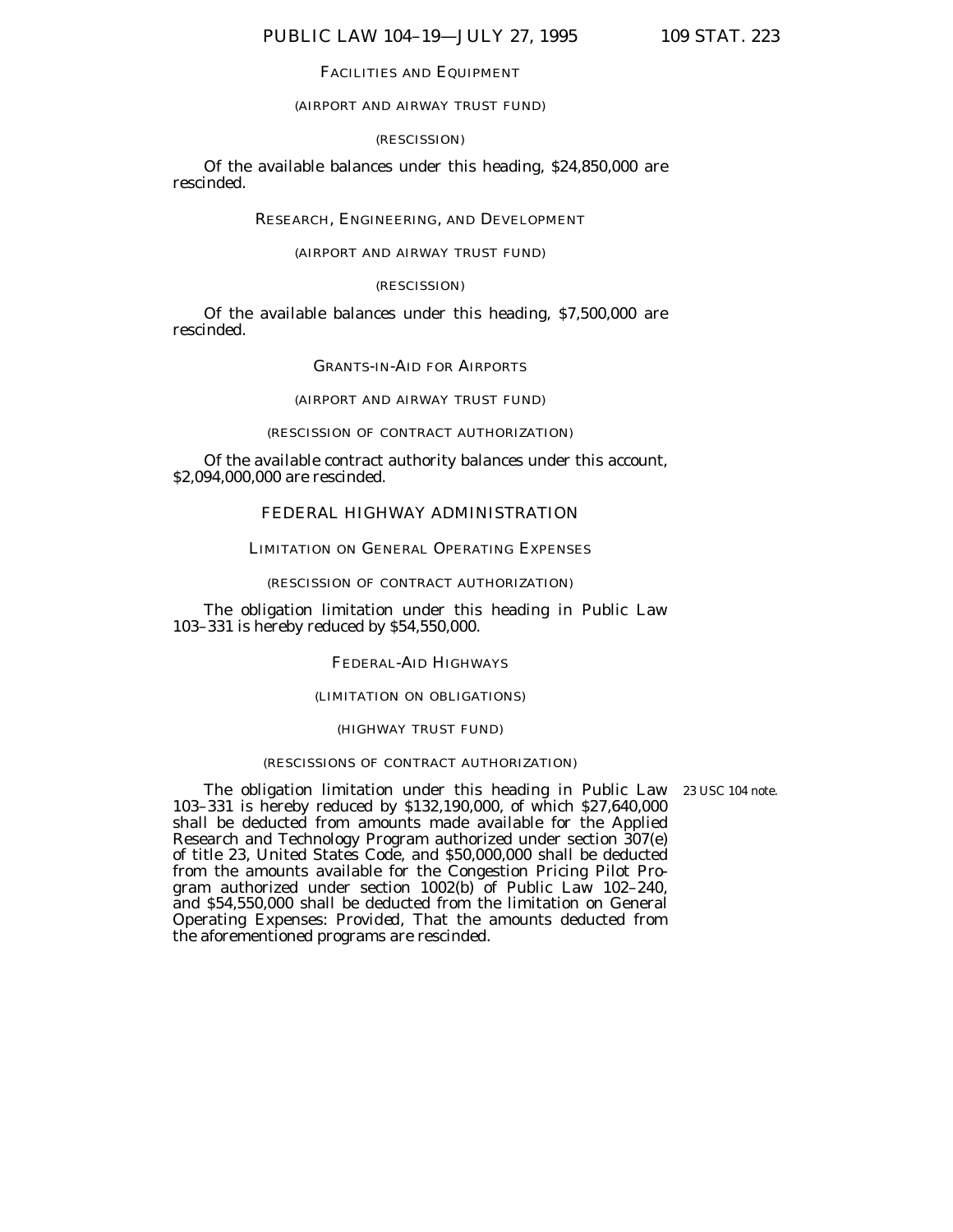# 109 STAT. 224 PUBLIC LAW 104–19—JULY 27, 1995

#### FEDERAL-AID HIGHWAYS

# EMERGENCY RELIEF PROGRAM

# (HIGHWAY TRUST FUND)

# (RESCISSION)

# Of the amounts provided under this heading in Public Law 103–211, \$100,000,000 are rescinded.

#### FEDERAL RAILROAD ADMINISTRATION

# OFFICE OF THE ADMINISTRATOR

#### (TRANSFER OF FUNDS)

108 Stat. 2496.

Section 341 of Public Law 103-331 is amended by deleting "and received from the Delaware and Hudson Railroad," after ''amended,''.

# NORTHEAST CORRIDOR IMPROVEMENT PROGRAM

#### (RESCISSION)

Of the available balances under this heading, \$9,707,000 are rescinded.

# NATIONAL MAGNETIC LEVITATION PROTOTYPE DEVELOPMENT PROGRAM

# (HIGHWAY TRUST FUND)

#### (RESCISSION OF CONTRACT AUTHORIZATION)

Of the available balances of contract authority under this head- ing, \$250,000,000 are rescinded.

# FEDERAL TRANSIT ADMINISTRATION

#### TRANSIT PLANNING AND RESEARCH

#### (RESCISSION)

Of the available balances under this heading, \$7,000,000 are rescinded.

#### DISCRETIONARY GRANTS

#### (LIMITATION ON OBLIGATIONS)

#### (HIGHWAY TRUST FUND)

# (RESCISSIONS OF CONTRACT AUTHORIZATION)

Notwithstanding section 313 of Public Law 103–331, the obliga- tion limitations under this heading in the following Department of Transportation and Related Agencies Appropriations Acts are reduced by the following amounts:

Public Law 102–143, \$31,681,500, to be distributed as follows: (a) \$1,281,500 is rescinded from amounts made available

for replacement, rehabilitation, and purchase of buses and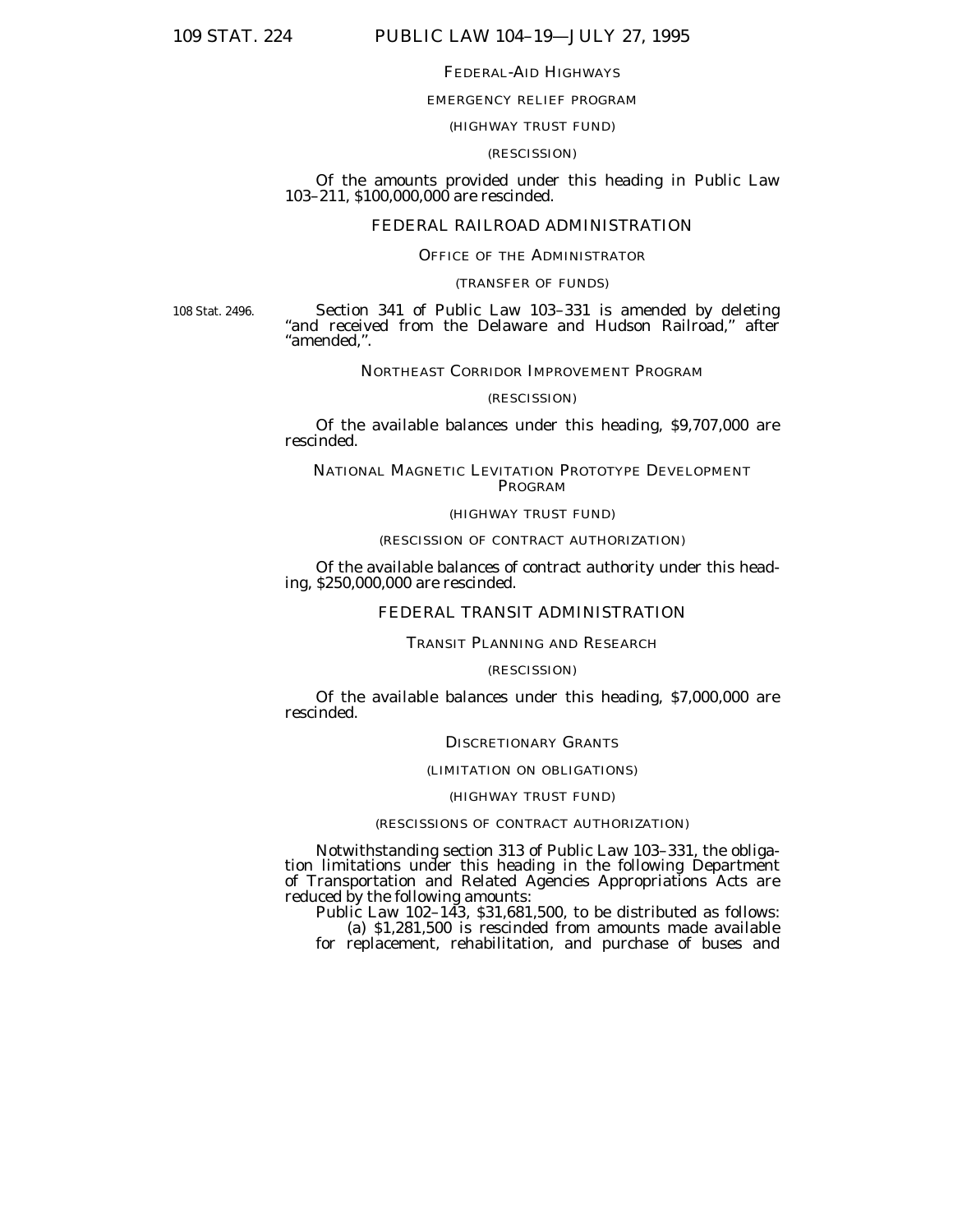related equipment and the construction of bus-related facilities: *Provided,* That the foregoing reduction shall be distributed according to the reductions identified in Senate Report 104– 17, for which the obligation limitation in Public Law 102– 143 was applied; and

(b) \$30,400,000 is rescinded from amounts made available for new fixed guideway systems, to be distributed as follows: \$1,000,000, Cleveland Dual Hub Corridor Project;

\$465,000, Kansas City-South LRT Project;

\$950,000, San Diego Mid-Coast Extension Project;

\$17,100,000, Hawthorne-Warwick Commuter Rail Project;

\$375,000, New York Staten Island Midtown Ferry Project;

\$4,000,000, San Jose-Gilroy Commuter Rail Project; \$1,620,000, Seattle-Tacoma Commuter Rail Project; and

\$4,890,000, Detroit LRT Project.

Public Law 101–516, \$2,230,000, to be distributed as follows: (a) \$2,230,000 is rescinded from amounts made available for new fixed guideway systems, for the Cleveland Dual Hub Corridor Project.

### MASS TRANSIT CAPITAL FUND

#### (LIQUIDATION OF CONTRACT AUTHORIZATION)

# (HIGHWAY TRUST FUND)

For an additional amount for liquidation of obligations incurred in carrying out section 5338(b) of title 49, United States Code, \$350,000,000, to be derived from the Highway Trust Fund and to remain available until expended.

### GENERAL PROVISIONS

#### (INCLUDING RESCISSIONS)

SEC. 801. Of the funds provided in Public Law 103–331 for the Department of Transportation working capital fund (WCF), \$6,000,000 are rescinded, which limits fiscal year 1995 WCF obligational authority for elements of the Department of Transportation funded in Public Law  $103-331$  to no more than  $$87,000,000$ .

SEC. 802. Of the total budgetary resources available to the Department of Transportation (excluding the Maritime Administration) during fiscal year 1995 for civilian and military compensation and benefits and other administrative expenses, \$15,000,000 are permanently canceled.

SEC. 803. Section 326 of Public Law 103–122 is hereby amended 107 Stat. 1222.to delete the words "or previous Acts" each time they appear in that section.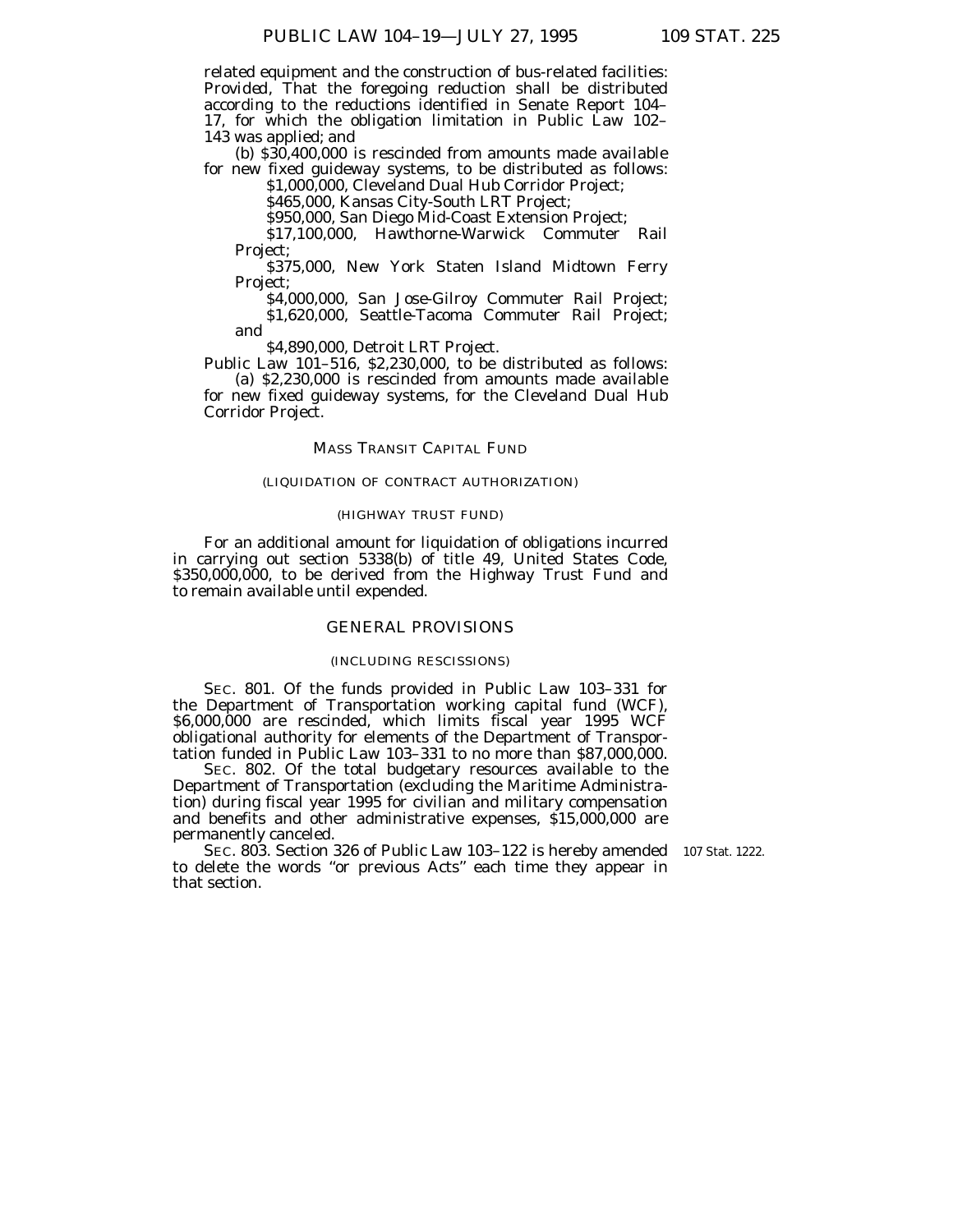#### CHAPTER IX

# TREASURY, POSTAL SERVICE, AND GENERAL GOVERNMENT

# INDEPENDENT AGENCIES

# GENERAL SERVICES ADMINISTRATION

### FEDERAL BUILDINGS FUND

#### (TRANSFER OF FUNDS)

Of the funds made available for the Federal Buildings Fund in Public Law 103–329, \$5,000,000 shall be made available by the General Services Administration to implement an agreement between the Food and Drug Administration and another entity for space, equipment and facilities related to seafood research.

#### OFFICE OF PERSONNEL MANAGEMENT

### GOVERNMENT PAYMENT FOR ANNUITANTS, EMPLOYEE LIFE INSURANCE BENEFITS

For an additional amount for ''Government payment for annuitants, employee life insurance'', \$9,000,000 to remain available until expended.

# DEPARTMENT OF THE TREASURY

# DEPARTMENTAL OFFICES

#### SALARIES AND EXPENSES

108 Stat. 2382.

In the paragraph under this heading in Public Law 103–329, delete ''of which not less than \$6,443,000 and 85 full-time equivalent positions shall be available for enforcement activities;''.

#### (RESCISSION)

Of the funds made available under this heading in Public Law 103–329, \$100,000 are rescinded.

#### FEDERAL LAW ENFORCEMENT TRAINING CENTER

# SALARIES AND EXPENSES

For an additional amount for "Salaries and expenses", \$11,000,000, to remain available until September 30, 1996.

108 Stat. 2383.

In the paragraph under this heading in Public Law 103–329, delete ''first-aid and emergency'' and insert ''short-term'' before ''medical services''.

### ACQUISITION, CONSTRUCTION, IMPROVEMENTS, AND RELATED EXPENSES

#### (RESCISSION)

Of the funds made available for construction at the Davis-Monthan Training Center under Public Law 103–123, \$5,000,000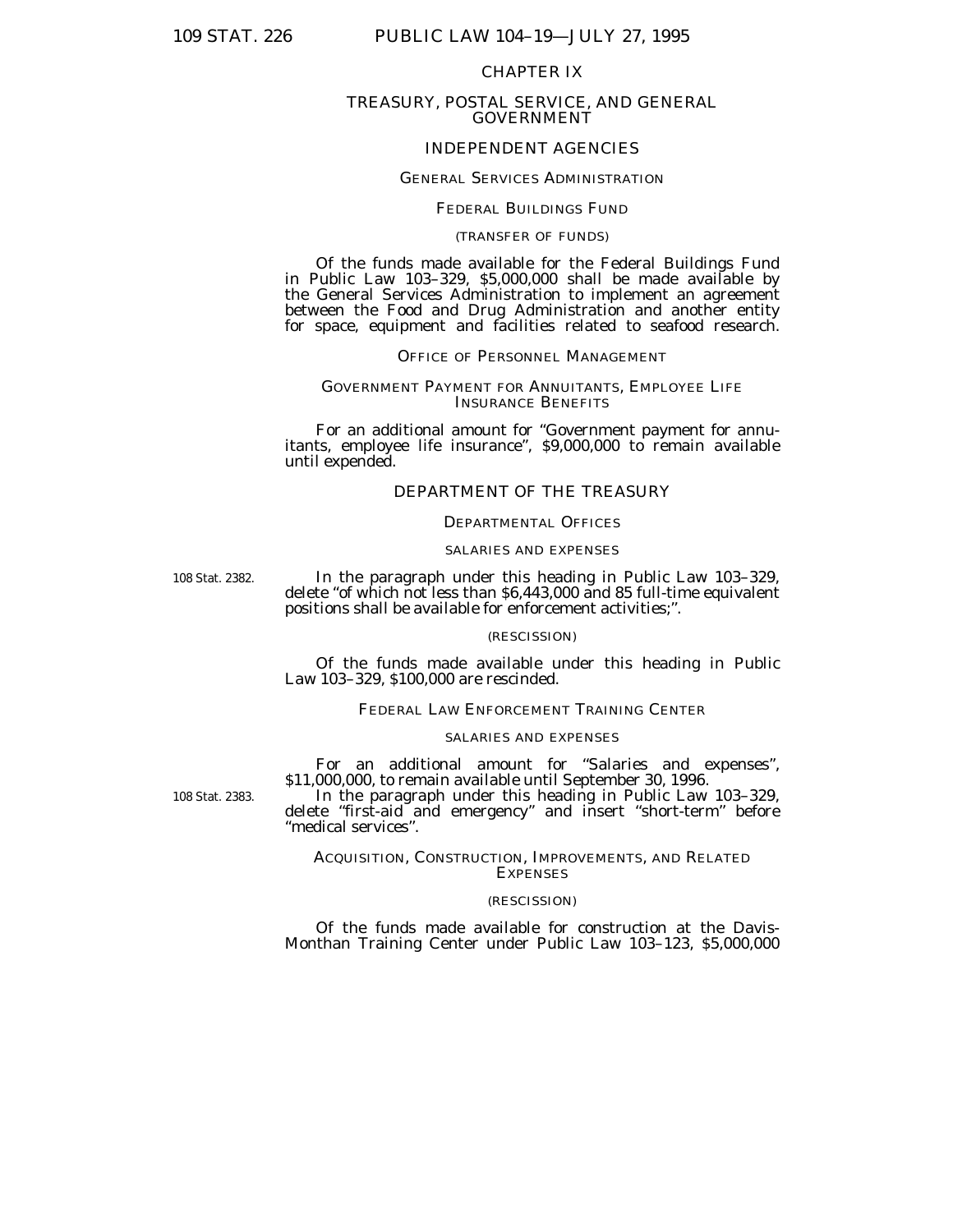are rescinded. Of the funds made available for construction at the Davis-Monthan Training Center under Public Law 103–329, \$6,000,000 are rescinded: *Provided,* That \$1,000,000 of the remaining funds made available under Public Law 103–123 shall be used to initiate design and construction of a Burn Building at the Training Center in Glynco, Georgia.

# FINANCIAL MANAGEMENT SERVICE

# SALARIES AND EXPENSES

# (RESCISSION)

Of the funds made available under this heading in Public Law 103–329, \$160,000 are rescinded.

### BUREAU OF THE PUBLIC DEBT

# ADMINISTERING THE PUBLIC DEBT

#### (RESCISSION)

Of the funds made available under this heading in Public Law 103–123, \$1,500,000 are rescinded.

### UNITED STATES MINT

# SALARIES AND EXPENSES

In the paragraph under this heading in Public Law 103–329, 108 Stat. 2386.insert ''not to exceed'' after ''of which''.

# INTERNAL REVENUE SERVICE

#### INFORMATION SYSTEMS

#### (RESCISSION)

Of the funds made available under this heading in Public Law 103–329, \$1,490,000 are rescinded.

# ADMINISTRATIVE PROVISION—INTERNAL REVENUE SERVICE

In the paragraph under this heading in Public Law 103–329, in section 3, after "\$119,000,000", insert "annually".

26 USC 7801 note.

# EXECUTIVE OFFICE OF THE PRESIDENT AND FUNDS APPROPRIATED TO THE PRESIDENT

# THE WHITE HOUSE OFFICE

# SALARIES AND EXPENSES

#### (RESCISSION)

Of the funds made available under this heading in Public Law 103–329, \$171,000 are rescinded.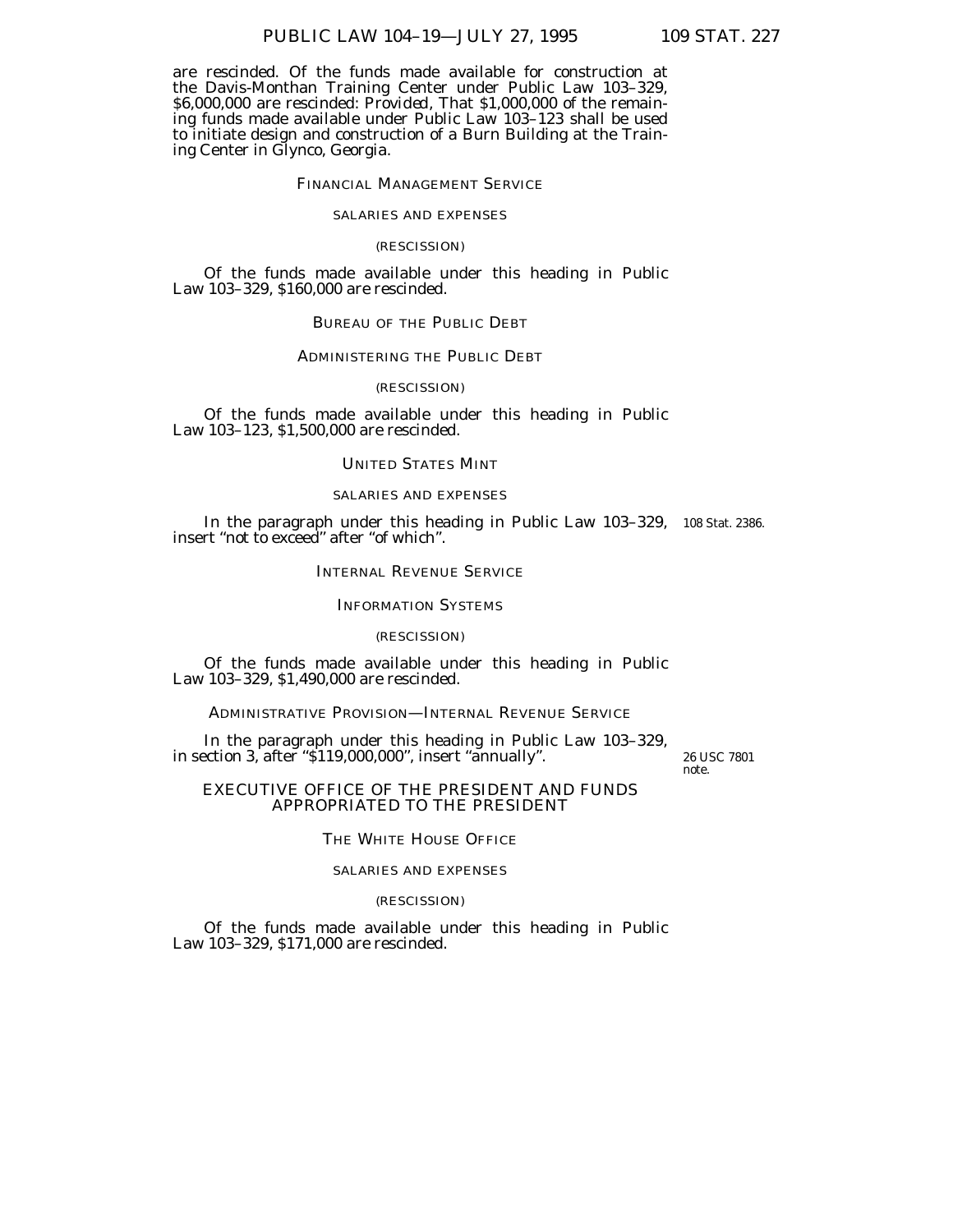#### FEDERAL DRUG CONTROL PROGRAMS

# SPECIAL FORFEITURE FUND

# (INCLUDING RESCISSION AND TRANSFER OF FUNDS)

For activities authorized by Public Law 100–690, an additional amount of \$13,200,000, to remain available until expended for transfer to the United States Customs Service, ''Salaries and expenses'' for carrying out border enforcement activities: *Provided,* That of the funds made available under this heading in Public Law 103–329, \$13,200,000 are rescinded.

# INDEPENDENT AGENCIES

# GENERAL SERVICES ADMINISTRATION

#### FEDERAL BUILDINGS FUND

### LIMITATIONS ON THE AVAILABILITY OF REVENUE

#### (RESCISSION)

Of the funds made available under this heading in Public Laws 101–136, 101–509, 102–27, 102–141, 102–393, 103–123, 103– 329, \$631,412,000 are rescinded from the following projects in the following amounts:

Arizona:<br>Bullhead City, a grant to the Federal Aviation Administration for a runway protection zone, \$2,200,000.<br>Lukeville, commercial lot expansion, \$1,219,000.

Nogales, U.S. Border Patrol Sector, headquarters, \$2,000,000.

Phoenix, U.S. Courthouse, \$12,137,000.

San Luis, primary lane expansion and administrative office space, \$3,496,000.

Sierra Vista, U.S. Magistrates office, \$1,000,000. California: laboratory building, \$790,000.<br>San Francisco, Federal Office Building, \$9,701,000.

District of Columbia:

Central and West heating plants, \$5,000,000.

Corps of Engineers, headquarters, \$37,618,000.

General Services Administration, Southeast Federal Center, headquarters, \$25,000,000.

U.S. Secret Service, headquarters, \$9,316,000.

Florida:

Tampa, U.S. Courthouse, \$5,994,000.

Georgia:

Albany, U.S. Courthouse, \$87,000.

Atlanta, Centers for Disease Control, site acquisition and improvement, \$25,890,000.

Atlanta, Centers for Disease Control, \$14,110,000. Hawaii:

University of Hawaii-Hilo, Consolidation, \$12,000,000. Illinois:

Chicago, Social Security Administration District Office, \$2,130,000.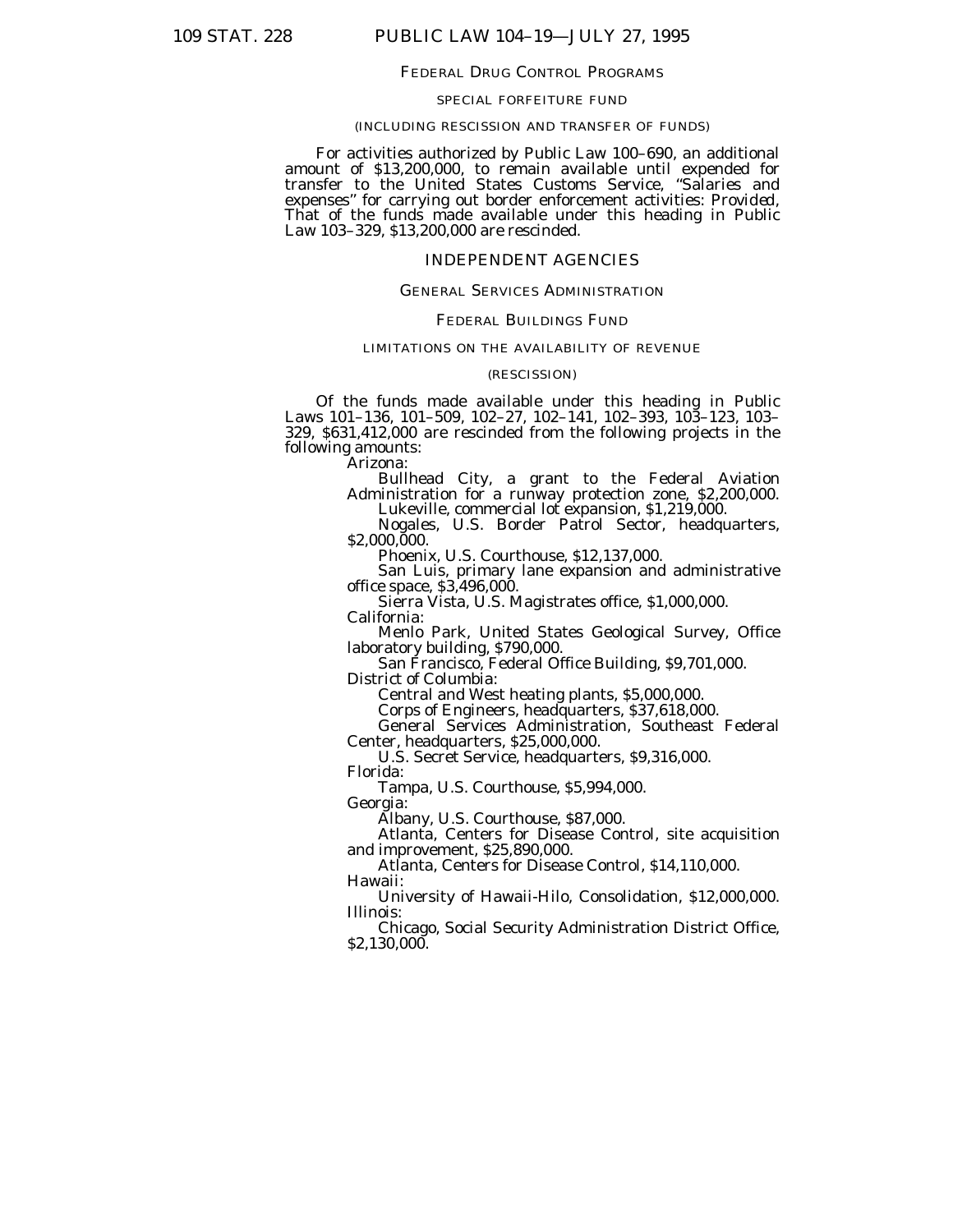Chicago, Federal Center, \$29,753,000.

Chicago, John C. Kluczynski, Jr., Federal building, \$13,414,000.

Maryland:

Avondale, De LaSalle building, \$16,671,000.

Montgomery County, FDA consolidation, \$228,000,000.

Woodlawn, SSA East High-Low building, \$17,292,000. Massachusetts:

Boston, Federal building-U.S. Courthouse, \$4,076,000. Nevada:

Reno, Federal building-U.S. Courthouse, \$1,465,000. New Hampshire:

Concord, Federal building-U.S. Courthouse, \$3,519,000. New Jersey:

Newark, parking facility, \$8,500,000.

New Mexico:

Santa Teresa, Border Station, \$4,004,000.

North Dakota:

Fargo, Federal building-U.S. Courthouse, \$1,371,000. Ohio:

Steubenville, U.S. Courthouse, \$2,820,000. Oregon:

Portland, U.S. Courthouse, \$5,000,000.

Pennsylvania:

Philadelphia, Veterans Administration, \$1,276,000. Texas:

Ysleta, site acquisition and construction, \$1,727,000. United States Virgin Islands:

Charlotte Amalie, St. Thomas, U.S. Courthouse Annex, \$2,184,000.

Washington:

Seattle, U.S. Courthouse, \$10,949,000.

Walla Walla, Corps of Engineers building, \$2,800,000. West Virginia:

Wheeling, Federal building and U.S. Courthouse, \$28,303,000.

Nationwide:

Chlorofluorocarbons program, \$33,300,000. Energy program, \$45,300,000.

# FEDERAL ELECTION COMMISSION

# SALARIES AND EXPENSES

# (RESCISSION)

Of the funds made available under this heading in Public Law 103–329, \$1,396,000 are rescinded.

# OFFICE OF PERSONNEL MANAGEMENT

### SALARIES AND EXPENSES

# (RESCISSION)

Of the funds made available under this heading in Public Law 103–329, \$3,140,000 are rescinded.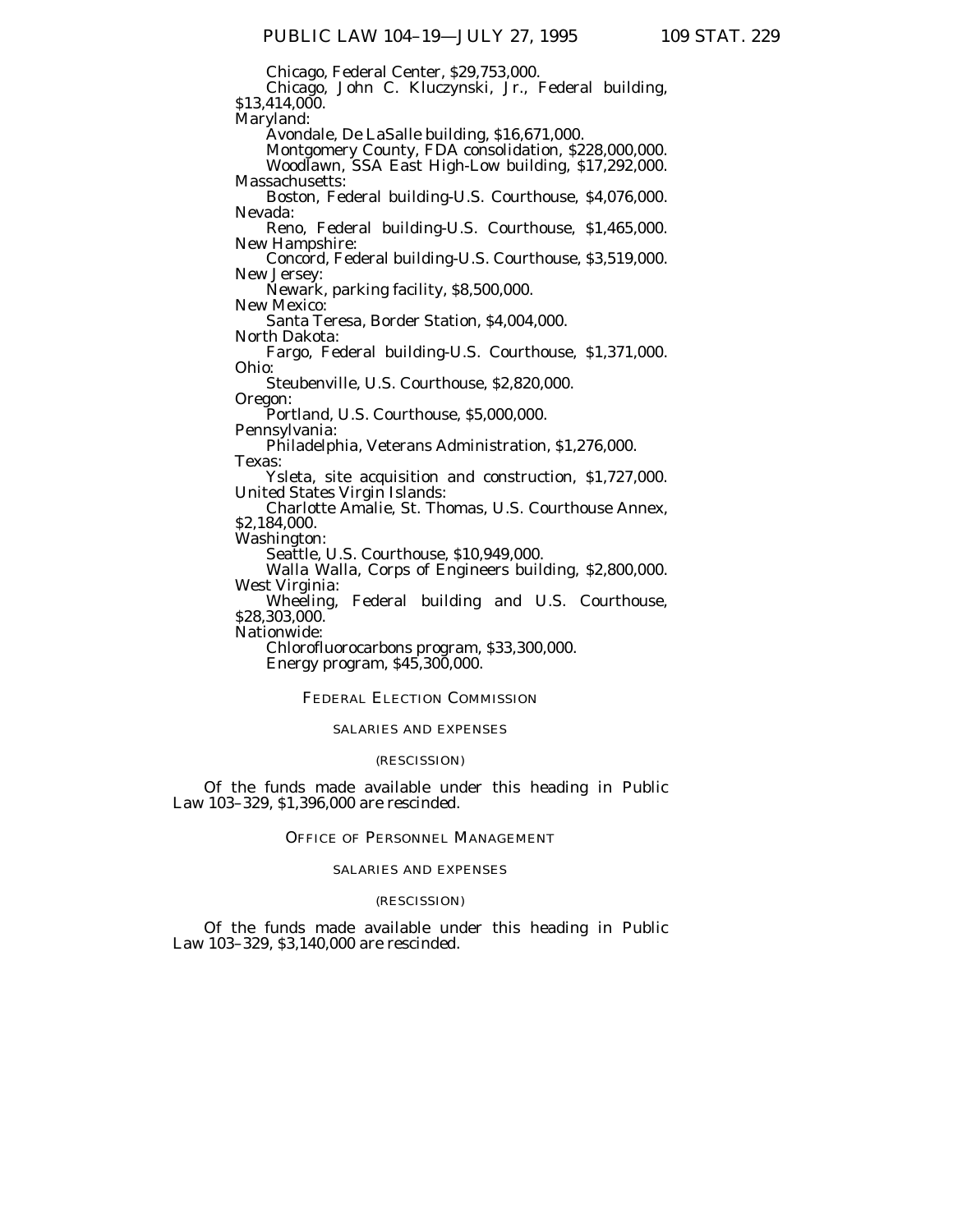# GENERAL PROVISIONS

SEC. 901. Section 5545a of title 5, United States Code, is amended—

(1) in subsection  $(a)(2)$ —

(A) in the matter before subparagraph (A) by striking "is required to" and inserting in lieu thereof "who is required to''; and

(B) by inserting ''and'' immediately after subparagraph  $(E)(v)$ ; and

(2) by adding at the end thereof the following new subsection:

''(j) Notwithstanding any other provision of this section, any Office of Inspector General which employs fewer than 5 criminal investigators may elect not to cover such criminal investigators under this section."

SEC. 902. (a) Section 5545a of title 5, United States Code, is amended by inserting at the appropriate place the following new subsection:

''(i) The provisions of subsections (a)–(h) providing for availability pay shall apply to a pilot employed by the United States Customs Service who is a law enforcement officer as defined under section 5541(3). For the purpose of this section, section 5542(d) of this title, and section 13(a)(16) and (b)(30) of the Fair Labor Standards Act of 1938 (29 U.S.C. 213(a)(16) and (b)(30)), such pilot shall be deemed to be a criminal investigator as defined in this section. The Office of Personnel Management may prescribe regulations to carry out this subsection.''.

(b) The amendment made by subsection (a) of this section shall take effect on the first day of the first applicable pay period which begins on or after the 30th day following the date of enactment of this Act.

SEC. 903. Section 528 of Public Law 103–329 is amended by adding at the end a new proviso: ''*Provided further,* That the amount set forth therefor in the budget estimates may be exceeded by no more than 5 percent in the event of emergency requirements.''.

# CHAPTER X

# DEPARTMENTS OF VETERANS AFFAIRS AND HOUSING AND URBAN DEVELOPMENT, AND INDEPENDENT AGENCIES

### INDEPENDENT AGENCIES

# FEDERAL EMERGENCY MANAGEMENT AGENCY

#### DISASTER RELIEF

For an additional amount for ''Disaster Relief'' for necessary expenses in carrying out the functions of the Robert T. Stafford Disaster Relief and Emergency Assistance Act (42 U.S.C. 5121 et seq.), \$3,275,000,000, to remain available until expended: *Provided,* That such amount is designated by Congress as an emergency requirement pursuant to section 251(b)(2)(D)(i) of the Balanced Budget and Emergency Deficit Control Act of 1985, as amended.

Effective date. 5 USC 5545a note.

108 Stat. 2412.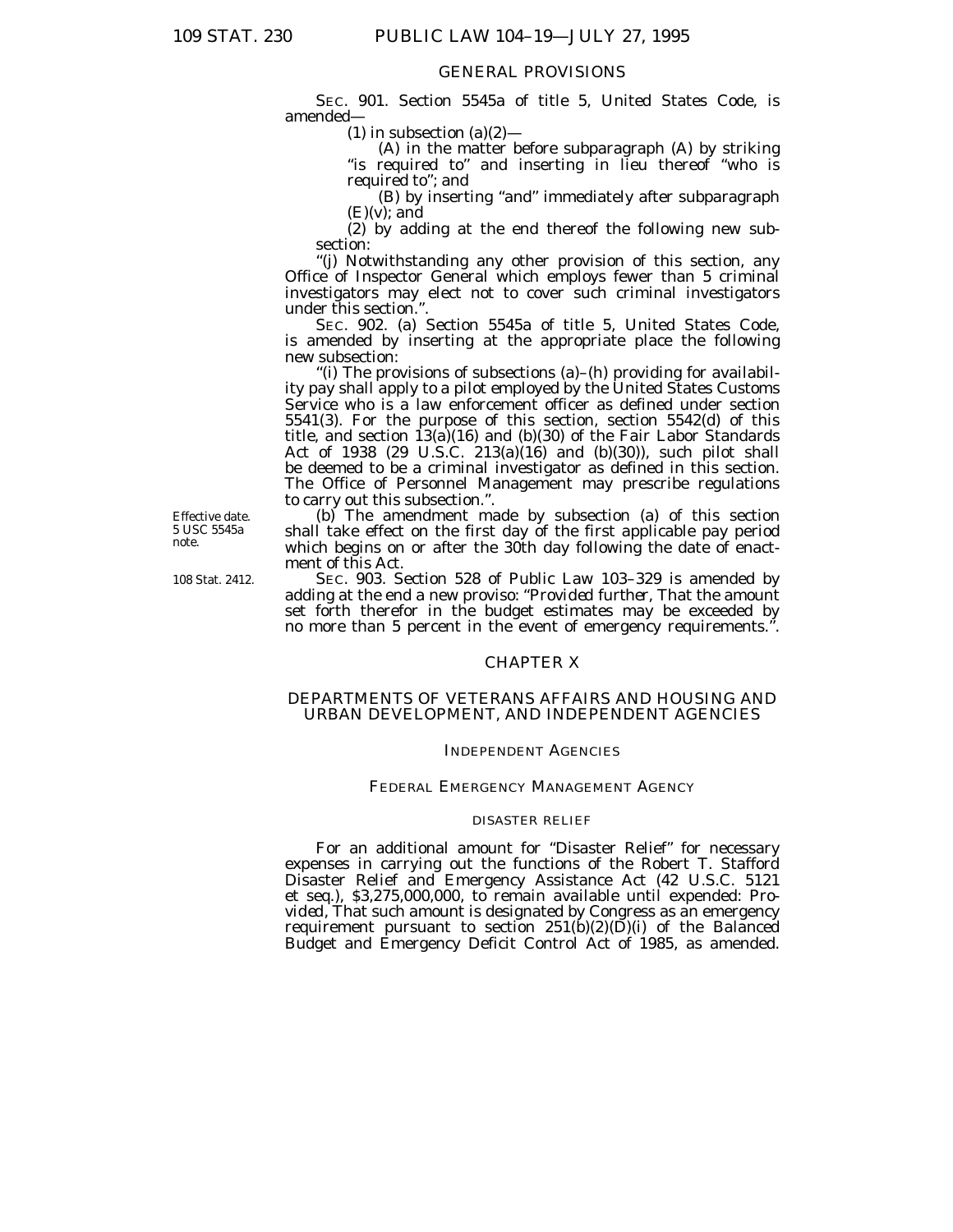### DISASTER RELIEF EMERGENCY CONTINGENCY FUND

For necessary expenses in carrying out the functions of the Robert T. Stafford Disaster Relief and Emergency Assistance Act (42 U.S.C. 5121 et seq.), \$3,275,000,000, to become available on October 1, 1995, and remain available until expended: *Provided,* That such amount shall be available only to the extent that an official budget request for a specific dollar amount, that includes designation of the entire amount of the request as an emergency requirement as defined in the Balanced Budget and Emergency Deficit Control Act of 1985, as amended, is transmitted by the President to Congress: *Provided further,* That such amount is designated by Congress as an emergency requirement pursuant to section 251(b)(2)(D)(i) of the Balanced Budget and Emergency Deficit Control Act of 1985, as amended.

### NATIONAL FLOOD INSURANCE FUND

#### (TRANSFER OF FUNDS)

Of the funds available from the National Flood Insurance Fund for activities under the National Flood Insurance Reform Act of 1994, an additional amount not to exceed \$331,000 shall be transferred as needed to the ''Salaries and expenses'' appropriation for flood mitigation and flood insurance operations, and an additional amount not to exceed \$5,000,000 shall be transferred as needed to the ''Emergency management planning and assistance'' appropriation for flood mitigation expenses pursuant to the National Flood Insurance Reform Act of 1994.

# DEPARTMENT OF VETERANS AFFAIRS

### VETERANS HEALTH ADMINISTRATION

### MEDICAL CARE

# (RESCISSION)

Of the funds made available under this heading in Public Law 103–327, \$50,000,000 are rescinded: *Provided,* That section 509 of the general provisions carried in title V of Public Law 103–327 regarding personnel compensation and benefits expenditures shall not apply to the funds provided under this heading in such Act.

# DEPARTMENTAL ADMINISTRATION

#### CONSTRUCTION, MAJOR PROJECTS

#### (RESCISSION)

Of the funds made available under this heading in Public Law 103–327 and prior years, \$31,000,000 are rescinded.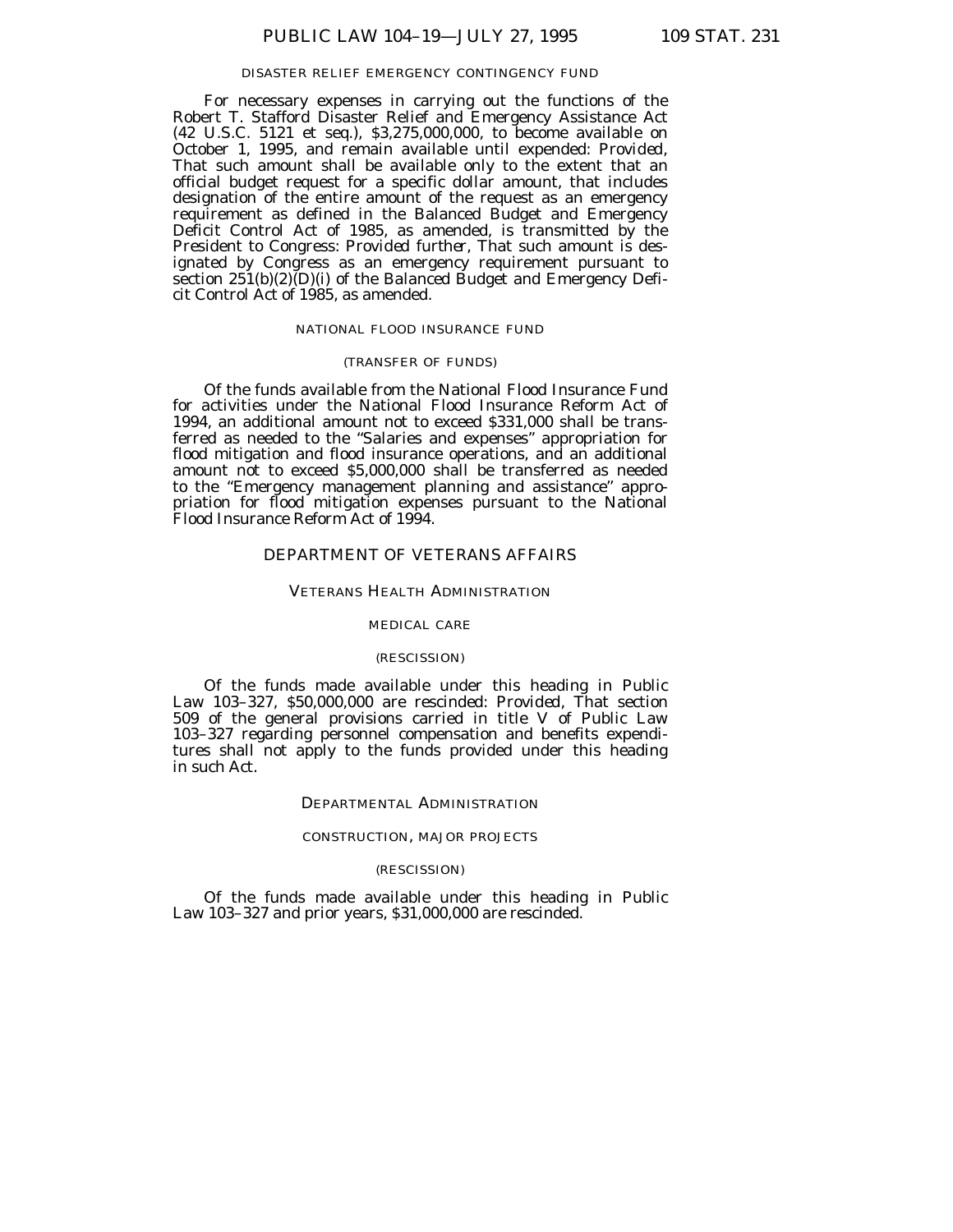# DEPARTMENT OF HOUSING AND URBAN DEVELOPMENT

# HOUSING PROGRAMS

### NATIONAL HOMEOWNERSHIP TRUST DEMONSTRATION PROGRAM

#### (RESCISSION)

# Of the funds made available under this heading in Public Law 103–327, \$50,000,000 are rescinded.

### ANNUAL CONTRIBUTIONS FOR ASSISTED HOUSING

### (RESCISSION)

Of the funds made available under this heading in Public Law 103–327 and any unobligated balances from funds appropriated under this heading in prior years, \$5,131,400,000 are rescinded: *Provided,* That of the total rescinded under this heading, \$700,600,000 shall be from amounts earmarked for development or acquisition costs of public housing (including \$80,000,000 of funds for public housing for Indian families), except that such rescission shall not apply to funds for priority replacement housing for units demolished or disposed of (including units to be disposed of pursuant to a homeownership program under section 5(h) or title III of the United States Housing Act of 1937, as amended (hereinafter referred to as ''the Act'')) from the existing public housing inventory, as determined by the Secretary, or to funds related to litigation settlements or court orders, and the Secretary shall not be required to make any remaining funds available pursuant to section  $\hat{2}13(d)(1)(A)$  of the Housing and Community Development Act of 1974 and notwithstanding any other provision of law, the Secretary may recapture unobligated funds for development or acquisition costs of public housing (including public housing for Indians) irrespective of the length of time funds have been reserved or of any time extension previously granted by the Secretary; \$1,956,000,000 shall be from amounts earmarked for new incremental rental subsidy contracts under the section 8 existing housing certificate program (42 U.S.C. 1437f) and the housing voucher program under section 8(o) of the Act (42 U.S.C. 1437f(o)), excluding \$300,000,000 previously made available for the Economic Development Initiative (EDI), and the remaining authority for such purposes shall be only for units necessary to provide housing assistance for residents to be relocated from existing federally subsidized or assisted housing, for replacement housing for units demolished or disposed of (including units to be disposed of pursuant to a homeownership program under section  $5(h)$  or title III of the United States Housing Act of 1937) from the public housing inventory, for funds related to litigation settlements or court orders, for amendments to contracts to permit continued assistance to participating families, or to enable public housing authorities to implement ''mixed population'' plans for developments housing primarily elderly residents; \$815,000,000 shall be from amounts earmarked for the modernization of existing public housing projects pursuant to section 14 of the United States Housing Act of 1937, and the Secretary shall take actions necessary to assure that such rescission is distributed among public housing authorities, as if such rescission occurred prior to the commencement of the fiscal year; \$22,000,000 shall be from amounts earmarked for special purpose grants;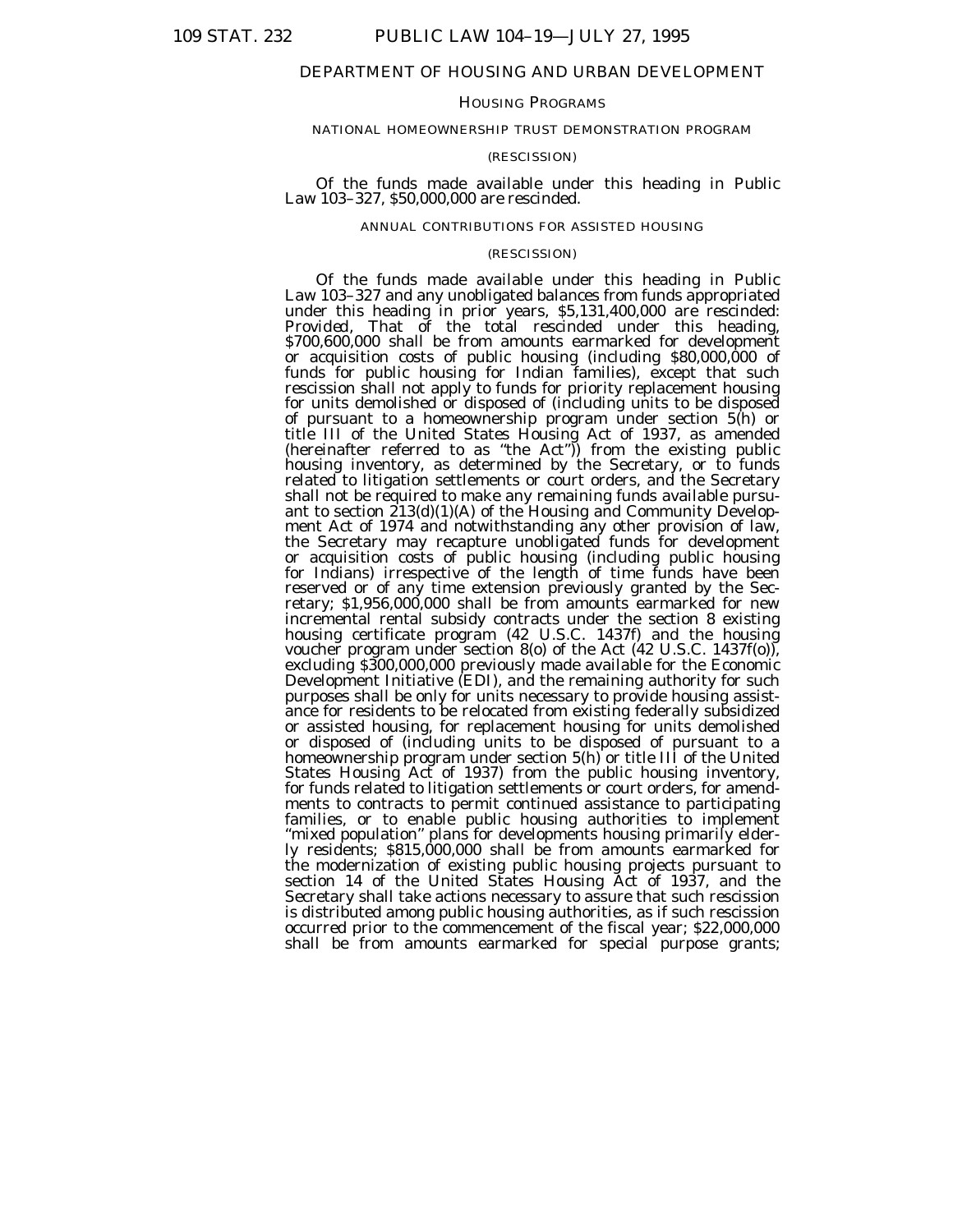\$148,300,000 shall be from amounts earmarked for loan management set-asides; \$15,000,000 shall be from amounts earmarked for the family unification program; \$15,000,000 shall be from amounts earmarked for the housing opportunities for persons with AIDS program; \$34,200,000 shall be from amounts earmarked for lease adjustments; \$39,000,000 shall be from amounts previously made available under this head in Public Law 103–327, and previous Acts, which are recaptured (in addition to other sums which are, or may be recaptured); \$70,000,000 shall be from amounts earmarked for section 8 counseling; \$50,000,000 shall be from amounts earmarked for service coordinators; \$66,000,000 shall be from amounts earmarked for family investment centers; \$85,300,000 shall be from amounts earmarked for the lead-based paint hazard reduction program; and \$1,115,000,000 shall be from funds available for all new incremental units (including funds previously reserved or obligated and recaptured for the development or acquisition costs of public housing (including public housing for Indian families), incremental rental subsidy contracts under the section 8 existing housing certificate program (42 U.S.C. 1437f), and the housing voucher program under section 8(o) of the Act (42 U.S.C. 1437f(o))) and non-incremental, unobligated balances: *Provided further,* That in allocating this \$1,115,000,000 rescission, the Secretary may reduce the appropriations needs of the Department by (1) waiving any provision of section 202 of the Housing Act of 1959 and section 811 of the National Affordable Housing Act (including the provisions governing the terms and conditions of project rental assistance) that the Secretary determines is not necessary to achieve the objectives of these programs, or that otherwise impedes the ability to develop, operate or administer projects assisted under these programs, and may make provision for alternative conditions or terms where appropriate and (2) managing and disposing of HUDowned and HUD-held multifamily properties without regard to any other provision of law: *Provided further,* That the Secretary shall submit to the appropriate committees of the Congress a detailed operating plan of proposed funding levels for activities under this account within 30 days of enactment of this Act, and such funding levels shall not be subject to pre-existing earmarks or set-asides, notwithstanding any other provision of law.

## (DEFERRAL)

Of the funds made available under this heading in Public Law 103–327 and any unobligated balances from funds appropriated under this heading in prior years, \$405,900,000 of amounts earmarked for the preservation of low-income housing programs (excluding \$17,000,000 previously earmarked, plus an additional \$5,000,000, for preservation technical assistance grant funds pursuant to section 253 of the Housing and Community Development Act of 1987, as amended) shall not become available for obligation until September 30, 1995: *Provided,* That, notwithstanding any other provision of law, pending the availability of such funds, the Department of Housing and Urban Development may suspend further processing of applications.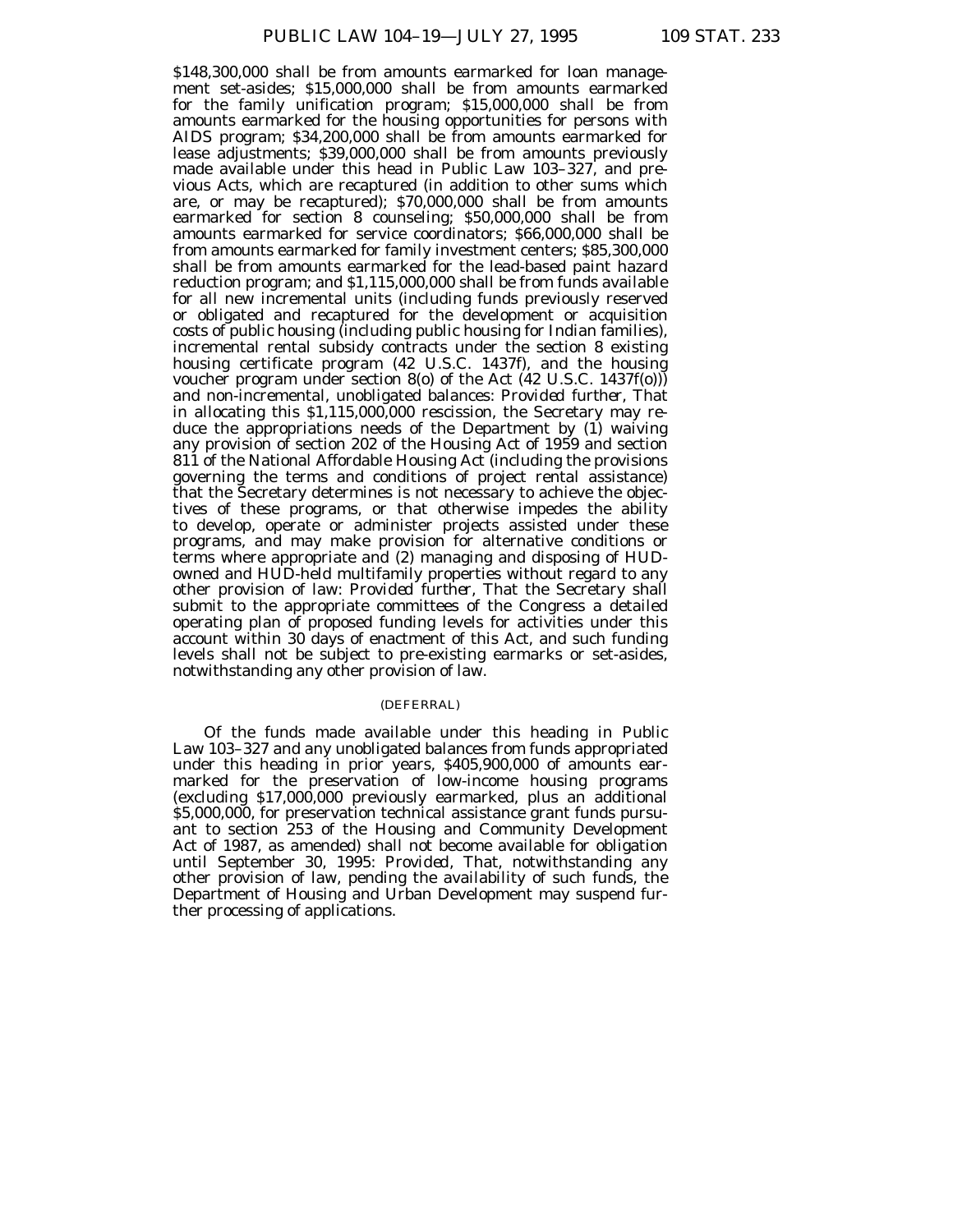#### ASSISTANCE FOR THE RENEWAL OF EXPIRING SECTION 8 SUBSIDY CONTRACTS

# (RESCISSION)

Of the funds made available under this heading in Public Law 103–327, and in prior years, \$1,177,000,000 are rescinded: *Provided,* That renewals of expiring section 8 contracts with funds provided under this heading in Public Law 103–327, and in prior years, may be for a term of two years. In renewing an annual contributions contract with a public housing agency administering the tenant-based existing housing certificate program (42 U.S.C. 1437f) or the housing voucher program under section 8(o) (42 U.S.C. 1437f(o)) of the United States Housing Act of 1937, as amended, the Secretary shall take into account the amount in the project reserve under the contract being renewed in determining the amount of budget authority to obligate under the renewed contract (the total amount available in all such project reserves is estimated to be \$427,000,000) and the Secretary may determine not to apply section  $8(0)(6)(B)$  of the Act to renewals of housing vouchers during the remainder of fiscal year 1995.

#### CONGREGATE SERVICES

#### (RESCISSION)

Of the funds made available under this heading in Public Law 103–327 and any unobligated balances from funds appropriated under this heading in prior years, \$37,000,000 are rescinded.

### YOUTHBUILD PROGRAM

#### (RESCISSION)

Of the funds made available under this heading in Public Law 103–327, \$10,000,000 are rescinded.

### HOUSING COUNSELING ASSISTANCE

#### (RESCISSION)

Of the funds made available under this heading in Public Law 103–327, \$38,000,000 are rescinded.

### FLEXIBLE SUBSIDY FUND

#### (RESCISSION)

Of the funds made available under this heading in Public Law 103–327 and any unobligated balances from funds appropriated under this heading in prior years, and excess rental charges, collections and other amounts in the fund, \$8,000,000 are rescinded.

### NEHEMIAH HOUSING OPPORTUNITIES FUND

#### (RESCISSION)

Of the funds transferred to this revolving fund in prior years, \$10,500,000 are rescinded.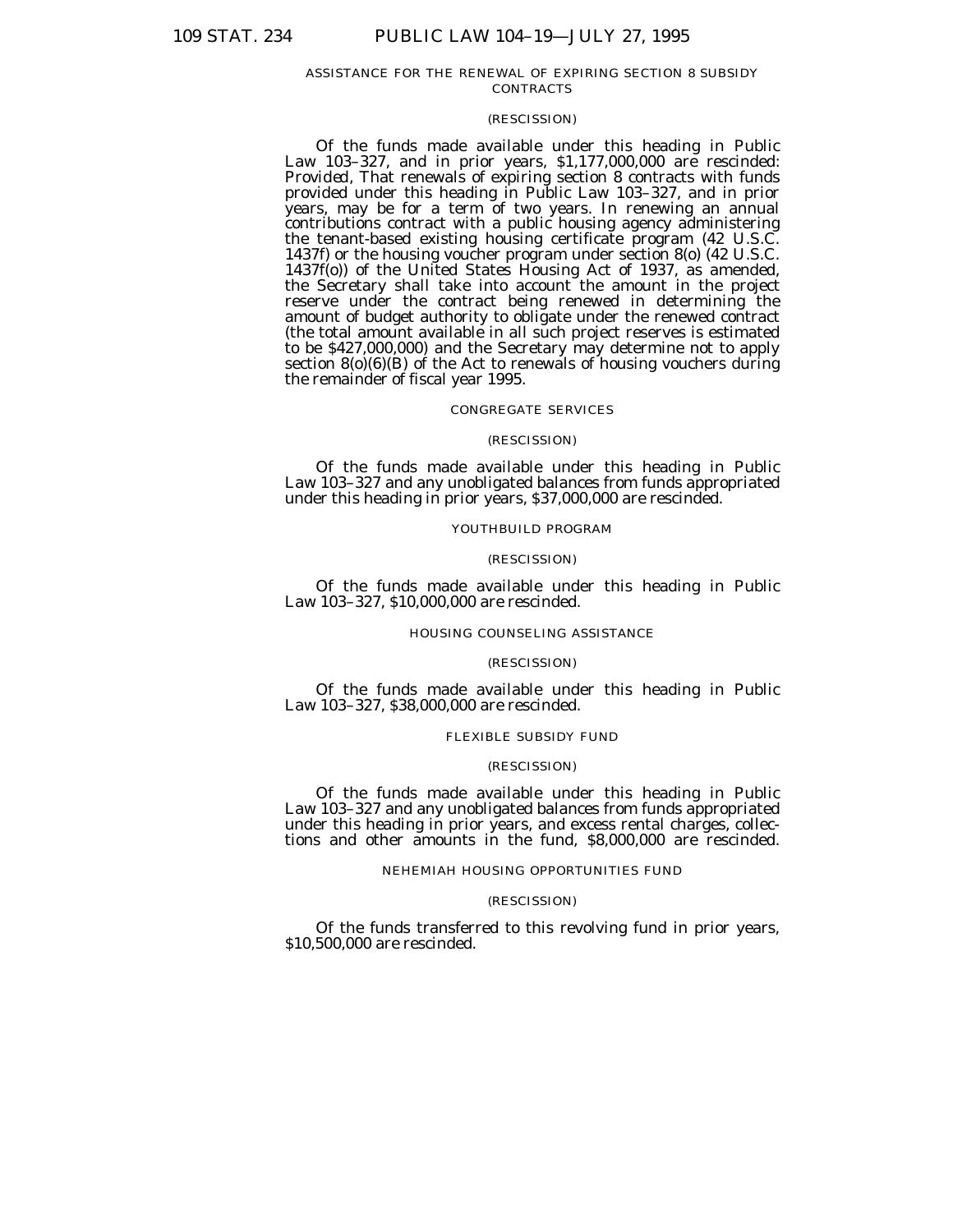#### HOMELESS ASSISTANCE

#### HOMELESS ASSISTANCE GRANTS

#### (DEFERRAL)

Of the funds made available under this heading in Public Law 103–327, \$297,000,000 shall not become available for obligation until September 30, 1995.

# ADMINISTRATIVE PROVISIONS

SEC. 1001. (a) Section 14 of the United States Housing Act of 1937 is amended by adding at the end the following new subsection:

 $'(q)(1)$  Notwithstanding any other provision of law, a public housing agency may use modernization assistance provided under section 14 for any eligible activity related to public housing which is currently authorized by this Act or applicable appropriations Acts for a public housing agency, including the demolition of existing units, for replacement housing, modernization activities related to the public housing portion of housing developments held in partnership, or cooperation with non-public housing entities, and for temporary relocation assistance, provided that the assistance provided to the public housing agency under section 14 is principally used for the physical improvement or replacement of public housing and for associated management improvements, except as otherwise approved by the Secretary, and provided the public housing agency consults with the appropriate local government officials (or Indian tribal officials) and with tenants of the public housing developments. The public housing agency shall establish procedures for consultation with local government officials and tenants, and shall follow applicable regulatory procedures as determined by the Secretary.

''(2) The authorization provided under this subsection shall not extend to the use of public housing modernization assistance for public housing operating assistance.''.

(b) Subsection (a) shall be effective for assistance appropriated on or before the effective date of this Act.

SEC. 1002. (a) Section 18 of the United States Housing Act of 1937 is amended by—

(1) inserting "and" at the end of subsection  $(b)(1)$ ;

 $(2)$  striking all that follows after "Act" in subsection  $(b)(2)$ and inserting in lieu thereof the following: '', and the public housing agency provides for the payment of the relocation expenses of each tenant to be displaced, ensures that the rent paid by the tenant following relocation will not exceed the amount permitted under this Act and shall not commence demolition or disposition of any unit until the tenant of the unit is relocated.'

(3) striking subsection (b)(3);

(4) striking " $(1)$ " in subsection  $(c)$ ;

 $(5)$  striking subsection  $(c)(2)$ ;

(6) inserting before the period at the end of subsection (d) the following: '': *Provided,* That nothing in this section shall prevent a public housing agency from consolidating occupancy within or among buildings of a public housing project, or among projects, or with other housing for the purpose of

42 USC 1437*l.*

Effective date. 42 USC 1437*l* note.

42 USC 1437p.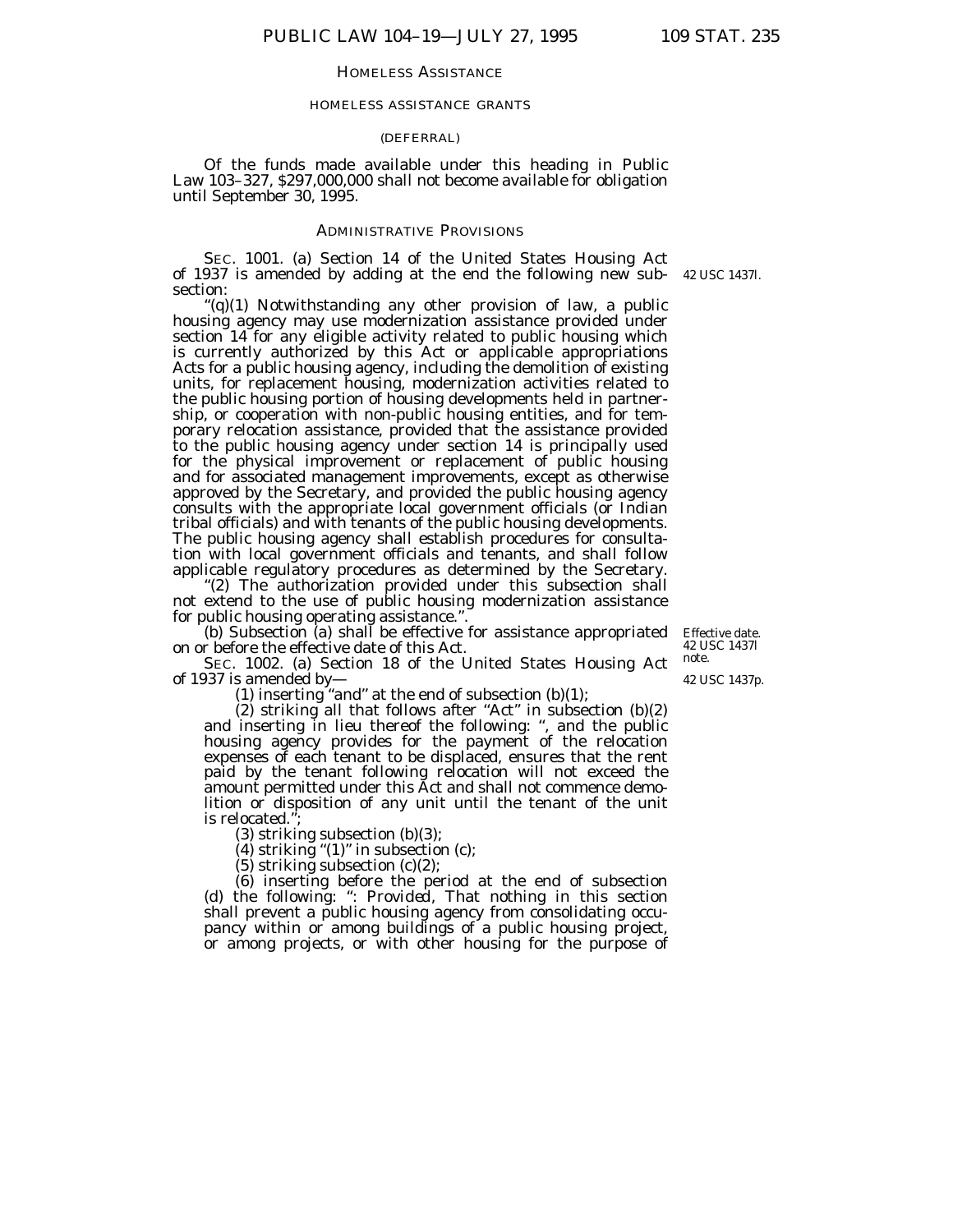improving the living conditions of or providing more efficient services to its tenants'';

(7) striking "under section (b)(3)(A)" in each place it occurs in subsection (e);

(8) redesignating existing subsection (f) as subsection (g); and

(9) inserting a new subsection (f) as follows: ''(f) Notwithstanding any other provision of law, replacement housing units for public housing units demolished may be built on the original public housing site or in the same neighborhood if the number of such replacement units is significantly fewer than the number of units demolished.''.

(b) Section 304(g) of the United States Housing Act of 1937 is hereby repealed.

(c) Section 5(h) of the United States Housing Act of 1937 is amended by striking the last sentence.

(d) Subsections (a), (b), and (c) shall be effective for plans for the demolition, disposition or conversion to homeownership of public housing approved by the Secretary on or before September 30, 1995: *Provided,* That no application for replacement housing submitted by a public housing agency to implement a final order of a court issued, or a settlement approved by a court, before enactment of this Act, shall be affected by such amendments.

SEC. 1003. Section 8 of the United States Housing Act of 1937 is amended by adding the following new subsection:

''(z) TERMINATION OF SECTION 8 CONTRACTS AND REUSE OF RECAPTURED BUDGET AUTHORITY.—

''(1) GENERAL AUTHORITY.—The Secretary may reuse any budget authority, in whole or part, that is recaptured on account of termination of a housing assistance payments contract (other than a contract for tenant-based assistance) only for one or more of the following:

''(A) TENANT-BASED ASSISTANCE.—Pursuant to a contract with a public housing agency, to provide tenant-based assistance under this section to families occupying units formerly assisted under the terminated contract.

''(B) PROJECT-BASED ASSISTANCE.—Pursuant to a contract with an owner, to attach assistance to one or more structures under this section, for relocation of families occupying units formerly assisted under the terminated contract.

"(2) FAMILIES OCCUPYING UNITS FORMERLY ASSISTED UNDER TERMINATED CONTRACT.—Pursuant to paragraph (1), the Secretary shall first make available tenant- or project-based assistance to families occupying units formerly assisted under the terminated contract. The Secretary shall provide project-based assistance in instances only where the use of tenant-based assistance is determined to be infeasible by the Secretary.

''(3) EFFECTIVE DATE.—This subsection shall be effective for actions initiated by the Secretary on or before September 30, 1995.''.

#### ELIGIBILITY OF STATE AND LOCAL PUBLIC HOUSING UNITS FOR COMPREHENSIVE GRANTS

SEC. 1003A. The first sentence of section  $14(k)(2)(D)(i)$  of the 42 USC 1437*l.* United States Housing Act of 1937 is amended by striking ''shall''

42 USC 1437c. 1437aaa–3.

42 USC

Effective date. 42 USC 1437c note.

42 USC 1437f.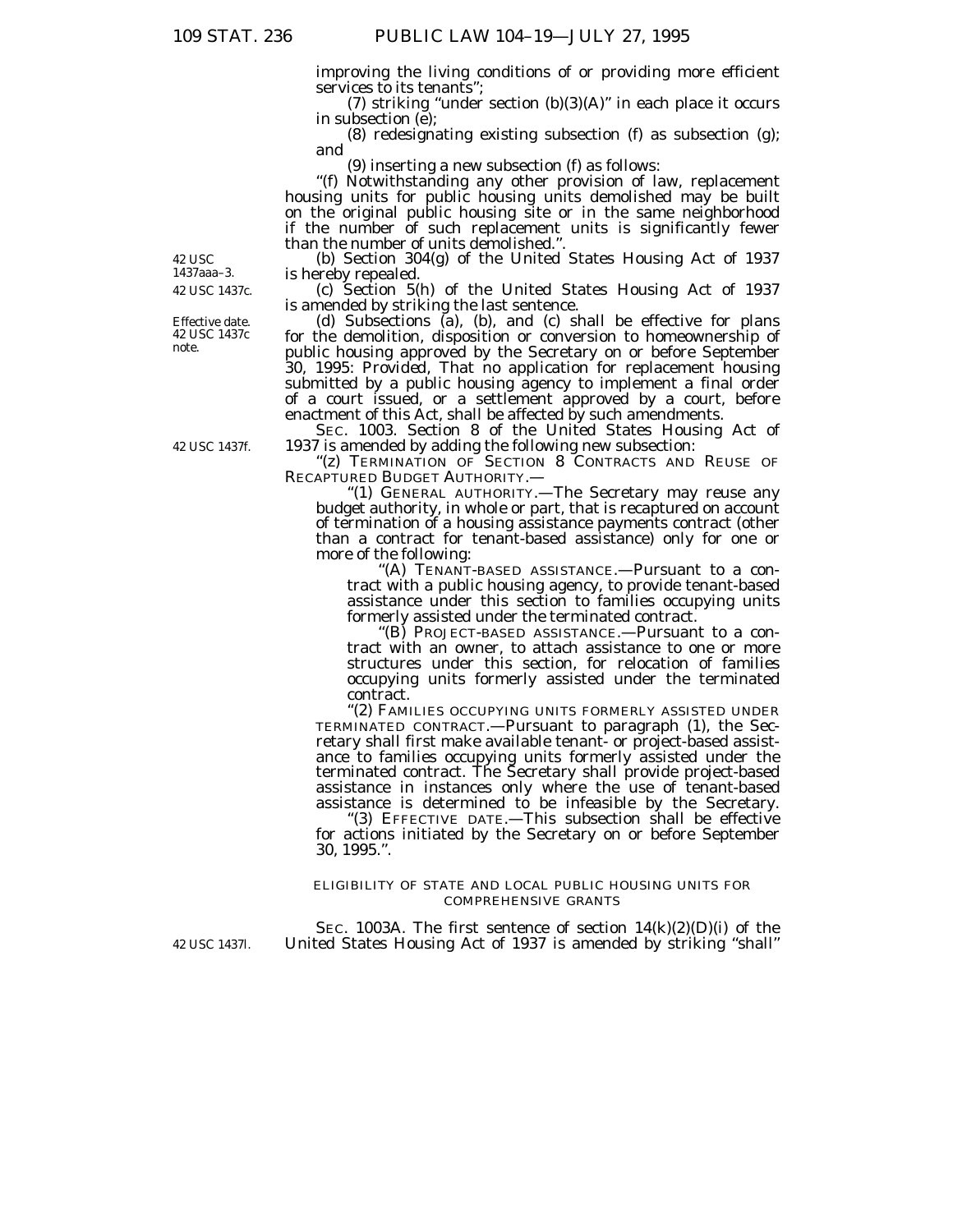and inserting the following: ''shall, except as otherwise agreed by the Secretary and the agency,''.

# DEPARTMENT OF THE TREASURY

# COMMUNITY DEVELOPMENT FINANCIAL INSTITUTIONS FUND

### PROGRAM ACCOUNT

For grants, loans, and technical assistance to qualifying community development financial institutions, and administrative expenses of the Fund, \$50,000,000, to remain available until September 30, 1996: *Provided,* That of the funds made available under this heading not to exceed \$4,000,000 may be used for the cost of direct loans, and not to exceed \$400,000 may be used for administrative expenses to carry out the direct loan program: *Provided further,* That the cost of direct loans, including the cost of modifying such loans, shall be defined as in section 502 of the Congressional Budget Act of 1974: *Provided further,* That such funds are available to subsidize gross obligations for the principal amount of direct loans not to exceed \$31,600,000: *Provided further,* That none of these funds shall be used to supplement existing resources provided to the Department for activities such as external affairs, general counsel, administration, finance, or office of inspector general: *Provided further,* That none of these funds shall be available for expenses of an Administrator as defined in section 104 of the Community Development Banking and Financial Institutions Act of 1994 (CDBFI Act): *Provided further,* That the number of staff funded under this heading shall not exceed 10 full-time equivalents: *Provided further,* That notwithstanding any other provision of law, for purposes of administering the Community Development Financial Institutions Fund, the Secretary of the Treasury shall have all powers and rights of the Administrator of the CDBFI Act and the Fund shall be within the Department of the Treasury.

12 USC 4703 note.

# INDEPENDENT AGENCIES

### CHEMICAL SAFETY AND HAZARD INVESTIGATION BOARD

### SALARIES AND EXPENSES

#### (RESCISSION)

Of the funds made available under this heading in Public Law 103–327, \$500,000 are rescinded.

### COMMUNITY DEVELOPMENT FINANCIAL INSTITUTIONS

#### COMMUNITY DEVELOPMENT FINANCIAL INSTITUTIONS FUND

#### PROGRAM ACCOUNT

#### (RESCISSION)

Of the funds made available under this heading in Public Law 103-327, \$124,000,000 are rescinded and any unobligated funds as of June 30, 1995 are also rescinded.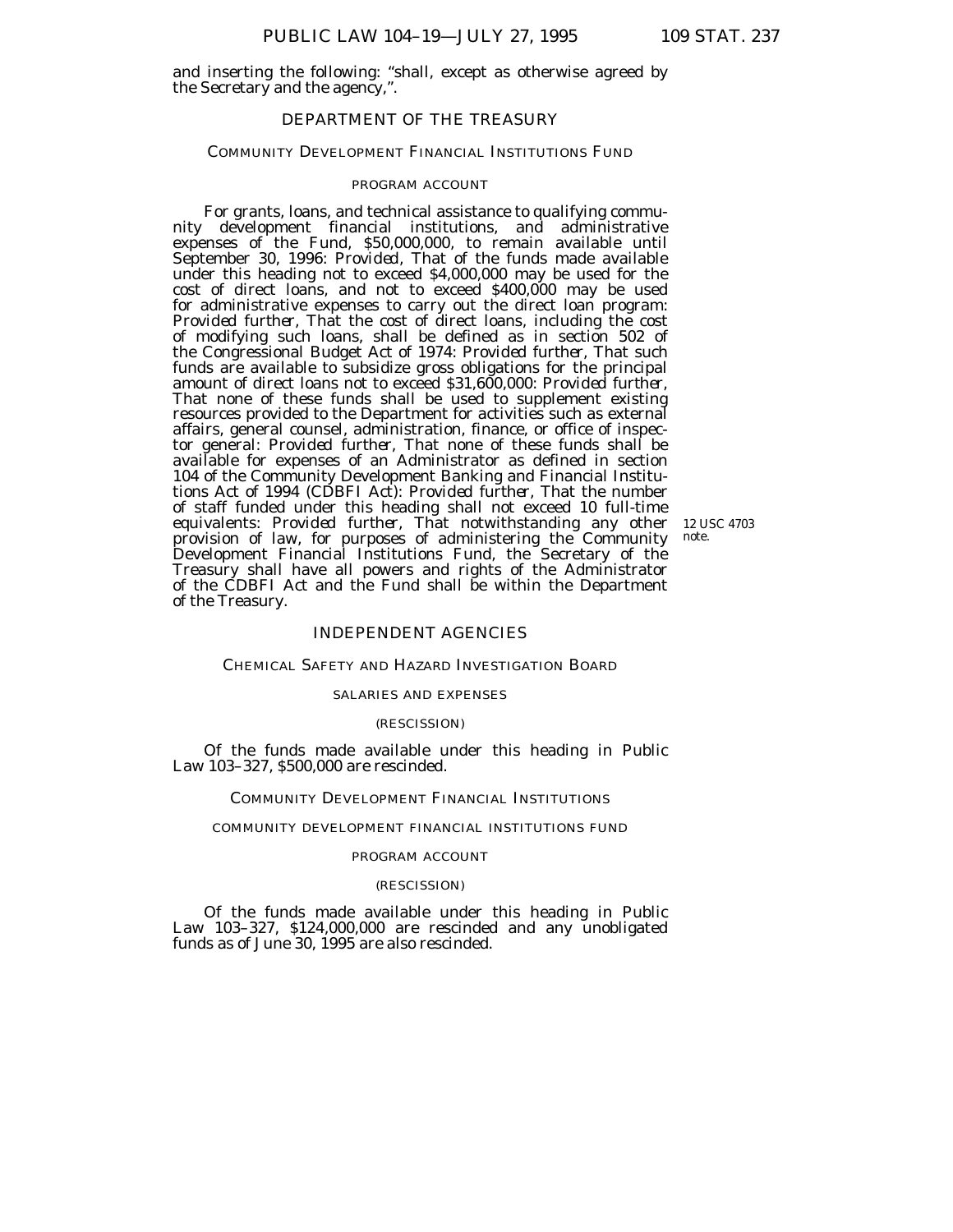#### CORPORATION FOR NATIONAL AND COMMUNITY SERVICE

# NATIONAL AND COMMUNITY SERVICE PROGRAMS OPERATING EXPENSES

#### (RESCISSION)

Of the funds made available under this heading in Public Law 103–327, \$105,000,000 are rescinded.

#### ENVIRONMENTAL PROTECTION AGENCY

#### RESEARCH AND DEVELOPMENT

#### (RESCISSION)

Of the funds made available under this heading in Public Law 103–327, \$14,635,000 are rescinded.

#### ABATEMENT, CONTROL, AND COMPLIANCE

#### (RESCISSION)

Of the funds made available under this heading in Public Law 103–327, \$9,806,805 are rescinded: *Provided*, That notwithstanding any other provision of law, the Environmental Protection Agency shall not be required to site a computer to support the regional acid deposition monitoring program in the Bay City, Michigan, vicinity.

#### BUILDINGS AND FACILITIES

#### (RESCISSION)

Of the funds made available under this heading in Public Law 102–389 and Public Law 102–139 for the Center for Ecology Research and Training, \$83,000,000 are rescinded.

#### HAZARDOUS SUBSTANCE SUPERFUND

#### (RESCISSION)

Of the funds made available under this heading in Public Law 103–327, \$100,000,000 are rescinded.

# WATER INFRASTRUCTURE/STATE REVOLVING FUNDS

#### (RESCISSION)

Of the funds made available under this heading in Public Law 103–327 and Public Law 103–124, \$1,077,200,000 are rescinded: *Provided*, That \$1,074,000,000 of this amount is to be derived from amounts appropriated for State revolving funds and \$3,200,000 is to be derived from amounts appropriated for making grants for the construction of wastewater treatment facilities specified in House Report 103–715.

#### ADMINISTRATIVE PROVISIONS

SEC. 1004. None of the funds made available in any appropriations Act for fiscal year 1995 may be used by the Environmental Protection Agency to require any State to comply with the require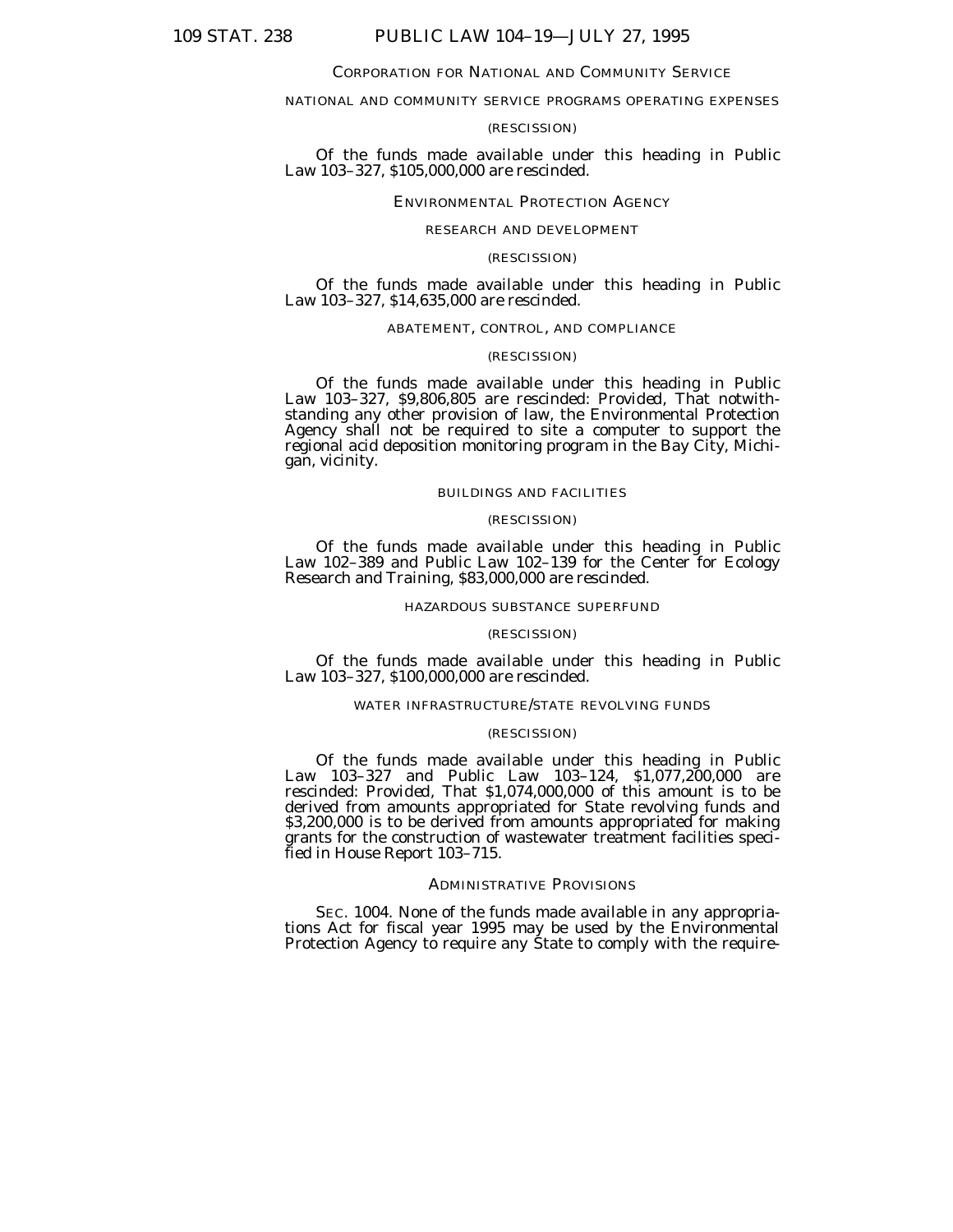ment of section 182 of the Clean Air Act by adopting or implementing a test-only or IM240 enhanced vehicle inspection and maintenance program, except that EPA may approve such a program if a State chooses to submit one to meet that requirement.

SEC. 1005. None of the funds made available in any appropriations Act for fiscal year 1995 may be used by the Environmental Protection Agency to impose or enforce any requirement that a State implement trip reduction measures to reduce vehicular emissions. Section 304 of the Clean Air Act (42 U.S.C. 7604) shall not apply with respect to any such requirement during the period beginning on the date of the enactment of this Act and ending September 30, 1995.

SEC. 1006. None of the funds made available in any appropriations Act for fiscal year 1995 may be used by the Environmental Protection Agency for listing or to list any additional facilities on the National Priorities List established by section 105 of the Comprehensive Environmental Response, Compensation, and Liability Act (CERCLA), as amended (42 U.S.C. 9605), unless the Administrator receives a written request to propose for listing or to list a facility from the Governor of the State in which the facility is located, or unless legislation to reauthorize CERCLA is enacted.

SEC. 1007. None of the funds made available in any appropriations Act for fiscal year 1995 shall be spent by the Environmental Protection Agency to disapprove a State implementation plan (SIP) revision solely on the basis of the Agency's regulatory 50 percent discount for alternative test-and-repair inspection and maintenance programs. Notwithstanding any other provision of EPA's regulatory requirements, the EPA shall assign up to 100 percent credit when such State has provided data for the proposed inspection and maintenance system that demonstrates evidence that such credits are appropriate. The Environmental Protection Agency shall complete and present a technical assessment of the State's demonstration within 45 days after submittal by the State.

# NATIONAL AERONAUTICS AND SPACE ADMINISTRATION

### SCIENCE, AERONAUTICS AND TECHNOLOGY

#### (RESCISSION)

Of the funds made available under this heading in Public Law 103–327 and any unobligated balances from funds appropriated under ''Research and Development'' in prior years, \$95,000,000 are rescinded.

# CONSTRUCTION OF FACILITIES

#### (RESCISSION)

Of the funds made available under this heading in Public Law 102–389, for the Consortium for International Earth Science Information Network, \$27,000,000 are rescinded; and of any unobligated balances from funds appropriated under this heading in prior years, \$7,000,000 are rescinded.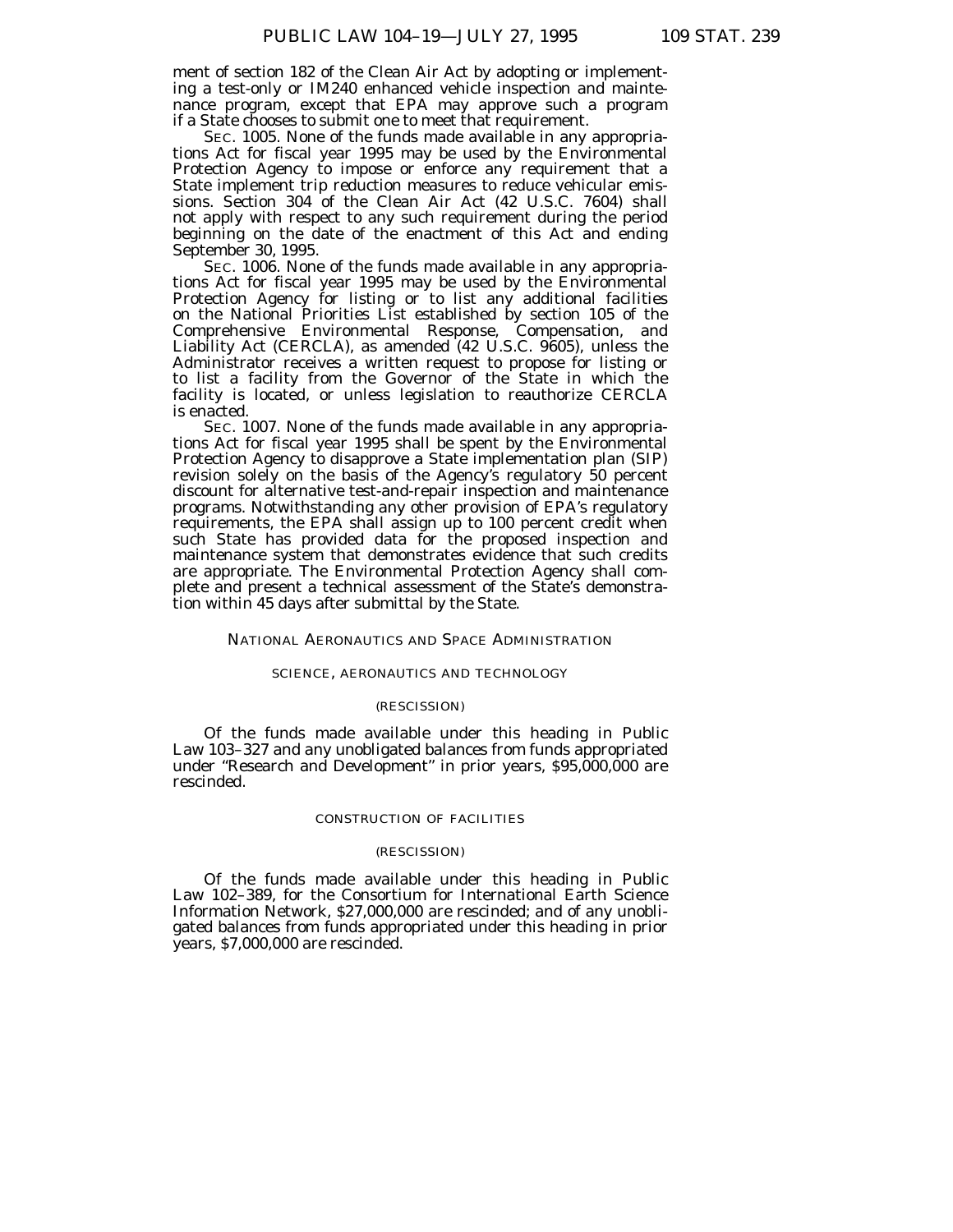#### MISSION SUPPORT

#### (RESCISSION)

Of the funds made available under this heading in Public Law 103–327, \$32,000,000 are rescinded.

SPACE FLIGHT, CONTROL AND DATA COMMUNICATIONS

#### (RESCISSION)

Of the available balances under this heading in previous fiscal years, \$43,000,000 are rescinded.

#### ADMINISTRATIVE PROVISIONS

# (INCLUDING TRANSFER OF FUNDS)

SEC. 1008. The Administrator is authorized to acquire, for no more than \$35,000,000, a certain parcel of land, together with existing facilities, located on the site of the property referred to as the Clear Lake Development Facility, Clear Lake, Texas. The land and facilities in question comprise approximately 13 acres and include a Light Manufacturing Facility, an Avionics Development Facility, and an Assembly and Test Building which shall be modified for use as a Neutral Buoyancy Laboratory in support of human space flight activities.

### NATIONAL SCIENCE FOUNDATION

# ACADEMIC RESEARCH INFRASTRUCTURE

#### (RESCISSION)

Of the funds made available under this heading in Public Law 103–327, \$131,867,000 are rescinded.

### CORPORATIONS

### FEDERAL DEPOSIT INSURANCE CORPORATION

#### FDIC AFFORDABLE HOUSING PROGRAM

#### (RESCISSION)

Of the funds made available under this heading in Public Law 103–327, \$11,281,034 are rescinded.

#### TITLE II—GENERAL PROVISIONS

#### EMERGENCY SALVAGE TIMBER SALE PROGRAM

16 USC 1611 note.

SEC. 2001. (a) DEFINITIONS.—For purposes of this section:

(1) The term ''appropriate committees of Congress'' means the Committee on Resources, the Committee on Agriculture, and the Committee on Appropriations of the House of Representatives and the Committee on Energy and Natural Resources, the Committee on Agriculture, Nutrition, and Forestry, and the Committee on Appropriations of the Senate.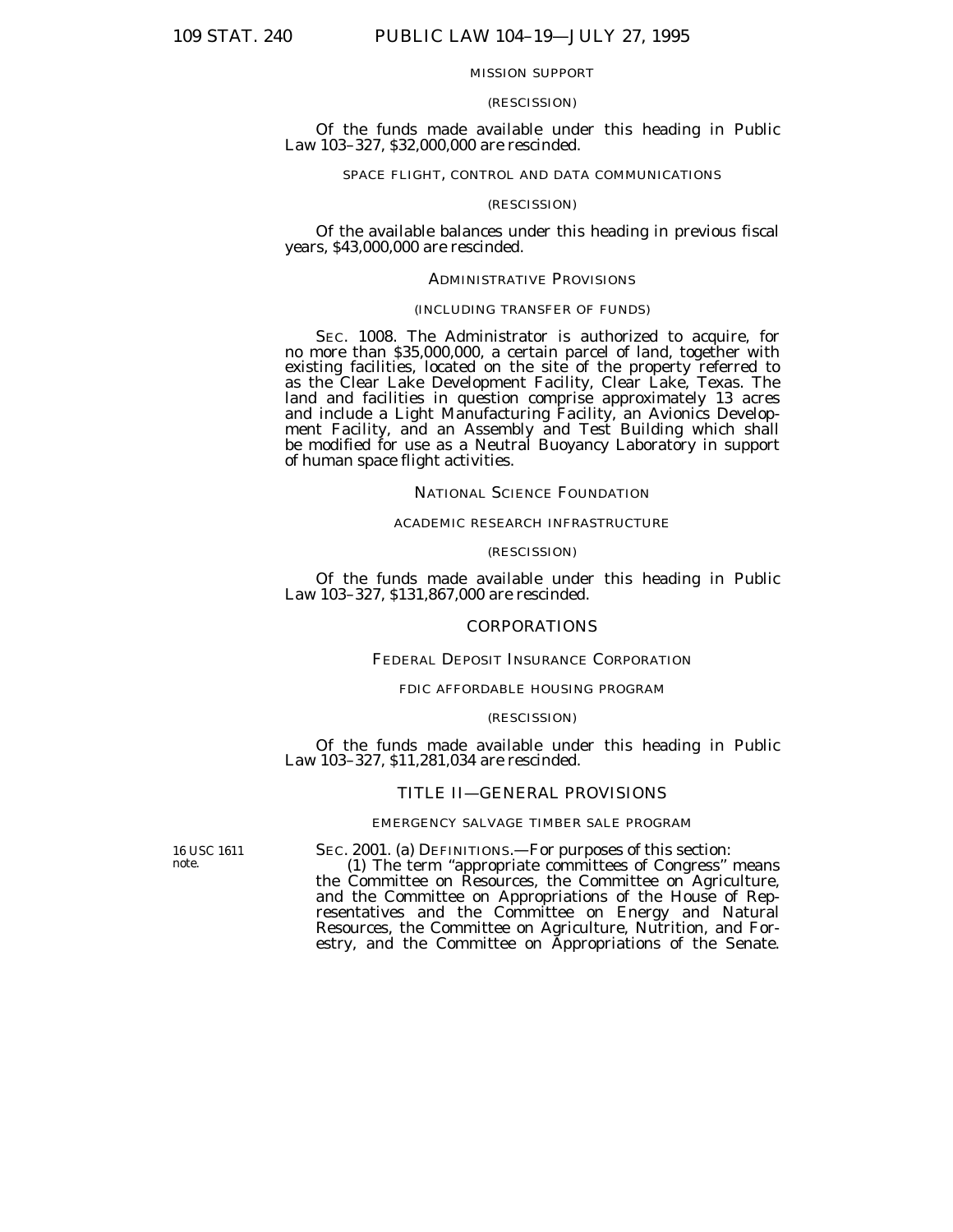(2) The term ''emergency period'' means the period beginning on the date of the enactment of this section and ending on September 30, 1997.

(3) The term ''salvage timber sale'' means a timber sale for which an important reason for entry includes the removal of disease- or insect-infested trees, dead, damaged, or down trees, or trees affected by fire or imminently susceptible to fire or insect attack. Such term also includes the removal of associated trees or trees lacking the characteristics of a healthy and viable ecosystem for the purpose of ecosystem improvement or rehabilitation, except that any such sale must include an identifiable salvage component of trees described in the first sentence.

(4) The term ''Secretary concerned'' means—

(A) the Secretary of Agriculture, with respect to lands within the National Forest System; and

(B) the Secretary of the Interior, with respect to Federal lands under the jurisdiction of the Bureau of Land Management.

(b) COMPLETION OF SALVAGE TIMBER SALES.—

Contracts.

(1) SALVAGE TIMBER SALES.—Using the expedited procedures provided in subsection (c), the Secretary concerned shall prepare, advertise, offer, and award contracts during the emergency period for salvage timber sales from Federal lands described in subsection (a)(4). During the emergency period, the Secretary concerned is to achieve, to the maximum extent feasible, a salvage timber sale volume level above the programmed level to reduce the backlogged volume of salvage timber. The preparation, advertisement, offering, and awarding of such contracts shall be performed utilizing subsection (c) and notwithstanding any other provision of law, including a law under the authority of which any judicial order may be outstanding on or after the date of the enactment of this Act.

(2) USE OF SALVAGE SALE FUNDS.—To conduct salvage timber sales under this subsection, the Secretary concerned may use salvage sale funds otherwise available to the Secretary concerned.

(3) SALES IN PREPARATION.—Any salvage timber sale in preparation on the date of the enactment of this Act shall be subject to the provisions of this section.

(c) EXPEDITED PROCEDURES FOR EMERGENCY SALVAGE TIMBER SALES.—

(1) SALE DOCUMENTATION.—

(A) PREPARATION.—For each salvage timber sale conducted under subsection (b), the Secretary concerned shall prepare a document that combines an environmental assessment under section 102(2) of the National Environmental Policy Act of 1969 (42 U.S.C. 4332(2)) (including regulations implementing such section) and a biological evaluation under section 7(a)(2) of the Endangered Species Act of 1973 (16 U.S.C. 1536 $(a)(2)$ ) and other applicable Federal law and implementing regulations. A document embodying decisions relating to salvage timber sales proposed under authority of this section shall, at the sole discretion of the Secretary concerned and to the extent the Secretary concerned considers appropriate and feasible, consider the environmental effects of the salvage timber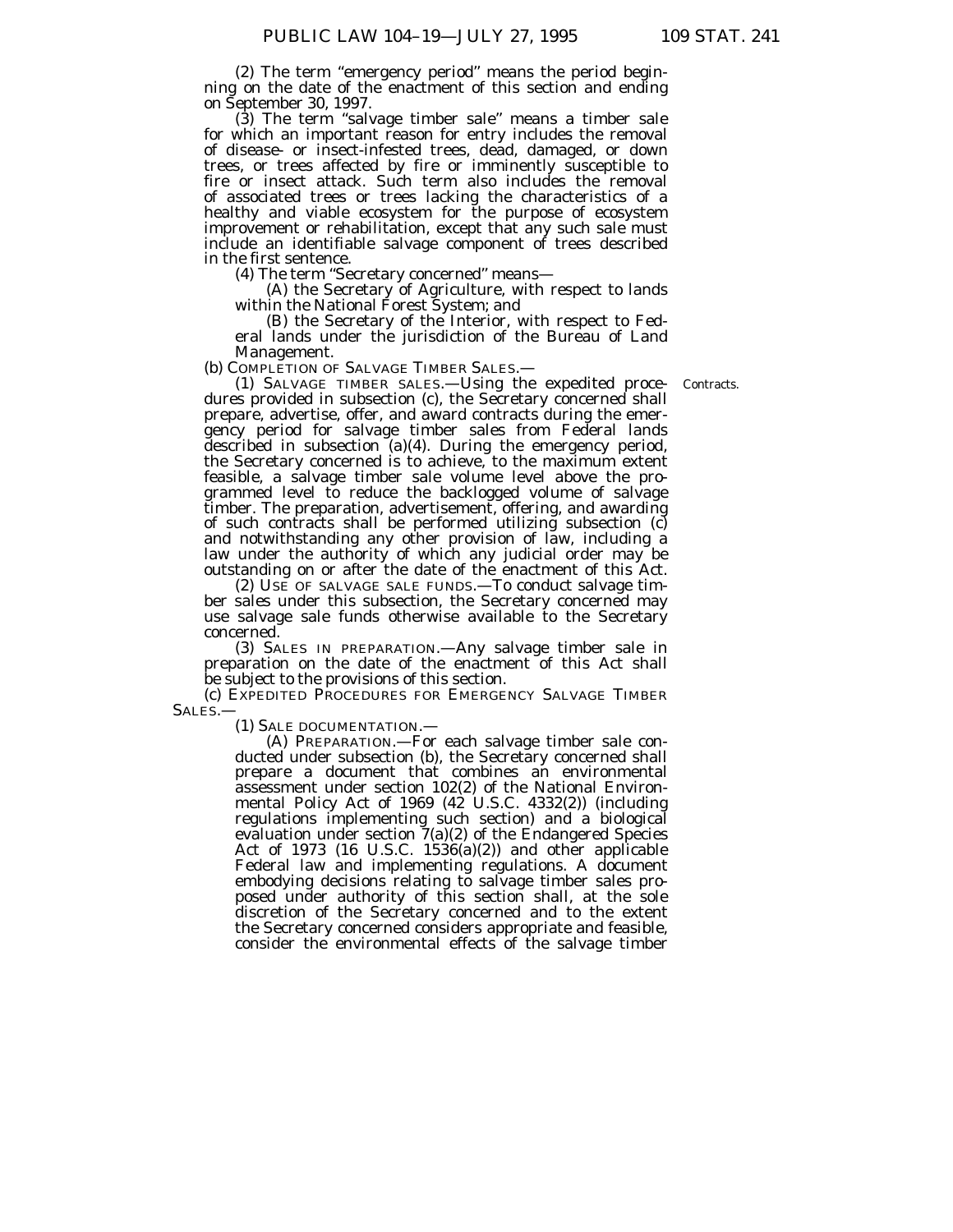sale and the effect, if any, on threatened or endangered species, and to the extent the Secretary concerned, at his sole discretion, considers appropriate and feasible, be consistent with any standards and guidelines from the management plans applicable to the National Forest or Bureau of Land Management District on which the salvage timber sale occurs.

(B) USE OF EXISTING MATERIALS.—In lieu of preparing a new document under this paragraph, the Secretary concerned may use a document prepared pursuant to the National Environmental Policy Act of 1969 (42 U.S.C. 4321 et seq.) before the date of the enactment of this Act, a biological evaluation written before such date, or information collected for such a document or evaluation if the document, evaluation, or information applies to the Federal lands covered by the proposed sale.

(C) SCOPE AND CONTENT.—The scope and content of the documentation and information prepared, considered, and relied on under this paragraph is at the sole discretion of the Secretary concerned.

(2) REPORTING REQUIREMENTS. - Not later than August 30, 1995, the Secretary concerned shall submit a report to the appropriate committees of Congress on the implementation of this section. The report shall be updated and resubmitted to the appropriate committees of Congress every six months thereafter until the completion of all salvage timber sales conducted under subsection (b). Each report shall contain the following:

(A) The volume of salvage timber sales sold and harvested, as of the date of the report, for each National Forest and each district of the Bureau of Land Management.

(B) The available salvage volume contained in each National Forest and each district of the Bureau of Land Management.

(C) A plan and schedule for an enhanced salvage timber sale program for fiscal years 1995, 1996, and 1997 using the authority provided by this section for salvage timber sales

(D) A description of any needed resources and personnel, including personnel reassignments, required to conduct an enhanced salvage timber sale program through fiscal year 1997.

(E) A statement of the intentions of the Secretary concerned with respect to the salvage timber sale volume levels specified in the joint explanatory statement of managers accompanying the conference report on H.R. 1158, House Report 104–124.

(3) ADVANCEMENT OF SALES AUTHORIZED.—The Secretary concerned may begin salvage timber sales under subsection (b) intended for a subsequent fiscal year before the start of such fiscal year if the Secretary concerned determines that performance of such salvage timber sales will not interfere with salvage timber sales intended for a preceding fiscal year.

(4) DECISIONS.—The Secretary concerned shall design and select the specific salvage timber sales to be offered under subsection (b) on the basis of the analysis contained in the document or documents prepared pursuant to paragraph (1)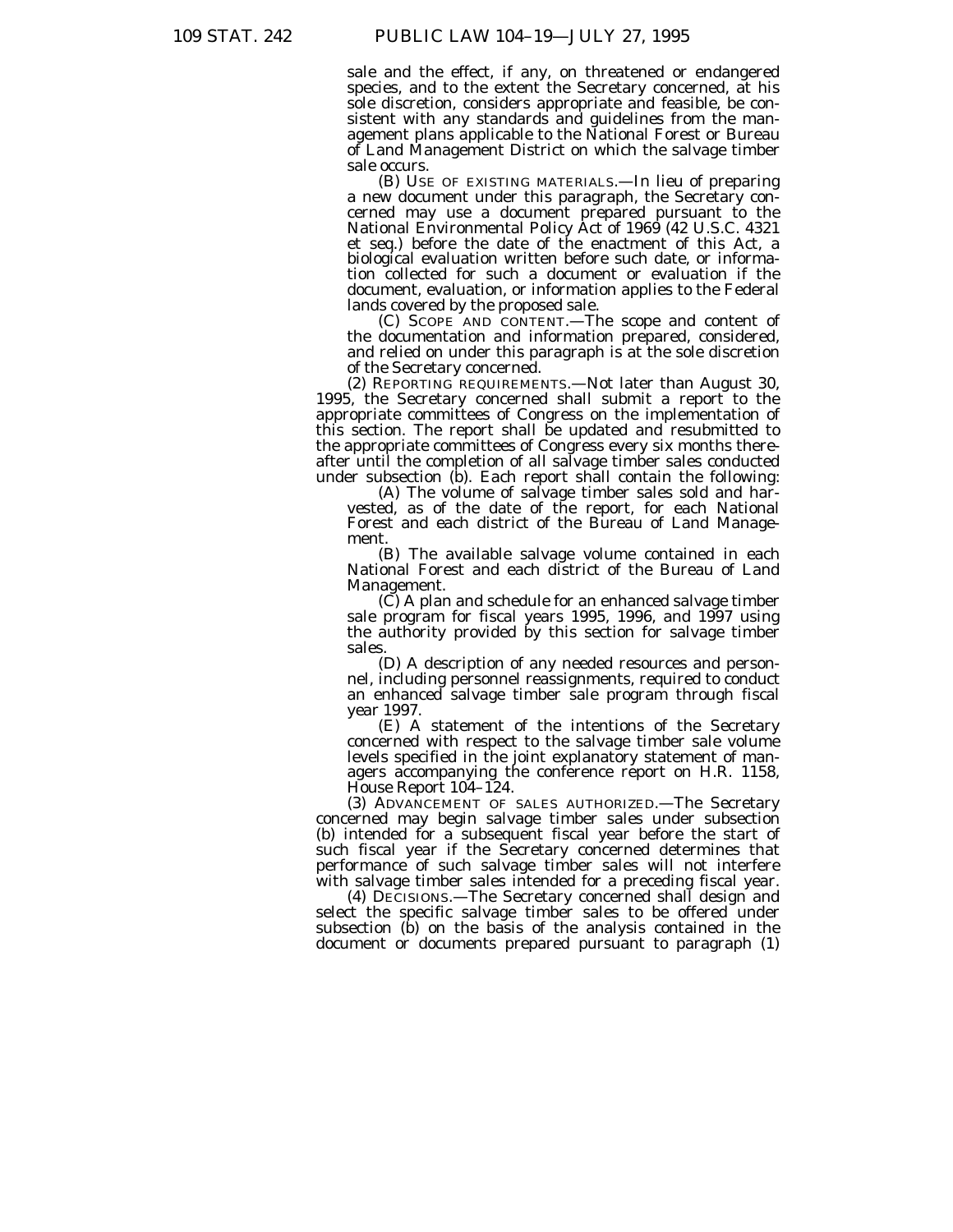to achieve, to the maximum extent feasible, a salvage timber sale volume level above the program level.

(5) SALE PREPARATION.—

(A) USE OF AVAILABLE AUTHORITIES.—The Secretary concerned shall make use of all available authority, including the employment of private contractors and the use of expedited fire contracting procedures, to prepare and advertise salvage timber sales under subsection (b).

(B) EXEMPTIONS.—The preparation, solicitation, and award of salvage timber sales under subsection (b) shall be exempt from—

(i) the requirements of the Competition in Contracting Act (41 U.S.C. 253 et seq.) and the implementing regulations in the Federal Acquisition Regulation issued pursuant to section 25(c) of the Office of Federal Procurement Policy Act (41 U.S.C. 421(c)) and any departmental acquisition regulations; and

(ii) the notice and publication requirements in section  $18$  of such Act  $(41 \text{ U.S.C. } 416)$  and  $8(e)$  of the Small Business Act (15 U.S.C. 637(e)) and the implementing regulations in the Federal Acquisition Regulations and any departmental acquisition regulations.

(C) INCENTIVE PAYMENT RECIPIENTS; REPORT.—The provisions of section 3(d)(1) of the Federal Workforce Restructuring Act of 1994 (Public Law 103–226; 5 U.S.C. 5597 note) shall not apply to any former employee of the Secretary concerned who received a voluntary separation incentive payment authorized by such Act and accepts employment pursuant to this paragraph. The Director of the Office of Personnel Management and the Secretary concerned shall provide a summary report to the appropriate committees of Congress, the Committee on Government Reform and Oversight of the House of Representatives, and the Committee on Governmental Affairs of the Senate regarding the number of incentive payment recipients who were rehired, their terms of reemployment, their job classifications, and an explanation, in the judgment of the agencies involved of how such reemployment without repayment of the incentive payments received is consistent with the original waiver provisions of such Act. This report shall not be conducted in a manner that would delay the rehiring of any former employees under this paragraph, or affect the normal confidentiality of Federal employees.

(6) COST CONSIDERATIONS.—Salvage timber sales undertaken pursuant to this section shall not be precluded because the costs of such activities are likely to exceed the revenues derived from such activities.

(7) EFFECT OF SALVAGE SALES.—The Secretary concerned shall not substitute salvage timber sales conducted under subsection (b) for planned non-salvage timber sales.

(8) REFORESTATION OF SALVAGE TIMBER SALE PARCELS.— The Secretary concerned shall plan and implement reforestation of each parcel of land harvested under a salvage timber sale conducted under subsection (b) as expeditiously as possible after completion of the harvest on the parcel, but in no case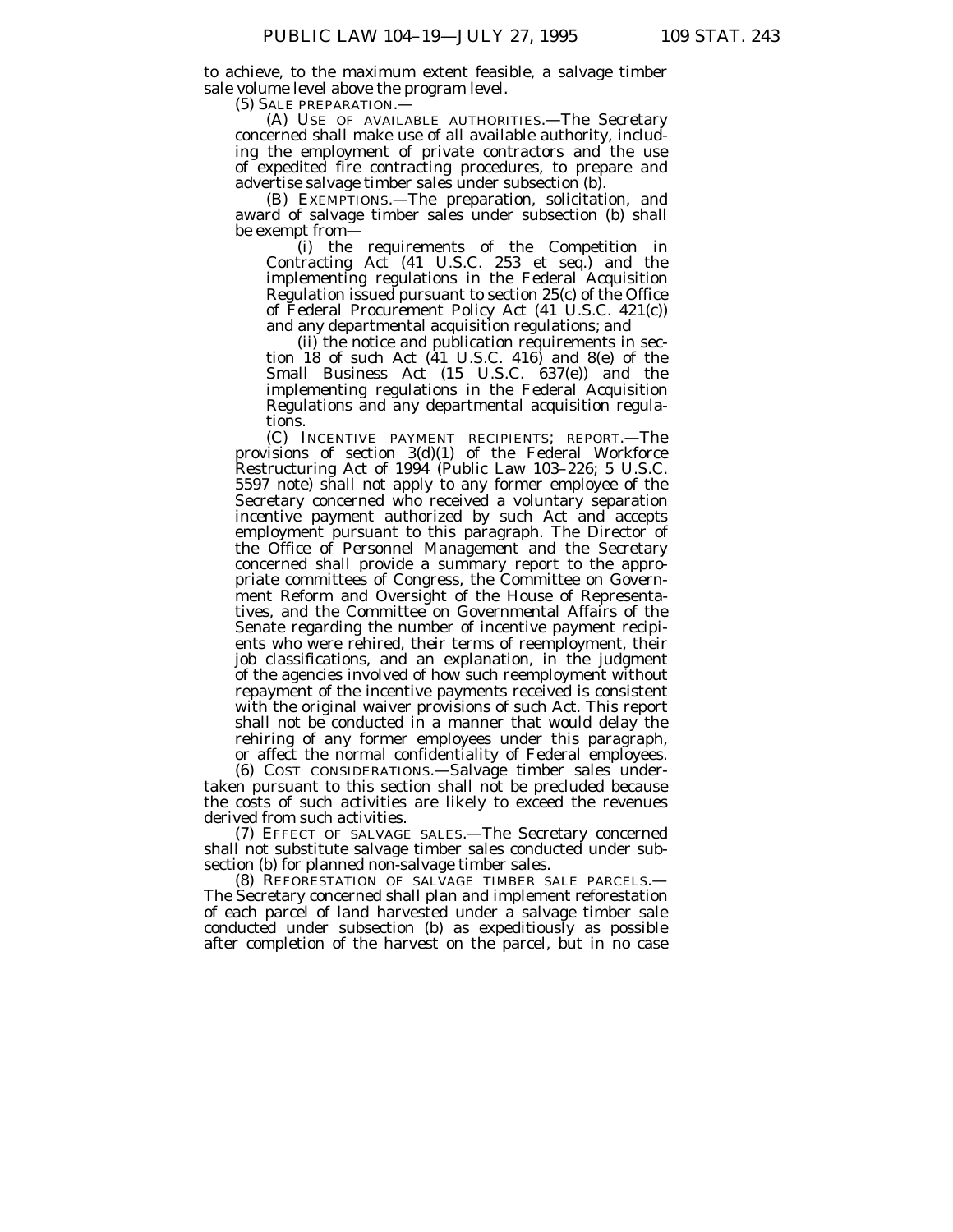later than any applicable restocking period required by law or regulation.

 $(9)$  EFFECT ON JUDICIAL DECISIONS.—The Secretary concerned may conduct salvage timber sales under subsection  $(b)$ notwithstanding any decision, restraining order, or injunction issued by a United States court before the date of the enactment of this section.

(d) DIRECTION TO COMPLETE TIMBER SALES ON LANDS COVERED BY OPTION 9.—Notwithstanding any other law (including a law under the authority of which any judicial order may be outstanding on or after the date of enactment of this Act), the Secretary concerned shall expeditiously prepare, offer, and award timber sale contracts on Federal lands described in the ''Record of Decision for Amendments to Forest Service and Bureau of Land Management Planning Documents Within the Range of the Northern Spotted Owl'', signed by the Secretary of the Interior and the Secretary of Agriculture on April 13, 1994. The Secretary concerned may conduct timber sales under this subsection notwithstanding any decision, restraining order, or injunction issued by a United States court before the date of the enactment of this section. The issuance of any regulation pursuant to section 4(d) of the Endangered Species Act of 1973 (16 U.S.C. 1533(d)) to ease or reduce restrictions on non-Federal lands within the range of the northern spotted owl shall be deemed to satisfy the requirements of section 102(2)(C) of the National Environmental Policy Act of 1969 (42 U.S.C. 4332(2)(C)), given the analysis included in the Final Supplemental Impact Statement on the Management of the Habitat for Late Successional and Old Growth Forest Related Species Within the Range of the Northern Spotted Owl, prepared by the Secretary of Agriculture and the Secretary of the Interior in 1994, which is, or may be, incorporated by reference in the administrative record of any such regulation. The issuance of any such regulation pursuant to section 4(d) of the Endangered Species Act of 1973 (16 U.S.C. 1533(d)) shall not require the preparation of an environmental impact statement under section 102(2)(C) of the National Environmental Policy Act of 1969 (42 U.S.C.  $4\overline{3}3\overline{2}(2)(C)$ ).

(e) ADMINISTRATIVE REVIEW.—Salvage timber sales conducted under subsection (b), timber sales conducted under subsection (d), and any decision of the Secretary concerned in connection with such sales, shall not be subject to administrative review.

(f) JUDICIAL REVIEW.—

(1) PLACE AND TIME OF FILING.—A salvage timber sale to be conducted under subsection (b), and a timber sale to be conducted under subsection (d), shall be subject to judicial review only in the United States district court for the district in which the affected Federal lands are located. Any challenge to such sale must be filed in such district court within 15 days after the date of initial advertisement of the challenged sale. The Secretary concerned may not agree to, and a court may not grant, a waiver of the requirements of this paragraph.

(2) EFFECT OF FILING ON AGENCY ACTION.—For 45 days after the date of the filing of a challenge to a salvage timber sale to be conducted under subsection (b) or a timber sale to be conducted under subsection (d), the Secretary concerned shall take no action to award the challenged sale.

(3) PROHIBITION ON RESTRAINING ORDERS, PRELIMINARY INJUNCTIONS, AND RELIEF PENDING REVIEW.—No restraining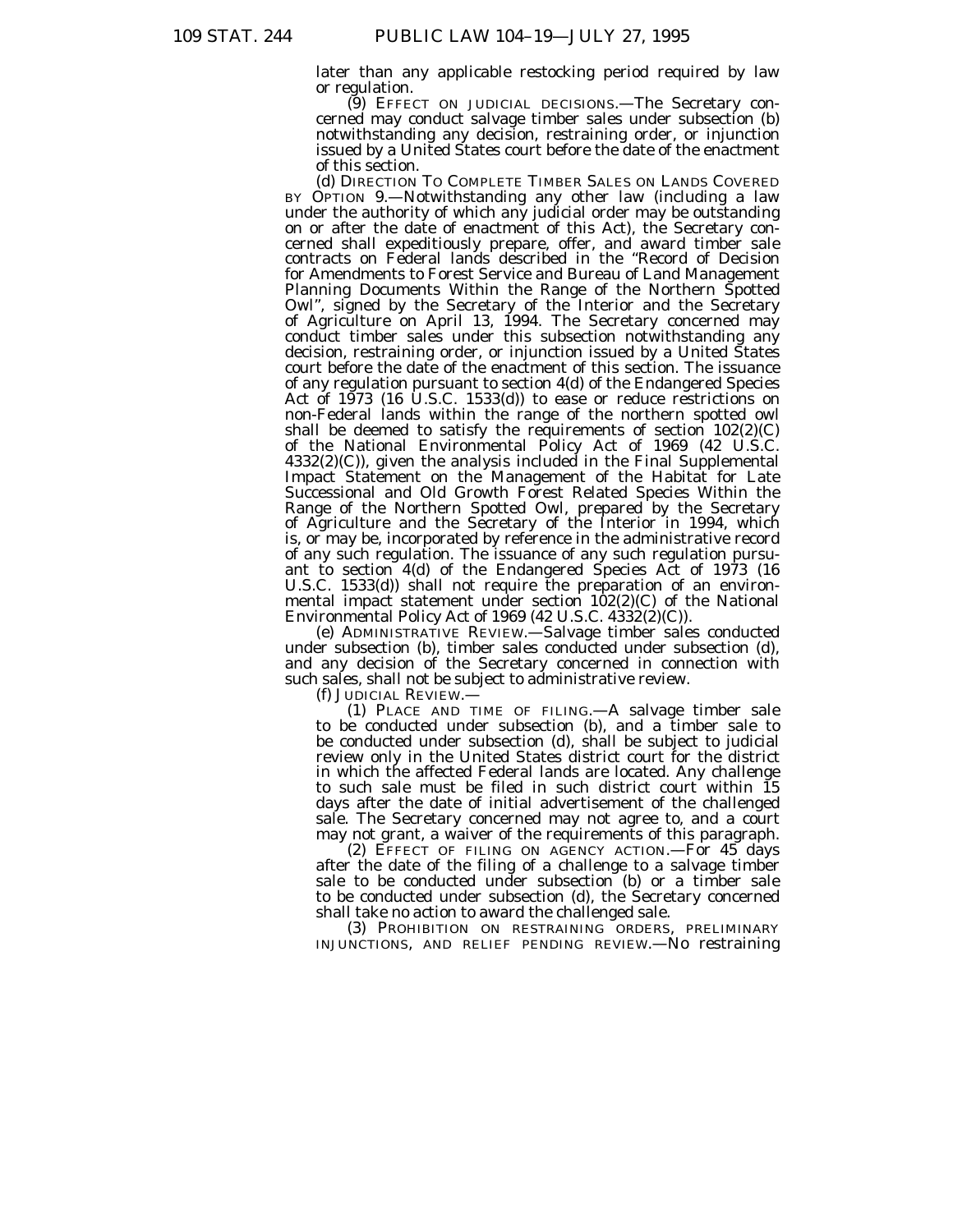order, preliminary injunction, or injunction pending appeal shall be issued by any court of the United States with respect to any decision to prepare, advertise, offer, award, or operate a salvage timber sale pursuant to subsection (b) or any decision to prepare, advertise, offer, award, or operate a timber sale pursuant to subsection (d). Section 705 of title 5, United States Code, shall not apply to any challenge to such a sale. (4) STANDARD OF REVIEW.—The courts shall have authority

to enjoin permanently, order modification of, or void an individual salvage timber sale if it is determined by a review of the record that the decision to prepare, advertise, offer, award, or operate such sale was arbitrary and capricious or otherwise not in accordance with applicable law (other than those laws specified in subsection (i)).

(5) TIME FOR DECISION.—Civil actions filed under this subsection shall be assigned for hearing at the earliest possible date. The court shall render its final decision relative to any challenge within 45 days from the date such challenge is brought, unless the court determines that a longer period of time is required to satisfy the requirement of the United States Constitution. In order to reach a decision within 45 days, the district court may assign all or part of any such case or cases to one or more Special Masters, for prompt review and recommendations to the court.

(6) PROCEDURES.—Notwithstanding any other provision of law, the court may set rules governing the procedures of any proceeding brought under this subsection which set page limits on briefs and time limits on filing briefs and motions and other actions which are shorter than the limits specified in the Federal rules of civil or appellate procedure.

(7) APPEAL.—Any appeal from the final decision of a district court in an action brought pursuant to this subsection shall be filed not later than 30 days after the date of decision. (g) EXCLUSION OF CERTAIN FEDERAL LANDS.—

(1) EXCLUSION.—The Secretary concerned may not select, authorize, or undertake any salvage timber sale under subsection (b) with respect to lands described in paragraph (2).

(2) DESCRIPTION OF EXCLUDED LANDS.—The lands referred to in paragraph (1) are as follows:

(A) Any area on Federal lands included in the National Wilderness Preservation System.

(B) Any roadless area on Federal lands designated by Congress for wilderness study in Colorado or Montana.

(C) Any roadless area on Federal lands recommended by the Forest Service or Bureau of Land Management for wilderness designation in its most recent land management plan in effect as of the date of the enactment of this Act.

(D) Any area on Federal lands on which timber harvesting for any purpose is prohibited by statute.

(h) RULEMAKING.—The Secretary concerned is not required to issue formal rules under section 553 of title 5, United States Code, to implement this section or carry out the authorities provided by this section.

(i) EFFECT ON OTHER LAWS.—The documents and procedures required by this section for the preparation, advertisement, offering, awarding, and operation of any salvage timber sale subject to sub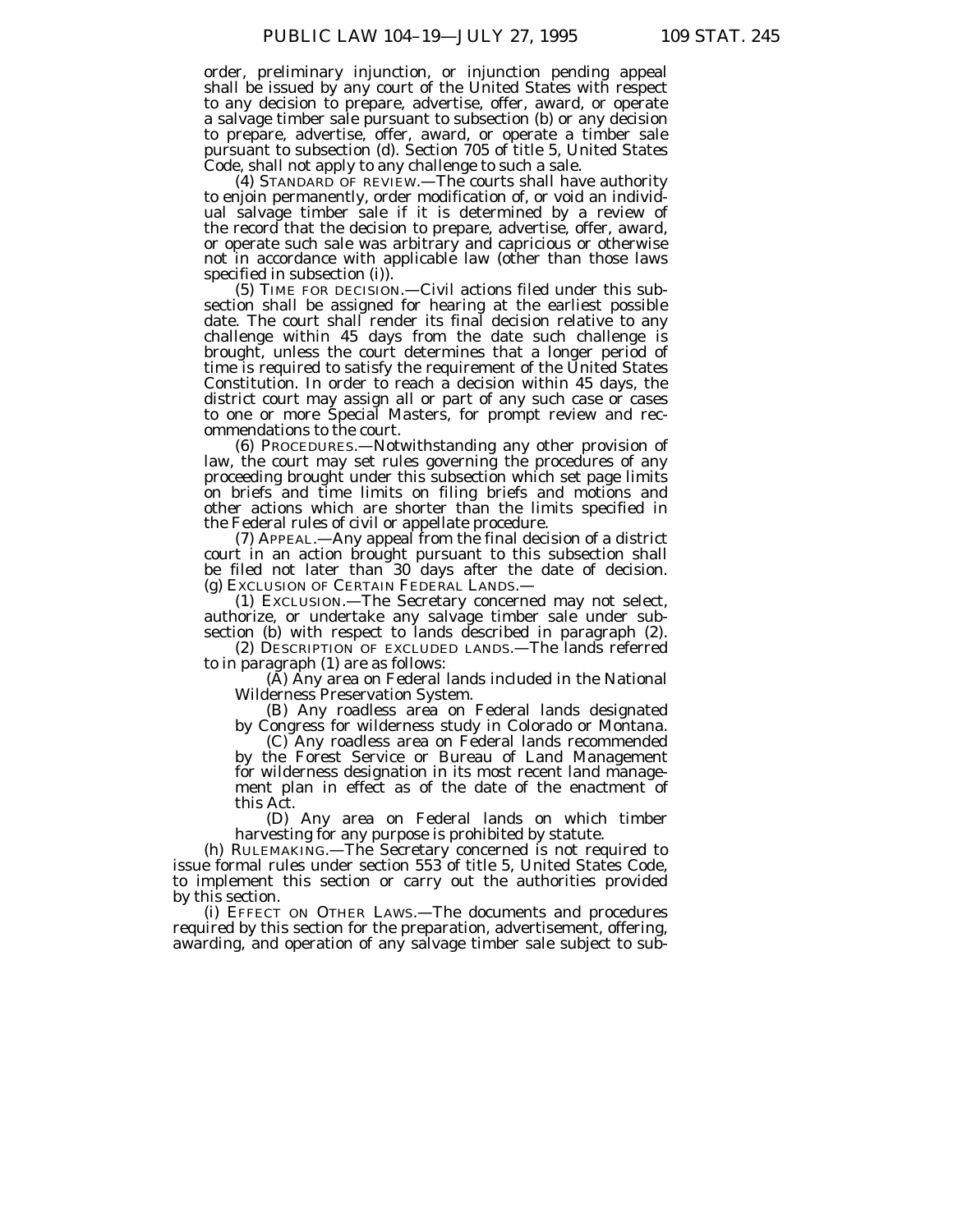section (b) and any timber sale under subsection (d) shall be deemed to satisfy the requirements of the following applicable Federal laws<br>(and regulations implementing such laws):

(1) The Forest and Rangeland Renewable Resources Plan-<br>ning Act of 1974 (16 U.S.C. 1600 et seq.).<br>(2) The Federal Land Policy and Management Act of 1976<br>(43 U.S.C. 1701 et seq.).

(3) The National Environmental Policy Act of 1969 (42 U.S.C. 4321 et seq.).

(4) The Endangered Species Act of 1973 (16 U.S.C. 1531 et seq.).

(5) The National Forest Management Act of 1976 (16 U.S.C. 472a et seq.).

(6) The Multiple-Use Sustained-Yield Act of 1960 (16 U.S.C. 528 et seq.).

(7) Any compact, executive agreement, convention, treaty, and international agreement, and implementing legislation related thereto.

(8) All other applicable Federal environmental and natural resource laws.

(j) EXPIRATION DATE.—The authority provided by subsections (b) and (d) shall expire on December 31, 1996. The terms and conditions of this section shall continue in effect with respect to salvage timber sale contracts offered under subsection (b) and timber sale contracts offered under subsection (d) until the completion of performance of the contracts.

(k) AWARD AND RELEASE OF PREVIOUSLY OFFERED AND UNAWARDED TIMBER SALE CONTRACTS.—

(1) AWARD AND RELEASE REQUIRED.—Notwithstanding any other provision of law, within 45 days after the date of the enactment of this Act, the Secretary concerned shall act to award, release, and permit to be completed in fiscal years 1995 and 1996, with no change in originally advertised terms, volumes, and bid prices, all timber sale contracts offered or awarded before that date in any unit of the National Forest System or district of the Bureau of Land Management subject to section 318 of Public Law 101–121 (103 Stat. 745). The return of the bid bond of the high bidder shall not alter the responsibility of the Secretary concerned to comply with this paragraph.

(2) THREATENED OR ENDANGERED BIRD SPECIES.—No sale unit shall be released or completed under this subsection if any threatened or endangered bird species is known to be nesting within the acreage that is the subject of the sale unit.

(3) ALTERNATIVE OFFER IN CASE OF DELAY.—If for any reason a sale cannot be released and completed under the terms of this subsection within 45 days after the date of the enactment of this Act, the Secretary concerned shall provide the purchaser an equal volume of timber, of like kind and value, which shall be subject to the terms of the original contract and shall not count against current allowable sale quantities.

(l) EFFECT ON PLANS, POLICIES, AND ACTIVITIES.—Compliance with this section shall not require or permit any administrative action, including revisions, amendment, consultation, supplementation, or other action, in or for any land management plan, standard, guideline, policy, regional guide, or multiforest plan because of implementation or impacts, site-specific or cumulative,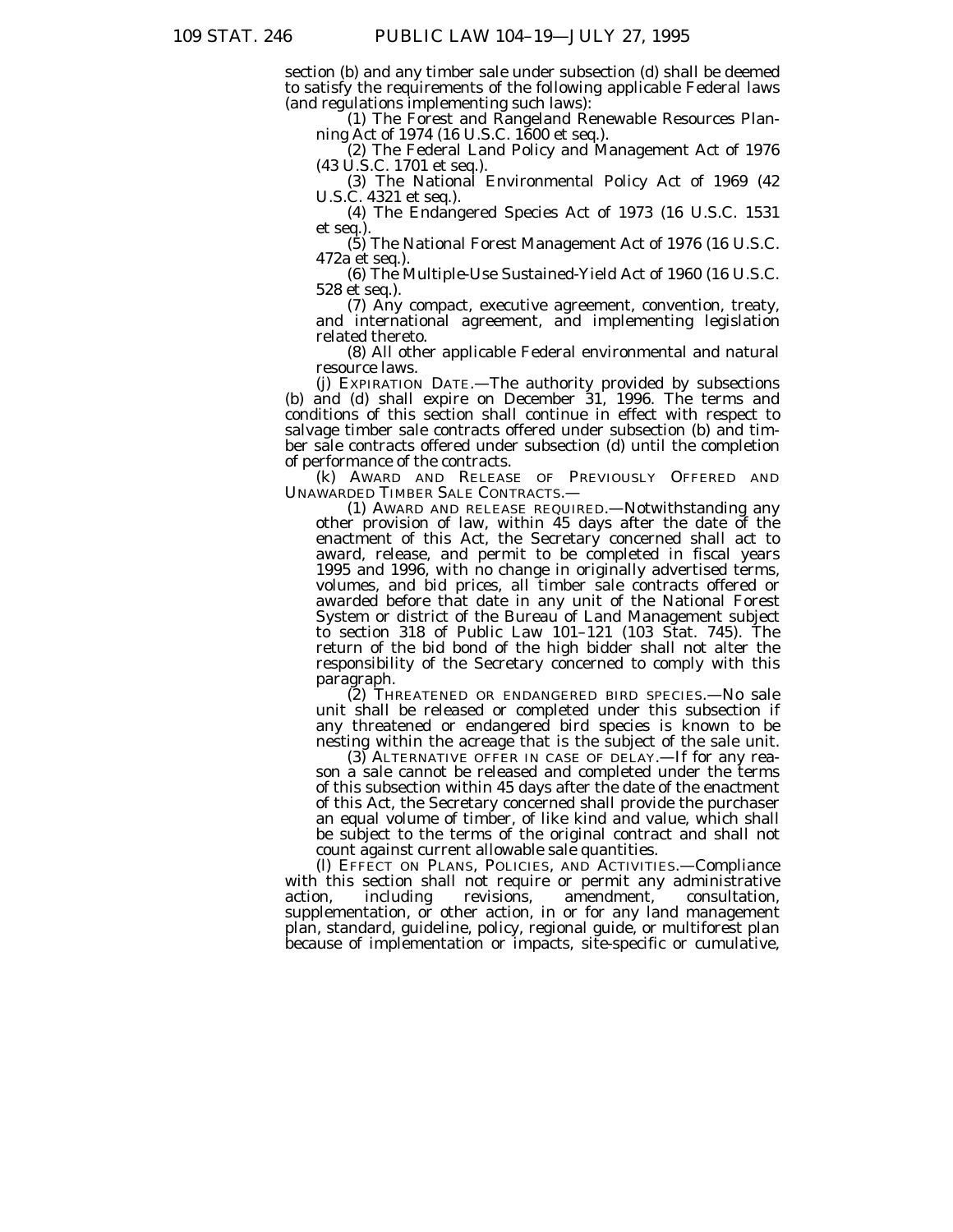of activities authorized or required by this section, except that any such administrative action with respect to salvage timber sales is permitted to the extent necessary, at the sole discretion of the Secretary concerned, to meet the salvage timber sale goal specified in subsection (b)(1) of this section or to reflect the effects of the salvage program. The Secretary concerned shall not rely on salvage timber sales as the basis for administrative action limiting other multiple use activities nor be required to offer a particular salvage timber sale. No project decision shall be required to be halted or delayed by such documents or guidance, implementation, or impacts.

SEC. 2002. No part of any appropriation contained in this Act shall remain available for obligation beyond the current fiscal year unless expressly so provided herein.

### DOWNWARD ADJUSTMENTS IN DISCRETIONARY SPENDING LIMITS

SEC. 2003. Upon the enactment of this Act, the Director of 2 USC 665 note.the Office of Management and Budget shall make downward adjustments in the discretionary spending limits (new budget authority and outlays) specified in section  $601(a)(2)$  of the Congressional Budget Act of 1974 for each of the fiscal years 1995 through 1998 by the aggregate amount of estimated reductions in new budget authority and outlays for discretionary programs resulting from the provisions of this Act (other than emergency appropriations) for such fiscal year, as calculated by the Director.

#### PROHIBITION ON USE OF SAVINGS TO OFFSET DEFICIT INCREASES RESULTING FROM DIRECT SPENDING OR RECEIPTS LEGISLATION

SEC. 2004. Reductions in outlays, and reductions in the discretionary spending limits specified in section  $601(a)(2)$  of the Congressional Budget Act of 1974, resulting from the enactment of this Act shall not be taken into account for purposes of section 252 of the Balanced Budget and Emergency Deficit Control Act of 1985.

SEC. 2005. July 27 of each year until the year 2003 is designated as ''National Korean War Veterans Armistice Day'', and the President is authorized and requested to issue a proclamation calling upon the people of the United States to observe such day with appropriate ceremonies and activities, and to urge the departments and agencies of the United States and interested organizations, groups, and individuals to fly the American flag at half staff on July 27 of each year until the year 2003 in honor of the Americans who died as a result of their service in Korea.

### DENIAL OF USE OF FUNDS FOR INDIVIDUALS NOT LAWFULLY WITHIN THE UNITED STATES

SEC. 2006. (a) IN GENERAL.—None of the funds made available in this Act may be used to provide any direct benefit or assistance to any individual in the United States when it is made known to the Federal entity or official to which the funds are made available that—

(1) the individual is not lawfully within the United States; and

(2) the benefit or assistance to be provided is other than search and rescue; emergency medical care; emergency mass care; emergency shelter; clearance of roads and construction

36 USC 169m.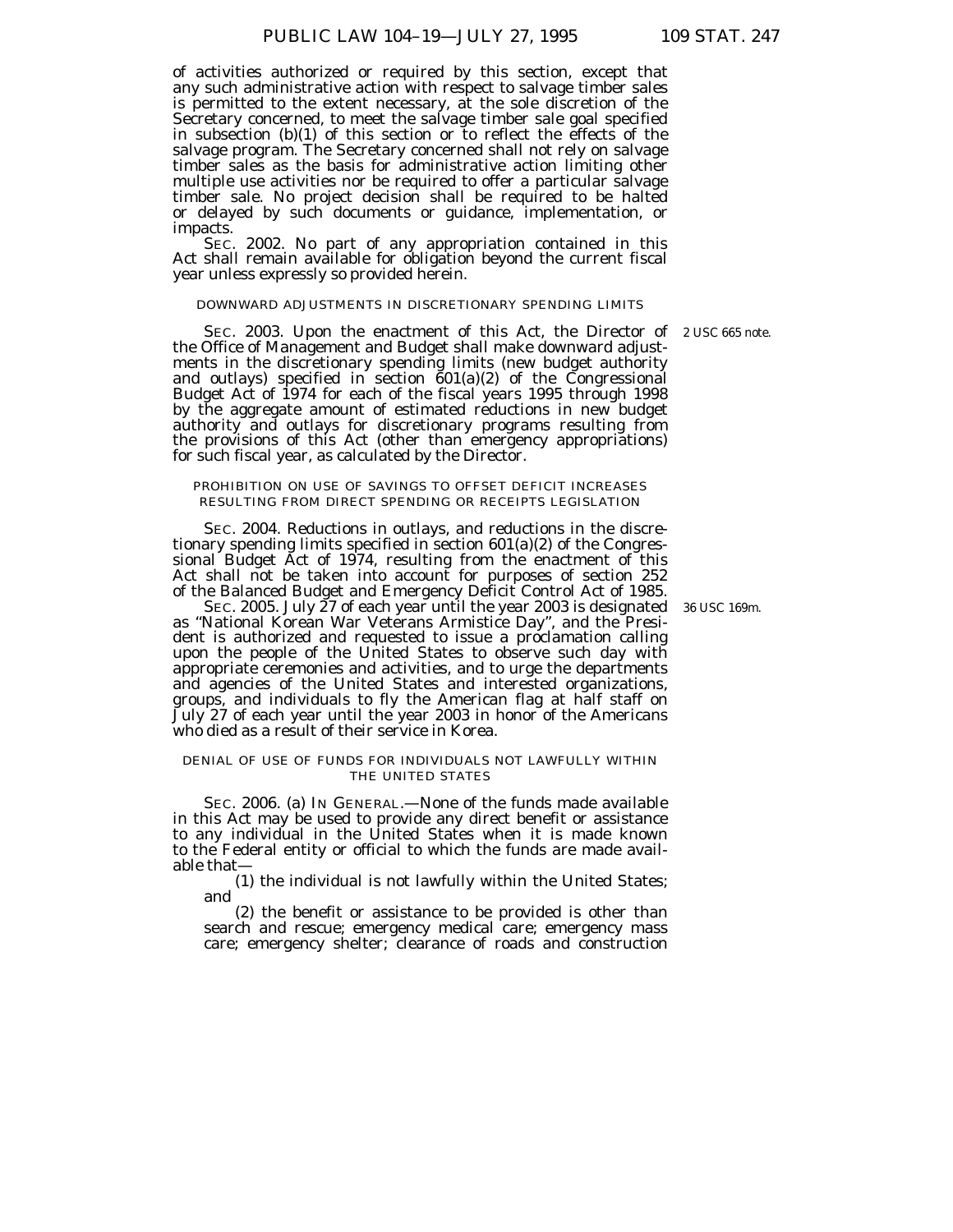of temporary bridges necessary to the performance of emergency tasks and essential community services; warning of further risk or hazards; dissemination of public information and assistance regarding health and safety measures; provision of food, water, medicine, and other essential needs, including movement of supplies or persons; or reduction of immediate threats to life, property, and public health and safety.

(b) ACTIONS TO DETERMINE LAWFUL STATUS.—Each Federal entity or official receiving funds under this Act shall take reasonable actions to determine whether any individual who is seeking any benefit or assistance subject to the limitation established in subsection (a) is lawfully within the United States.

(c) NONDISCRIMINATION.—In the case of any filing, inquiry, or adjudication of an application for any benefit or assistance subject to the limitation established in subsection (a), no Federal entity or official (or their agent) may discriminate against any individual on the basis of race, color, religion, sex, age, or disability.

#### FEDERAL ADMINISTRATIVE AND TRAVEL EXPENSES

#### (RESCISSIONS)

SEC. 2007. (a) Of the funds available to the agencies of the Federal Government, other than the Department of Defense—Military, \$325,000,000 are hereby rescinded: *Provided,* That rescissions pursuant to this paragraph shall be taken only from administrative and travel accounts: *Provided further,* That rescissions shall be taken on a pro rata basis from funds available to every Federal agency, department, and office in the Executive Branch, including the Office of the President.

(b) Of the funds available to the Department of Defense— Military, \$50,000,000 are hereby rescinded: *Provided,* That rescissions pursuant to this paragraph shall be taken only from administrative and travel accounts: *Provided further,* That rescissions shall be taken on a pro rata basis from funds available to every agency, department, and office.

(c) Within 30 days of enactment of this Act, the Director of the Office of Management and Budget shall submit to the Committees on Appropriations of the House and Senate a listing of the amounts by account of the reductions made pursuant to the provisions of subsections (a) and (b) of this section.

Listing.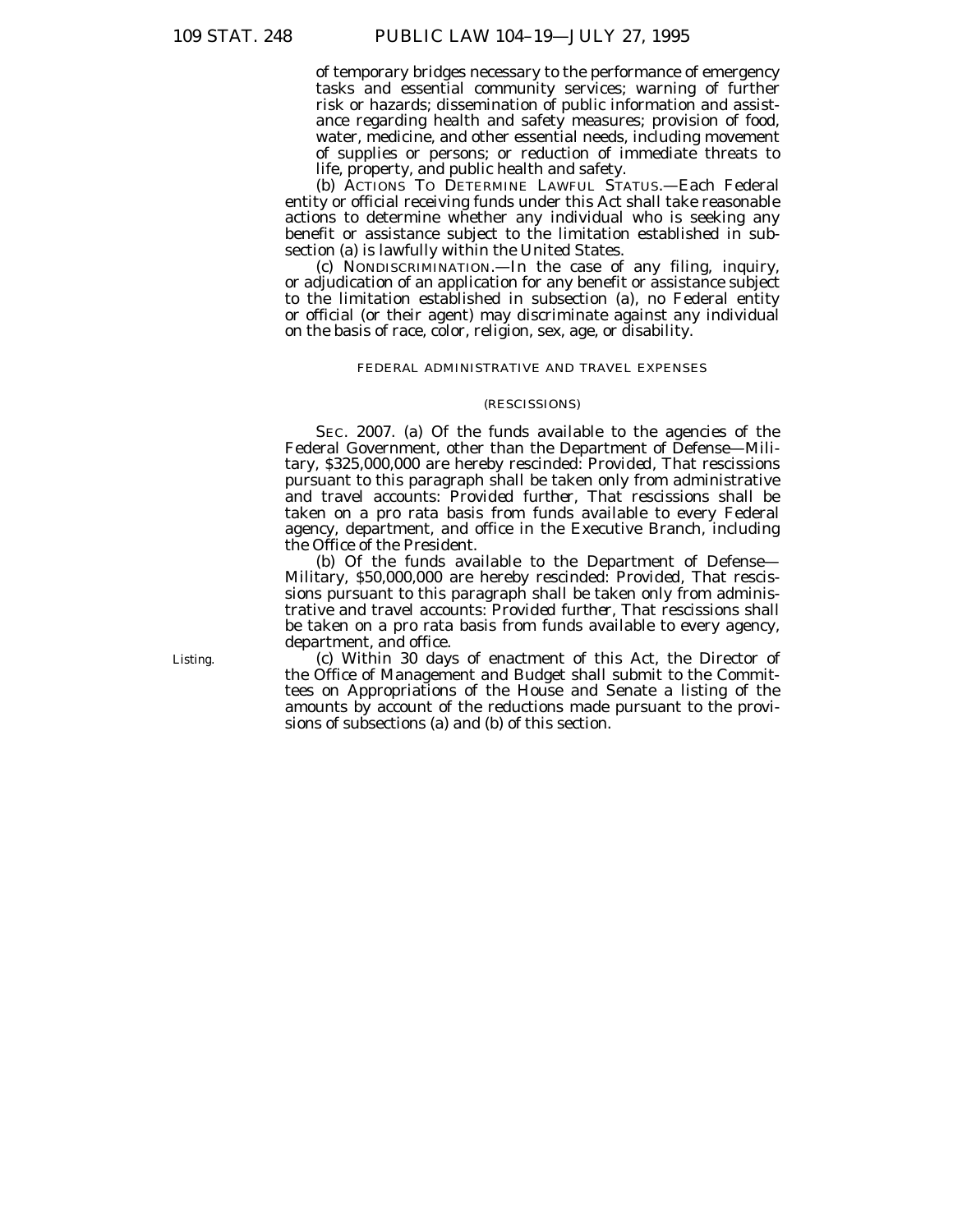# **TITLE III**

# EMERGENCY SUPPLEMENTAL APPROPRIATIONS

# ANTI-TERRORISM INITIATIVES

# OKLAHOMA CITY RECOVERY

# CHAPTER I

# DEPARTMENTS OF COMMERCE, JUSTICE, AND STATE, THE JUDICIARY, AND RELATED AGENCIES

# DEPARTMENT OF JUSTICE

# GENERAL ADMINISTRATION

# COUNTERTERRORISM FUND

There is hereby established the Counterterrorism Fund which 28 USC 524 note.shall remain available without fiscal year limitation. For necessary expenses, as determined by the Attorney General, \$34,220,000, to remain available until expended, is appropriated to the Counterterrorism Fund to reimburse any Department of Justice organization for the costs incurred in reestablishing the operational capability of an office or facility which has been damaged or destroyed as the result of the bombing of the Alfred P. Murrah Federal Building in Oklahoma City or any domestic or international terrorism event: *Provided,* That funds from this appropriation also may be used to reimburse the appropriation account of any Department of Justice agency engaged in, or providing support to, countering, investigating or prosecuting domestic or international terrorism, including payment of rewards in connection with these activities, and to conduct a terrorism threat assessment of Federal agencies and their facilities: *Provided further,* That any amount obligated from appropriations under this heading may be used under the authorities available to the organization reimbursed from this appropriation: *Provided further,* That amounts in excess of the \$10,555,000 made available for extraordinary expenses incurred in the Oklahoma City bombing for fiscal year 1995, shall be available only after the Attorney General notifies the Committees on Appropriations of the House of Representatives and the Senate in accordance with section 605 of Public Law 103–317: *Provided further,* That the entire amount is designated by Congress as an emergency requirement pursuant to section  $251(b)(2)(D)(i)$  of the Balanced Budget and Emergency Deficit Control Act of 1985, as amended: *Provided further,* That the amount not previously designated by the President as an emergency requirement shall be available only to the extent an official budget request, for a specific dollar amount that includes designation of the entire amount of the request as an emergency requirement, as defined in the Balanced Budget and Emergency Deficit Control Act of 1985, as amended, is transmitted to Congress.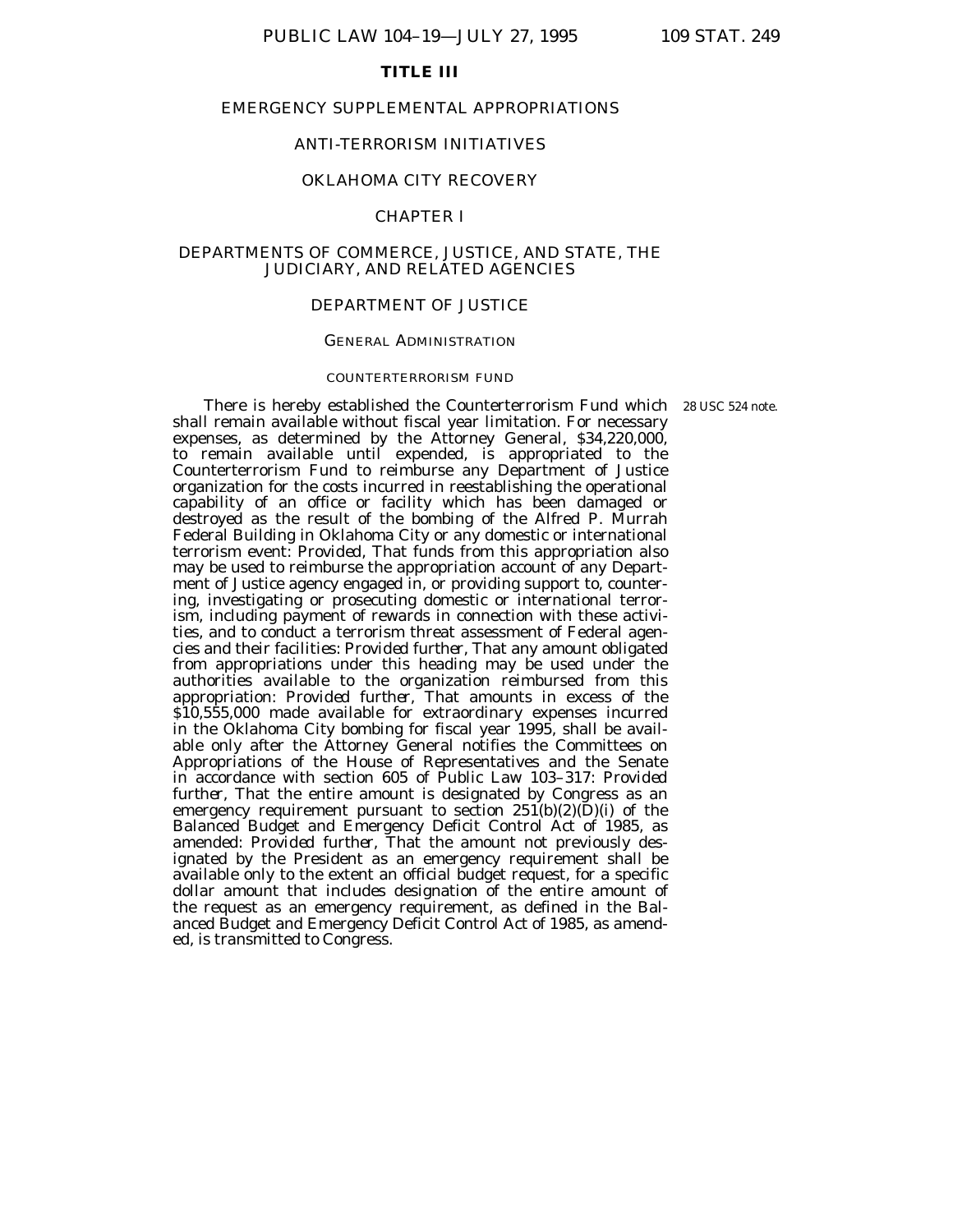#### LEGAL ACTIVITIES

### SALARIES AND EXPENSES, UNITED STATES ATTORNEYS

For an additional amount for expenses resulting from the bomb- ing of the Alfred P. Murrah Federal Building in Oklahoma City and other anti-terrorism efforts, \$2,000,000, to remain available until expended: *Provided*, That the entire amount is designated until expended: *Provided,* That the entire amount is designated by Congress as an emergency requirement pursuant to section 251(b)(2)(D)(i) of the Balanced Budget and Emergency Deficit Control Act of 1985, as amended: *Provided further,* That the amount not previously designated by the President as an emergency requirement shall be available only to the extent an official budget request, for a specific dollar amount that includes designation of the entire amount of the request as an emergency requirement, as defined in the Balanced Budget and Emergency Deficit Control Act of 1985, as amended, is transmitted to Congress.

### FEDERAL BUREAU OF INVESTIGATION

#### SALARIES AND EXPENSES

For an additional amount for expenses resulting from the bomb- ing of the Alfred P. Murrah Federal Building in Oklahoma City and other anti-terrorism efforts, including the establishment of a Domestic Counterterrorism Center, \$77,140,000, to remain available until expended: *Provided,* That the entire amount is designated by Congress as an emergency requirement pursuant to section  $251(b)(2)(D)(i)$  of the Balanced Budget and Emergency Deficit Control Act of 1985, as amended: *Provided further,* That the amount not previously designated by the President as an emergency requirement shall be available only to the extent an official budget request, for a specific dollar amount that includes designation of the entire amount of the request as an emergency requirement, as defined in the Balanced Budget and Emergency Deficit Control Act of 1985, as amended, is transmitted to Congress.

#### GENERAL PROVISIONS

18 USC 3059 note.

SEC. 3001. Any funds made available to the Attorney General heretofore or hereafter in any Act shall not be subject to the spending limitations contained in sections 3059 and 3072 of title 18, United States Code: *Provided,* That any reward of \$100,000 or more, up to a maximum of \$2,000,000, may not be made without the personal approval of the President or the Attorney General, and such approval may not be delegated.

SEC. 3002. Funds made available under this Act for this title for the Department of Justice are subject to the standard notification procedures contained in section 605 of Public Law 103–317.

#### THE JUDICIARY

#### COURTS OF APPEALS, DISTRICT COURTS, AND OTHER JUDICIAL **SERVICES**

#### COURT SECURITY

For an additional amount for "Court Security" to enhance security of judges and support personnel, \$16,640,000, to remain avail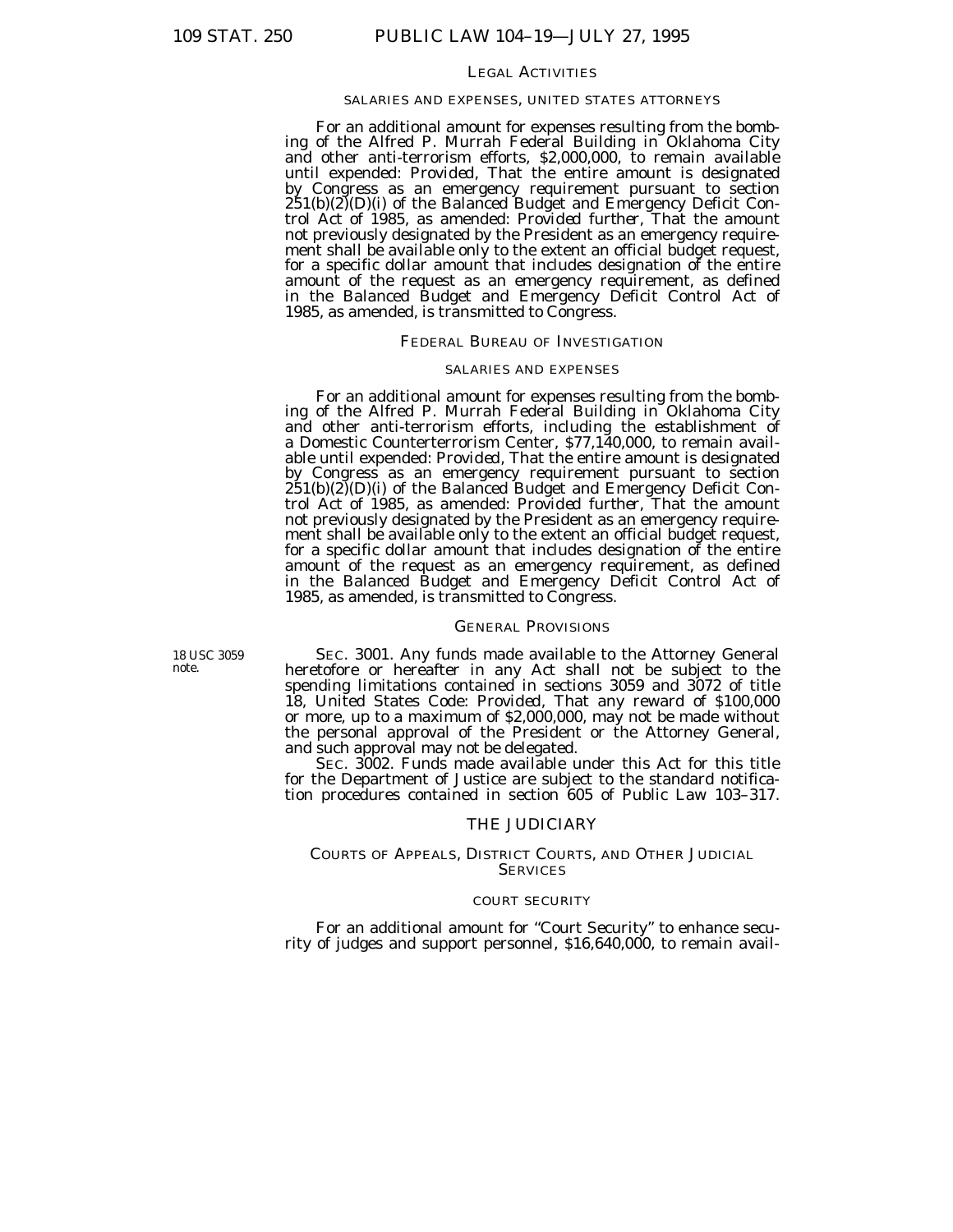able until expended, to be expended directly or transferred to the United States Marshals Service: *Provided,* That the entire amount is designated by Congress as an emergency requirement pursuant to section  $251(b)(2)(D)(i)$  of the Balanced Budget and Emergency Deficit Control Act of 1985, as amended: *Provided further*, That the amount not previously designated by the President as an emergency requirement shall be available only to the extent an official budget request, for a specific dollar amount that includes designation of the entire amount of the request as an emergency requirement, as defined in the Balanced Budget and Emergency Deficit Control Act of 1985, as amended, is transmitted to Congress.

# CHAPTER II

# TREASURY, POSTAL SERVICE, AND GENERAL GOVERNMENT

# DEPARTMENT OF THE TREASURY

# BUREAU OF ALCOHOL, TOBACCO AND FIREARMS

#### SALARIES AND EXPENSES

For an additional amount for emergency expenses of the bombing of the Alfred P. Murrah Federal Building in Oklahoma City, and anti-terrorism efforts, including the President's anti-terrorism initiative, \$34,823,000, to remain available until expended: *Provided,* That the entire amount is designated by Congress as an emergency requirement pursuant to section  $25\tilde{1}(b)(2)(D)(i)$  of the Balanced Budget and Emergency Deficit Control Act of 1985, as amended.

### FEDERAL LAW ENFORCEMENT TRAINING CENTER

#### SALARIES AND EXPENSES

For an additional amount for the Federal response to the bombing of the Alfred P. Murrah Federal Building in Oklahoma City, \$1,100,000, to remain available until expended: *Provided,* That the entire amount is designated by Congress as an emergency requirement pursuant to section 251(b)(2)(D)(i) of the Balanced Budget and Emergency Deficit Control Act of 1985, as amended.

# UNITED STATES SECRET SERVICE

# SALARIES AND EXPENSES

For an additional amount for emergency expenses of the bombing of the Alfred P. Murrah Federal Building in Oklahoma City, and other anti-terrorism efforts, including the President's antiterrorism initiative, \$6,675,000, to remain available until expended: *Provided,* That the entire amount is designated by Congress as an emergency requirement pursuant to section  $251(b)(2)(D)(i)$  of the Balanced Budget and Emergency Deficit Control Act of 1985, as amended.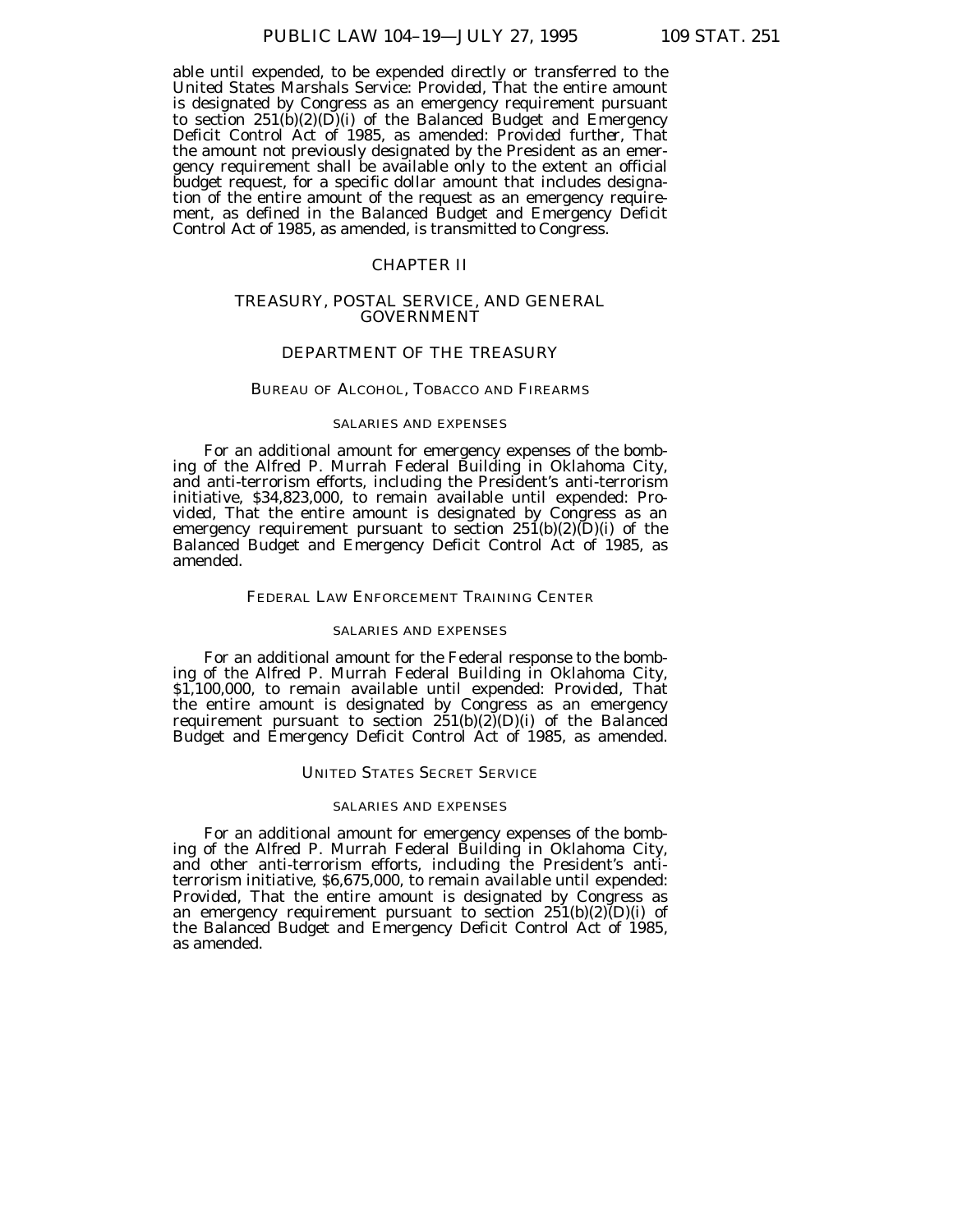#### UNITED STATES CUSTOM SERVICE

#### SALARIES AND EXPENSES

For an additional amount for emergency expenses resulting from the bombing of the Alfred P. Murrah Federal Building in Oklahoma City, \$1,000,000, to remain available until expended:<br>Provided, That the entire amount is designated by Congress as *Provided,* That the entire amount is designated by Congress as an emergency requirement pursuant to section 251(b)(2)(D)(i) of the Balanced Budget and Emergency Deficit Control Act of 1985, as amended.

#### INDEPENDENT AGENCY

### GENERAL SERVICES ADMINISTRATION

### REAL PROPERTY ACTIVITIES

#### FEDERAL BUILDINGS FUND

#### LIMITATIONS ON AVAILABILITY OF REVENUE

The aggregate limitation on Federal Buildings Fund obligations established under this heading in Public Law 103–329 (as otherwise reduced pursuant to this Act) is hereby increased by \$66,800,000, of which \$40,400,000 shall remain available until expended for necessary expenses of real property management and related activities (including planning, design, construction, demolition, restoration, repairs, alterations, acquisition, installment acquisition payments, rental of space, building operations, maintenance, protection, moving of governmental agencies, and other activities) in response to the April 19, 1995, terrorist bombing attack at the Alfred P.

Murrah Federal Building in Oklahoma City, Oklahoma.<br>In carrying out such activities, the Administrator of General or otherwise dispose of the site of the Alfred P. Murrah Federal Building (or a portion thereof) to the State of Oklahoma, to the city of Oklahoma City, or to any Oklahoma public trust that has the city of Oklahoma City as its beneficiary and is designated by the city to receive such property. Any such disposal shall not

(1) the Public Buildings Act of 1959 (40 U.S.C. 601 et seq.);<br>(2) the Federal Property and Administrative Services Act of 1949 (40 U.S.C. 471 et seq.); or (3) any other Federal law establishing requirements or procedures f

*Provided,* That these funds shall not be available for expenses in connection with the construction, repair, alteration, or acquisition project for which a prospectus, if required by the Public Buildings Act of 1959, as amended, has not been approved, except that necessary funds may be expended for required expenses in connection with the development of a proposed prospectus: *Provided further,* That for additional amounts, to remain available until expended and to be deposited into the Federal Buildings Fund, for emergency expenses resulting from the bombing of the Alfred P. Murrah Federal Building in Oklahoma City: for ''Construction'', Oklahoma, Oklahoma City, Alfred P. Murrah Federal Building, demolition, \$2,300,000; for ''Minor Repairs and Alterations'', \$3,300,000; for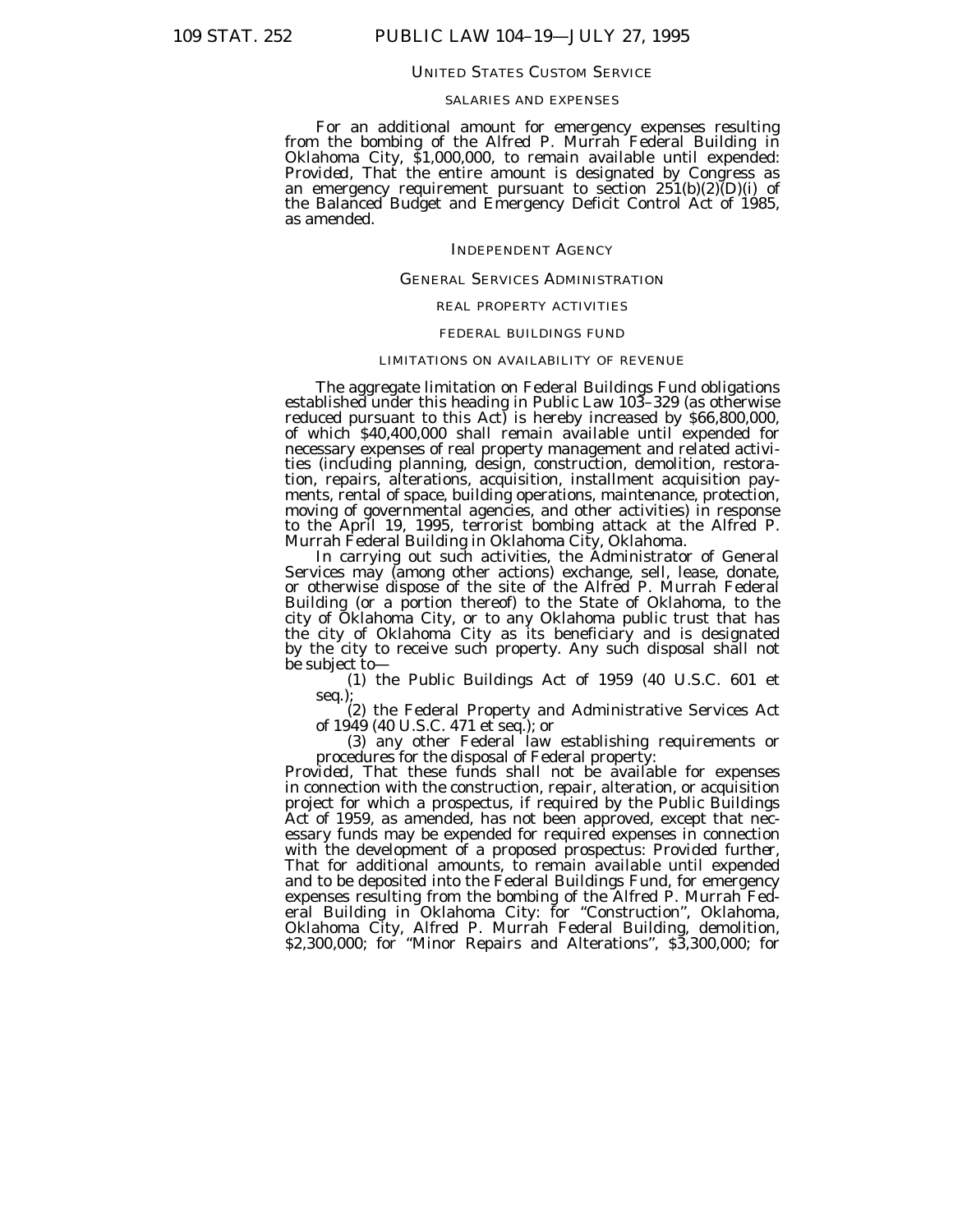"Rental of Space", \$8,300,000, to be used to lease, furnish, and equip replacement space; and for ''Buildings Operations'', \$12,500,000: *Provided further,* That the entire amount is designated by Congress as an emergency requirement pursuant to section  $251(b)(2)$ (D)(i) of the Balanced Budget and Emergency Deficit Control Act of 1985, as amended.

# CHAPTER III

# DEPARTMENTS OF VETERANS AFFAIRS AND HOUSING AND URBAN DEVELOPMENT, AND INDEPENDENT AGENCIES

# DEPARTMENT OF HOUSING AND URBAN DEVELOPMENT

#### MANAGEMENT AND ADMINISTRATION

# SALARIES AND EXPENSES

For an additional amount for emergency expenses resulting from the bombing of the Alfred P. Murrah Federal Building in Oklahoma City, \$3,200,000, to remain available through September 30, 1996: *Provided,* That the entire amount is designated by the Congress as an emergency requirement pursuant to section 251(b)(2)(D)(i) of the Balanced Budget and Emergency Deficit Control Act of 1985, as amended.

### COMMUNITY PLANNING AND DEVELOPMENT

#### COMMUNITY DEVELOPMENT GRANTS

For an additional amount for ''Community Development Grants", as authorized by title I of the Housing and Community Development Act of 1974, \$39,000,000, to remain available until expended to assist property and victims damaged and economic revitalization due to the bombing of the Alfred P. Murrah Federal Building in Oklahoma City on April 19, 1995, primarily in the area bounded on the south by Robert S. Kerr Avenue, on the north by North 13th Street, on the east by Oklahoma Avenue, and on the west by Shartel Avenue, and for reimbursement to the City of Oklahoma City, or any public trust thereof, for the expenditure of other Federal funds used to achieve these same purposes: *Provided,* That in administering these funds, and any Economic Development Grants and loan guarantees under section 108 of such Act used for economic revitalization activities in Oklahoma City, the Secretary may waive, or specify alternative requirements for, any provision of any statute or regulation that the Secretary administers in connection with the obligation by the Secretary or the use by the recipient of these funds or guarantees, except for requirements related to fair housing and nondiscrimination, the environment, and labor standards, upon a finding that such waiver is required to facilitate the use of such funds or guarantees, and would not be inconsistent with the overall purpose of the statute or regulation: *Provided further,* That such funds shall not adversely affect the amount of any formula assistance received by Oklahoma City or any other entity, or any categorical application for other Federal assistance: *Provided further,* That notwithstanding any other provision of law, such funds may be used for the repair and reconstruction of religious institution facili